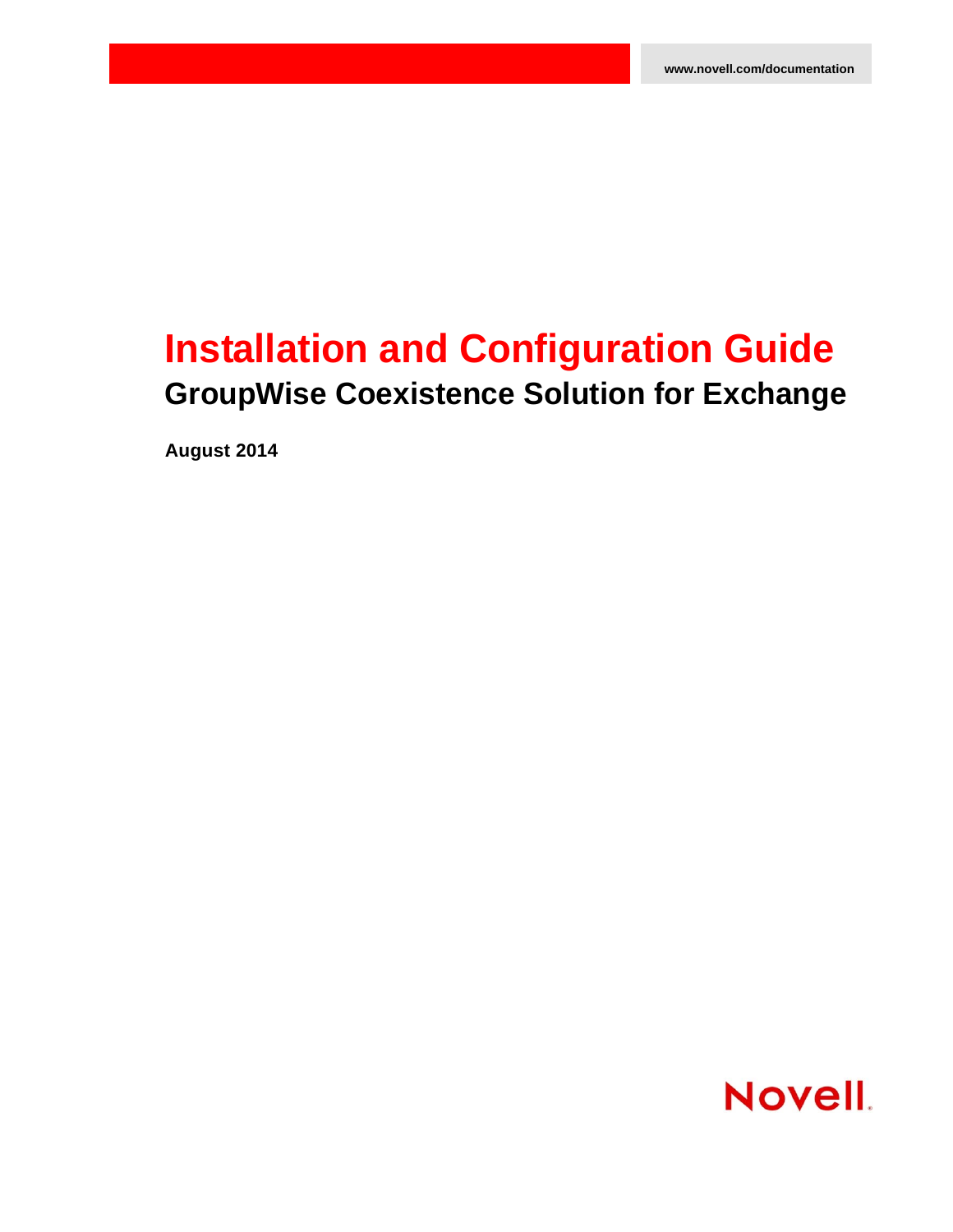#### **Legal Notices**

Novell, Inc., makes no representations or warranties with respect to the contents or use of this documentation, and specifically disclaims any express or implied warranties of merchantability or fitness for any particular purpose. Further, Novell, Inc., reserves the right to revise this publication and to make changes to its content, at any time, without obligation to notify any person or entity of such revisions or changes.

Further, Novell, Inc., makes no representations or warranties with respect to any software, and specifically disclaims any express or implied warranties of merchantability or fitness for any particular purpose. Further, Novell, Inc., reserves the right to make changes to any and all parts of Novell software, at any time, without any obligation to notify any person or entity of such changes.

Any products or technical information provided under this Agreement may be subject to U.S. export controls and the trade laws of other countries. You agree to comply with all export control regulations and to obtain any required licenses or classification to export, re-export or import deliverables. You agree not to export or re-export to entities on the current U.S. export exclusion lists or to any embargoed or terrorist countries as specified in the U.S. export laws. You agree to not use deliverables for prohibited nuclear, missile, or chemical biological weaponry end uses. See the [Novell International Trade](http://www.novell.com/info/exports/)  [Services Web page](http://www.novell.com/info/exports/) (http://www.novell.com/info/exports/) for more information on exporting Novell software. Novell assumes no responsibility for your failure to obtain any necessary export approvals.

Copyright © 2013 Novell, Inc. All rights reserved. No part of this publication may be reproduced, photocopied, stored on a retrieval system, or transmitted without the express written consent of the publisher.

Novell, Inc. 1800 South Novell Place Provo, UT 84606 U.S.A. www.novell.com

*Online Documentation:* To access the latest online documentation for this and other Novell products, see the [Novell](http://www.novell.com/documentation)  [Documentation Web page](http://www.novell.com/documentation) (http://www.novell.com/documentation).

#### **Novell Trademarks**

For Novell trademarks, see [the Novell Trademark and Service Mark list](http://www.novell.com/company/legal/trademarks/tmlist.html) (http://www.novell.com/company/legal/trademarks/ tmlist.html).

#### **Third-Party Materials**

All third-party trademarks are the property of their respective owners.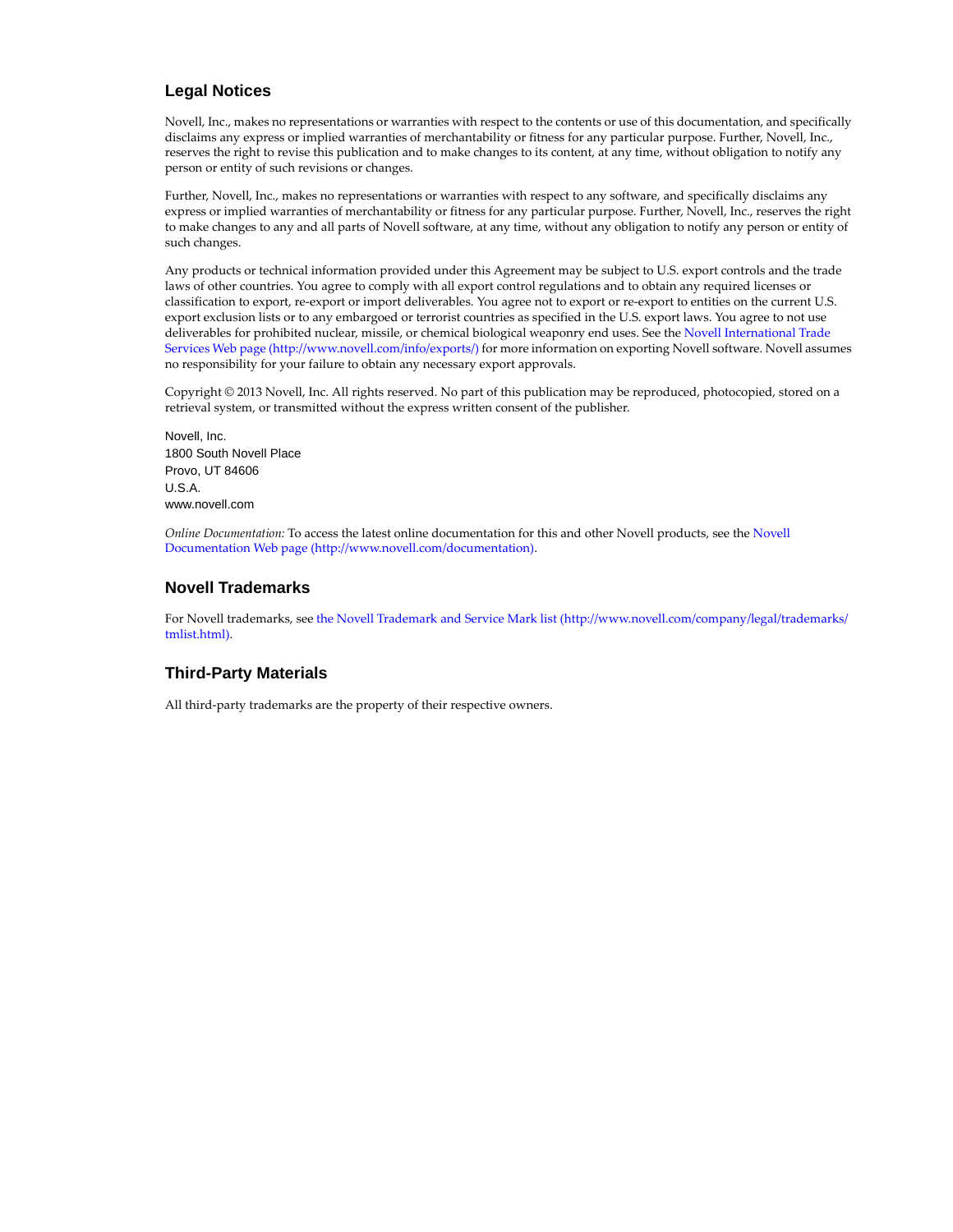# **Contents**

|   |     | <b>About This Guide</b>                                               | 5  |
|---|-----|-----------------------------------------------------------------------|----|
| 1 |     | <b>GroupWise/Exchange Coexistence Overview</b>                        | 7  |
| 2 |     | <b>GroupWise/Exchange Address Book Synchronization</b>                | 9  |
|   | 2.1 |                                                                       |    |
|   |     | 2.1.1                                                                 |    |
|   |     | 2.1.2                                                                 |    |
|   |     | 2.1.3<br>2.1.4                                                        |    |
|   |     | 2.1.5                                                                 |    |
|   | 2.2 |                                                                       |    |
|   |     | 2.2.1                                                                 |    |
|   |     | 2.2.2                                                                 |    |
|   |     | 2.2.3                                                                 |    |
|   |     | 2.2.4                                                                 |    |
|   | 2.3 |                                                                       |    |
|   | 2.4 |                                                                       |    |
|   |     | 2.4.1<br>2.4.2                                                        |    |
|   |     | GroupWise/Exchange Address Book Synchronization Worksheet 23<br>2.4.3 |    |
|   | 2.5 |                                                                       |    |
|   | 2.6 |                                                                       |    |
|   | 2.7 |                                                                       |    |
|   | 2.8 |                                                                       |    |
|   |     | 2.8.1                                                                 |    |
|   |     | 2.8.2                                                                 |    |
|   |     | 2.8.3                                                                 |    |
|   | 2.9 |                                                                       |    |
| 3 |     | <b>GroupWise Free/Busy Service</b>                                    | 33 |
|   | 3.1 |                                                                       |    |
|   |     | 3.1.1                                                                 |    |
|   |     | 3.1.2                                                                 |    |
|   | 3.2 |                                                                       |    |
|   |     | 3.2.1<br>3.2.2                                                        |    |
|   | 3.3 | Planning for Free/Busy Searching between GroupWise and Exchange 36    |    |
|   |     | 3.3.1                                                                 |    |
|   |     | 3.3.2                                                                 |    |
|   |     | 3.3.3                                                                 |    |
|   | 3.4 |                                                                       |    |
|   | 3.5 |                                                                       |    |
|   |     | 3.5.1                                                                 |    |
|   |     | 3.5.2                                                                 |    |
|   | 3.6 |                                                                       |    |
|   | 3.7 |                                                                       |    |
|   | 3.8 |                                                                       |    |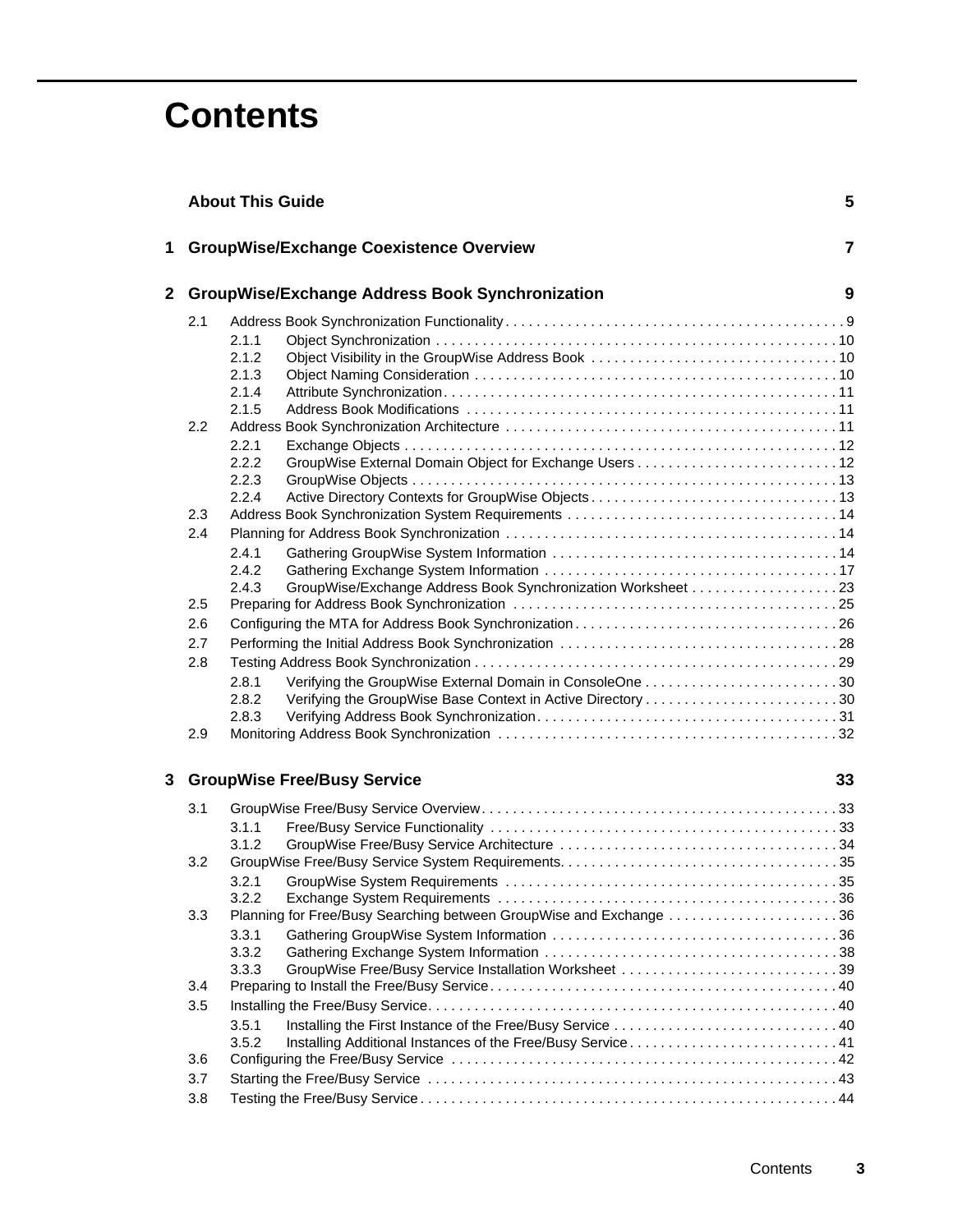|      | 3.8.1<br>3.8.2 |                                                  |    |
|------|----------------|--------------------------------------------------|----|
| 3.9  |                |                                                  |    |
|      | 3.9.1          |                                                  |    |
|      | 3.9.2          |                                                  |    |
|      | 3.9.3          |                                                  |    |
| 3.10 |                |                                                  |    |
| 3.11 |                |                                                  |    |
|      |                | A Preexisting GroupWise/Exchange Synchronization | 53 |
| A.1  |                |                                                  |    |

[A.2 You Would Benefit from Novell Consulting If... . . . . . . . . . . . . . . . . . . . . . . . . . . . . . . . . . . . . . . . . . 54](#page-53-0)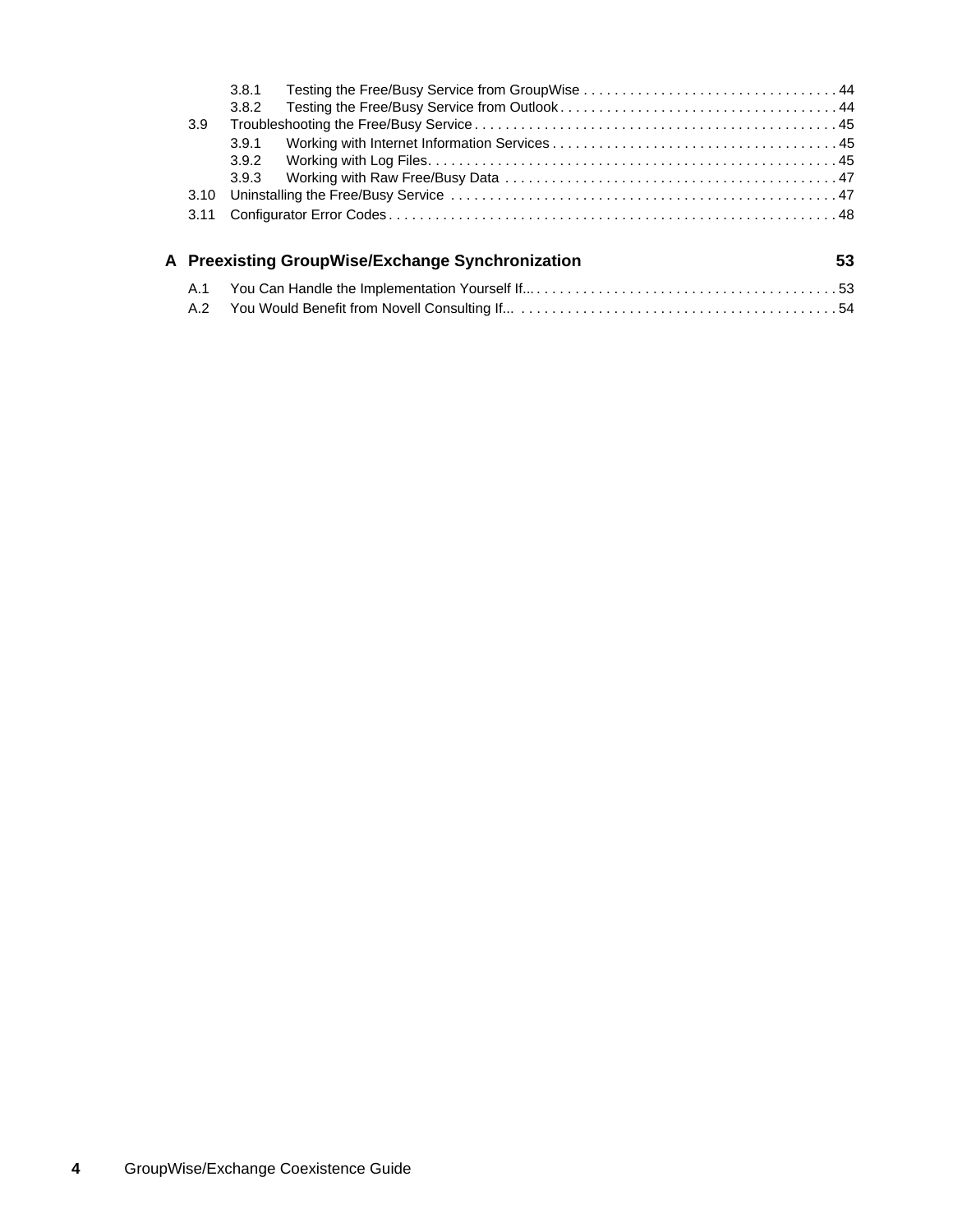# <span id="page-4-0"></span>**About This Guide**

This Novell GroupWise 2012 *GroupWise/Exchange Coexistence Guide* helps you synchronize address book information and provide free/busy searching between a Novell GroupWise system and a Microsoft Exchange system. The guide is divided into the following sections:

- [Chapter 1, "GroupWise/Exchange Coexistence Overview," on page 7](#page-6-1)
- [Chapter 2, "GroupWise/Exchange Address Book Synchronization," on page 9](#page-8-2)
- [Chapter 3, "GroupWise Free/Busy Service," on page 33](#page-32-3)
- [Appendix A, "Preexisting GroupWise/Exchange Synchronization," on page 53](#page-52-2)

### **Audience**

This guide is intended for network administrators who manage a GroupWise system and an Exchange system for users who need to communicate with each other as if they were all on the same email system.

#### **Feedback**

We want to hear your comments and suggestions about this manual and the other documentation included with this product. Please use the User Comment feature at the bottom of each page of the online documentation.

### **Additional Documentation**

For additional GroupWise documentation, see the guides at the [Novell GroupWise 2012](http://www.novell.com/documentation/groupwise2012)  [Documentation Web site](http://www.novell.com/documentation/groupwise2012) (http://www.novell.com/documentation/groupwise2012).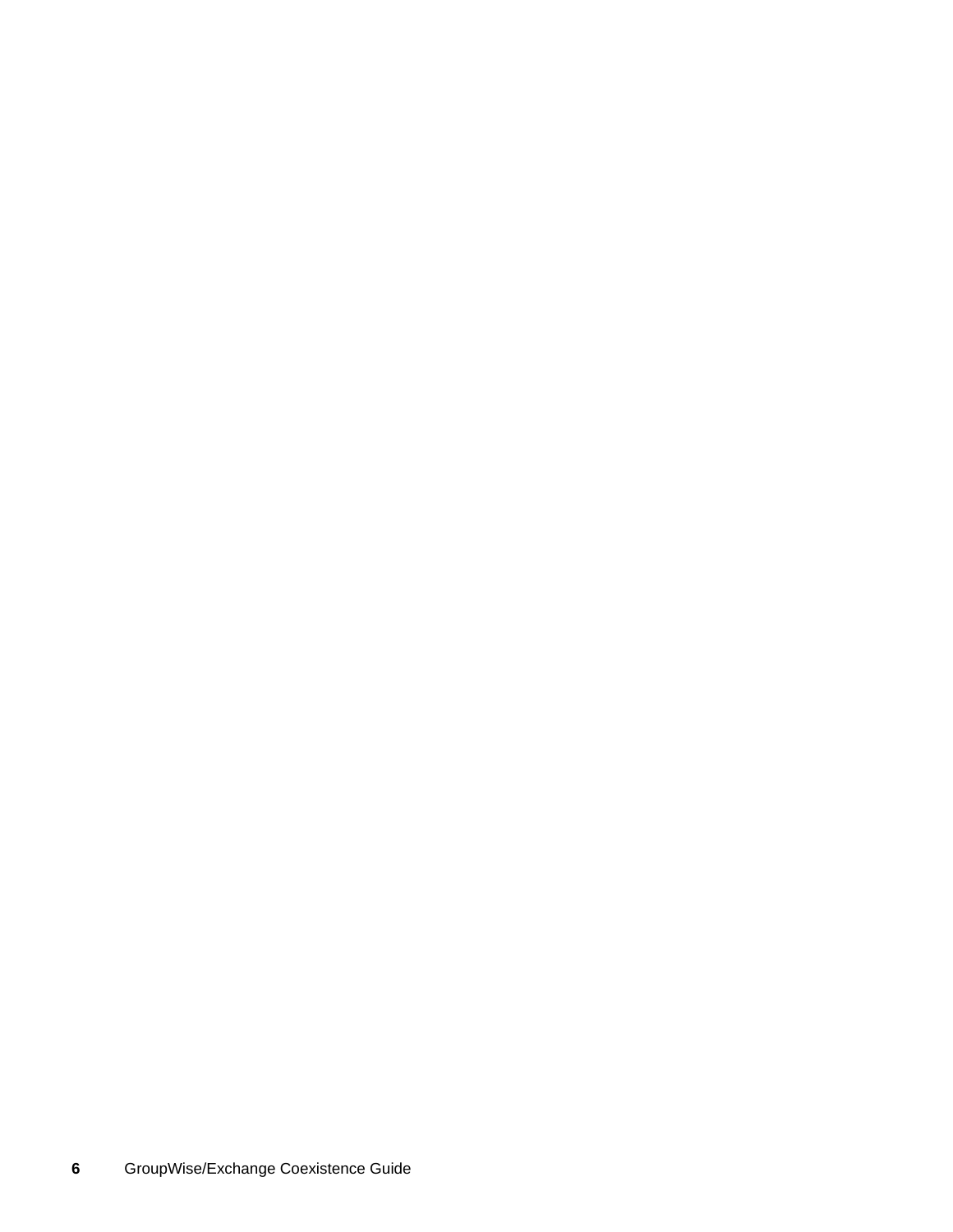## <span id="page-6-1"></span><span id="page-6-0"></span>1 <sup>1</sup>**GroupWise/Exchange Coexistence Overview**

The GroupWise/Exchange coexistence solution helps you configure your GroupWise system and your Exchange system so that they work together efficiently for users of both systems. When the coexistence solution is implemented, email users do not need to be concerned about which email system other users are on when they send messages and schedule appointments.

The coexistence solution consists of two components:

 **Address Book Synchronization:** When addressing messages, users in both email systems expect to be able to select users from the either email system in their accustomed email client.

Address book synchronization transfers information between the GroupWise Address Book and the Exchange Global Address List (GAL). As a result, the same users can be selected in both email systems.

For setup instructions, see [Chapter 2, "GroupWise/Exchange Address Book Synchronization,"](#page-8-2)  [on page 9.](#page-8-2)

 **GroupWise Free/Busy Service:** When scheduling appointments, users in both email systems expect to be able to check each others' calendaring information for available appointment times.

The GroupWise Free/Busy service uses Internet free/busy URLs to exchange calendaring information between the two email systems. As a result, GroupWise users can use the GroupWise Busy Search feature to check the availability of Exchange users, and Exchange users can use the Outlook Scheduling Assistant to check the availability of GroupWise users.

For installation and configuration instructions, see [Chapter 3, "GroupWise Free/Busy Service,"](#page-32-3)  [on page 33.](#page-32-3)

Other more general aspects of email exchange between GroupWise and Exchange are handled by standard processes:

- **Messaging:** Messages between GroupWise and Exchange pass in and out through the GroupWise GWIA and the Exchange Hub Transport just as they would if the Exchange and GroupWise systems were not otherwise more closely associated.
- **Calendaring:** Both GroupWise and Exchange support iCal appointments. The GroupWise GWIA converts GroupWise appointments into and out of iCal format, and the Exchange Hub Transport does the same for Exchange appointments.

**IMPORTANT:** If you are already synchronizing data between your GroupWise and Exchange systems, see [Appendix A, "Preexisting GroupWise/Exchange Synchronization," on page 53](#page-52-2).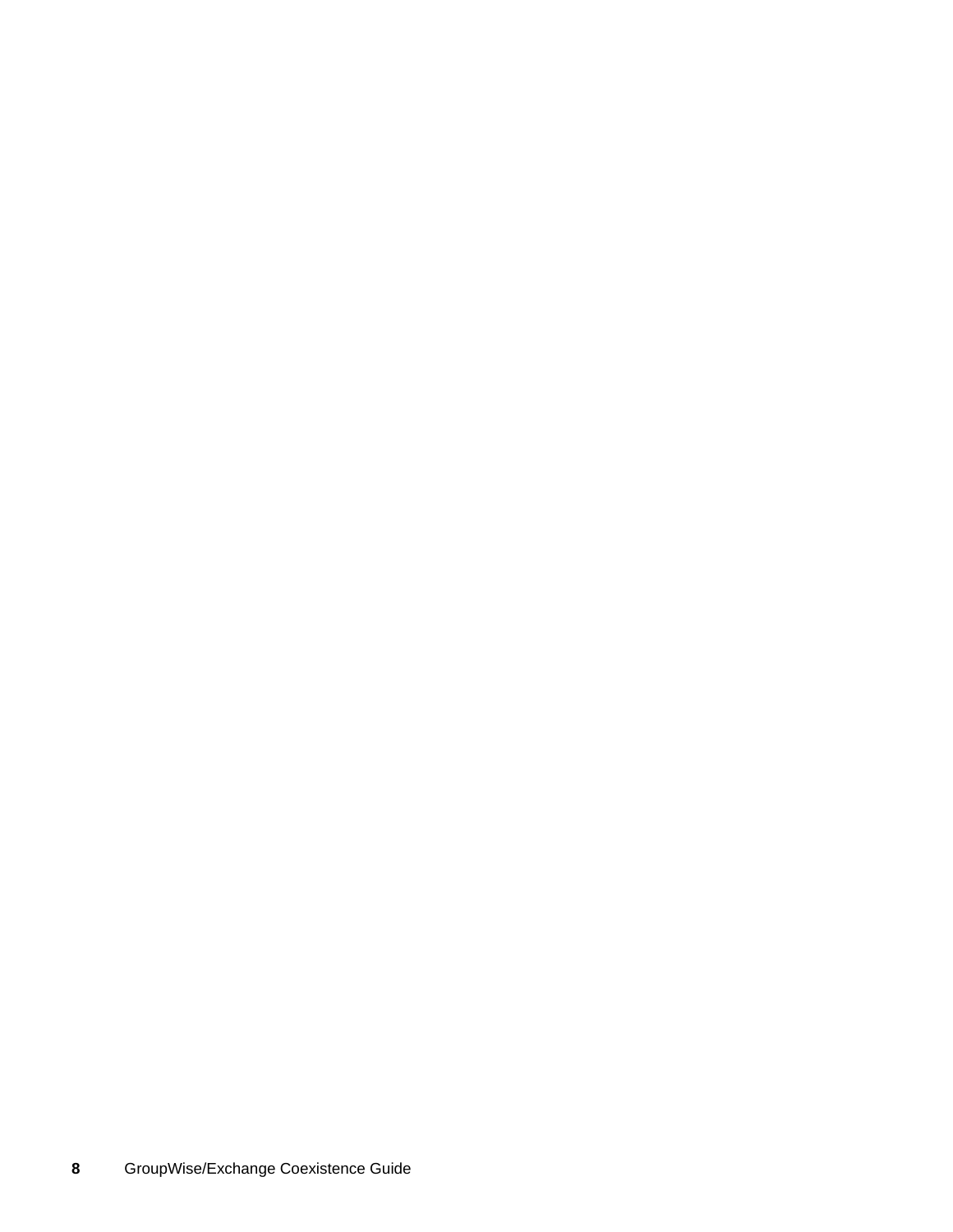# <span id="page-8-0"></span>2 <sup>2</sup>**GroupWise/Exchange Address Book Synchronization**

<span id="page-8-2"></span>Address book synchronization between GroupWise and Exchange enables users of both email systems to easily select each other from their native address books.

In addition, address book synchronization is a prerequisite to the exchange of calendaring information between GroupWise and Exchange users, as described in [Chapter 3, "GroupWise Free/](#page-32-3) [Busy Service," on page 33.](#page-32-3)

- [Section 2.1, "Address Book Synchronization Functionality," on page 9](#page-8-1)
- [Section 2.2, "Address Book Synchronization Architecture," on page 11](#page-10-2)
- [Section 2.3, "Address Book Synchronization System Requirements," on page 14](#page-13-0)
- [Section 2.4, "Planning for Address Book Synchronization," on page 14](#page-13-1)
- [Section 2.5, "Preparing for Address Book Synchronization," on page 25](#page-24-0)
- [Section 2.6, "Configuring the MTA for Address Book Synchronization," on page 26](#page-25-0)
- [Section 2.7, "Performing the Initial Address Book Synchronization," on page 28](#page-27-0)
- [Section 2.8, "Testing Address Book Synchronization," on page 29](#page-28-0)
- [Section 2.9, "Monitoring Address Book Synchronization," on page 32](#page-31-0)

**IMPORTANT:** If you are already synchronizing data between your GroupWise and Exchange systems, see [Appendix A, "Preexisting GroupWise/Exchange Synchronization," on page 53](#page-52-2).

# <span id="page-8-1"></span>**2.1 Address Book Synchronization Functionality**

Address book synchronization between GroupWise and Exchange is performed by the GroupWise MTA.

 The MTA always synchronizes certain types of objects. You can choose to synchronize other types of objects, based on the needs of your GroupWise and Exchange systems.

- [Section 2.1.1, "Object Synchronization," on page 10](#page-9-0)
- [Section 2.1.2, "Object Visibility in the GroupWise Address Book," on page 10](#page-9-1)
- [Section 2.1.3, "Object Naming Consideration," on page 10](#page-9-2)
- [Section 2.1.4, "Attribute Synchronization," on page 11](#page-10-0)
- [Section 2.1.5, "Address Book Modifications," on page 11](#page-10-1)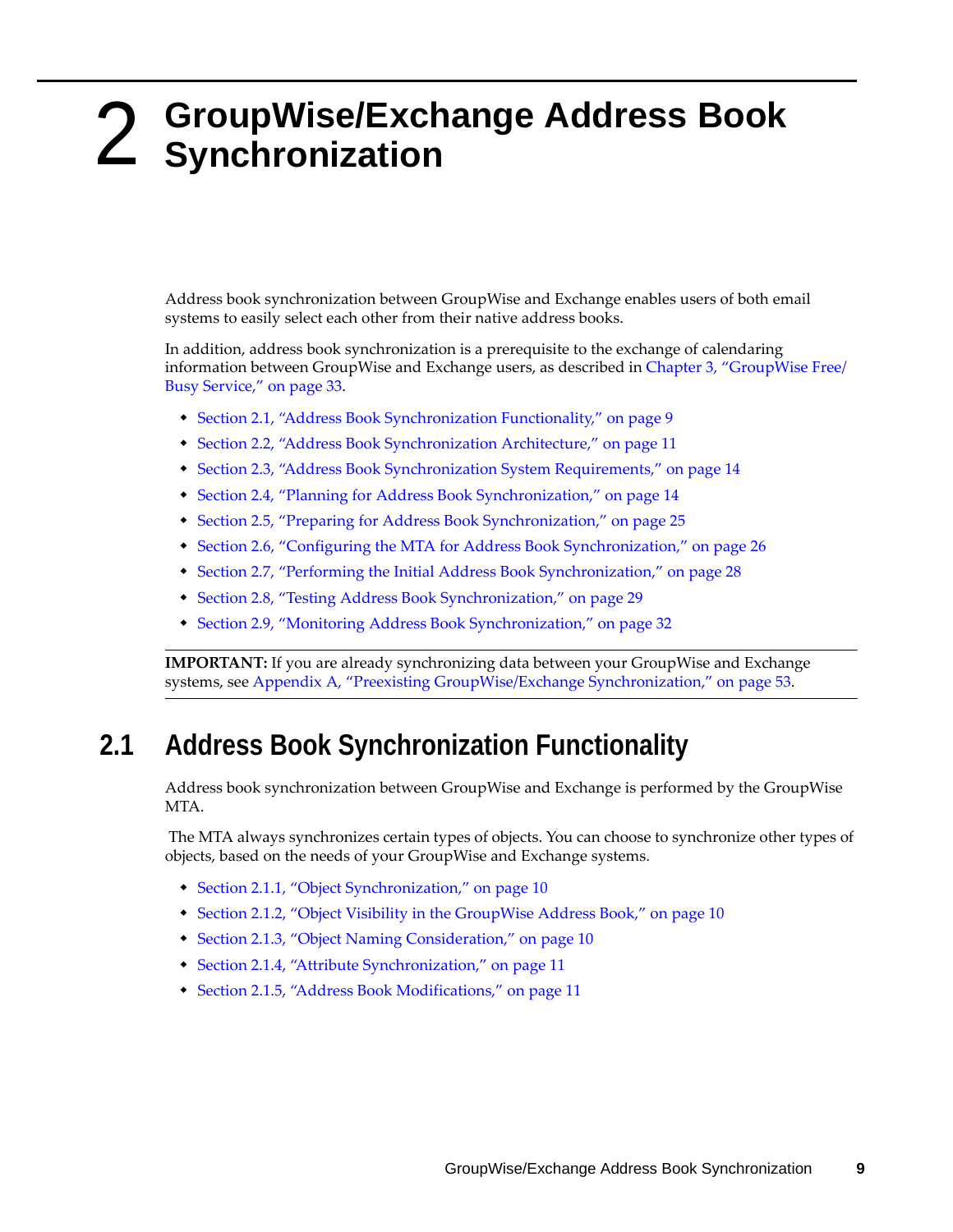# <span id="page-9-0"></span>**2.1.1 Object Synchronization**

The following GroupWise and Exchange objects can be synchronized:

- **Users** (always synchronized)
- **Distribution lists/groups** (always synchronized)

GroupWise allows five levels of nested distribution lists. Exchange allows deeper nesting. Exchange distribution groups that are nested deeper than five levels are synchronized to GroupWise, but the GroupWise client cannot send to recipients in the deeper levels. For best results, reorganize nested distribution groups that exceed five levels deep.

- **Resources** (always synchronized)
- **External users, distribution lists, distribution groups, and resources** (optional; not synchronized by default)

External objects represent objects in other email systems that are present in your email system for addressing purposes only. External users do not have mailboxes in your email system. Their address book entries contain only email addresses.

Objects can be synchronized between one GroupWise system and one or more Exchange systems.

### <span id="page-9-1"></span>**2.1.2 Object Visibility in the GroupWise Address Book**

Visibility is an attribute of GroupWise users, distribution lists, and resources that determines whether or not those objects appear in the GroupWise Address Book. GroupWise objects with visibility set to System are synchronized. This is the default visibility. GroupWise objects with visibility set to Domain, Post Office, or None are not synchronized unless the External Sync Override setting for the object is set to Synchronize Regardless of Visibility.

GroupWise users and resources are created with System visibility by default.

GroupWise distribution lists are created with Post Office visibility by default. They must be changed to System visibility in order to synchronize to Exchange.

For more information about object visibility, see ["Controlling Object Visibility"](http://www.novell.com/documentation/groupwise2012/pdfdoc/gw2012_guide_admin/gw2012_guide_admin.pdf#A3n3sbb) in ["System](http://www.novell.com/documentation/groupwise2012/pdfdoc/gw2012_guide_admin/gw2012_guide_admin.pdf#A7q4urx)" in the *[GroupWise 2012 Administration Guide](http://www.novell.com/documentation/groupwise2012/pdfdoc/gw2012_guide_admin/gw2012_guide_admin.pdf#A2zvyc4)*.

For more information about the External Sync Override setting, see "[Creating a Single GroupWise](http://www.novell.com/documentation/groupwise2012/pdfdoc/gw2012_guide_admin/gw2012_guide_admin.pdf#A3n34ni)  [Account](http://www.novell.com/documentation/groupwise2012/pdfdoc/gw2012_guide_admin/gw2012_guide_admin.pdf#A3n34ni)" in "[Users"](http://www.novell.com/documentation/groupwise2012/pdfdoc/gw2012_guide_admin/gw2012_guide_admin.pdf#A7q4x8x) in the *[GroupWise 2012 Administration Guide](http://www.novell.com/documentation/groupwise2012/pdfdoc/gw2012_guide_admin/gw2012_guide_admin.pdf#A2zvyc4)*.

# <span id="page-9-2"></span>**2.1.3 Object Naming Consideration**

Characters that are valid and even desirable in the name of a user, distribution list, or resource might not be valid in an email address. Such characters include spaces and certain accented and special characters.

When an object name includes any character that is not valid in an email address, that object is not synchronized. For such an object, you must set up a preferred email ID in order to ensure that it has a valid email address.

For instructions on providing valid email addresses for GroupWise objects, see the following sections in the *[GroupWise 2012 Administration Guide](http://www.novell.com/documentation/groupwise2012/pdfdoc/gw2012_guide_admin/gw2012_guide_admin.pdf#A2zvyc4)*:

- "[Changing a User's Internet Addressing Settings"](http://www.novell.com/documentation/groupwise2012/pdfdoc/gw2012_guide_admin/gw2012_guide_admin.pdf#Abq6ffb)
- "[Changing a Distribution List's Internet Addressing Settings"](http://www.novell.com/documentation/groupwise2012/pdfdoc/gw2012_guide_admin/gw2012_guide_admin.pdf#Akhpffo)
- "[Changing a Resource's Internet Addressing Settings"](http://www.novell.com/documentation/groupwise2012/pdfdoc/gw2012_guide_admin/gw2012_guide_admin.pdf#Akegak2)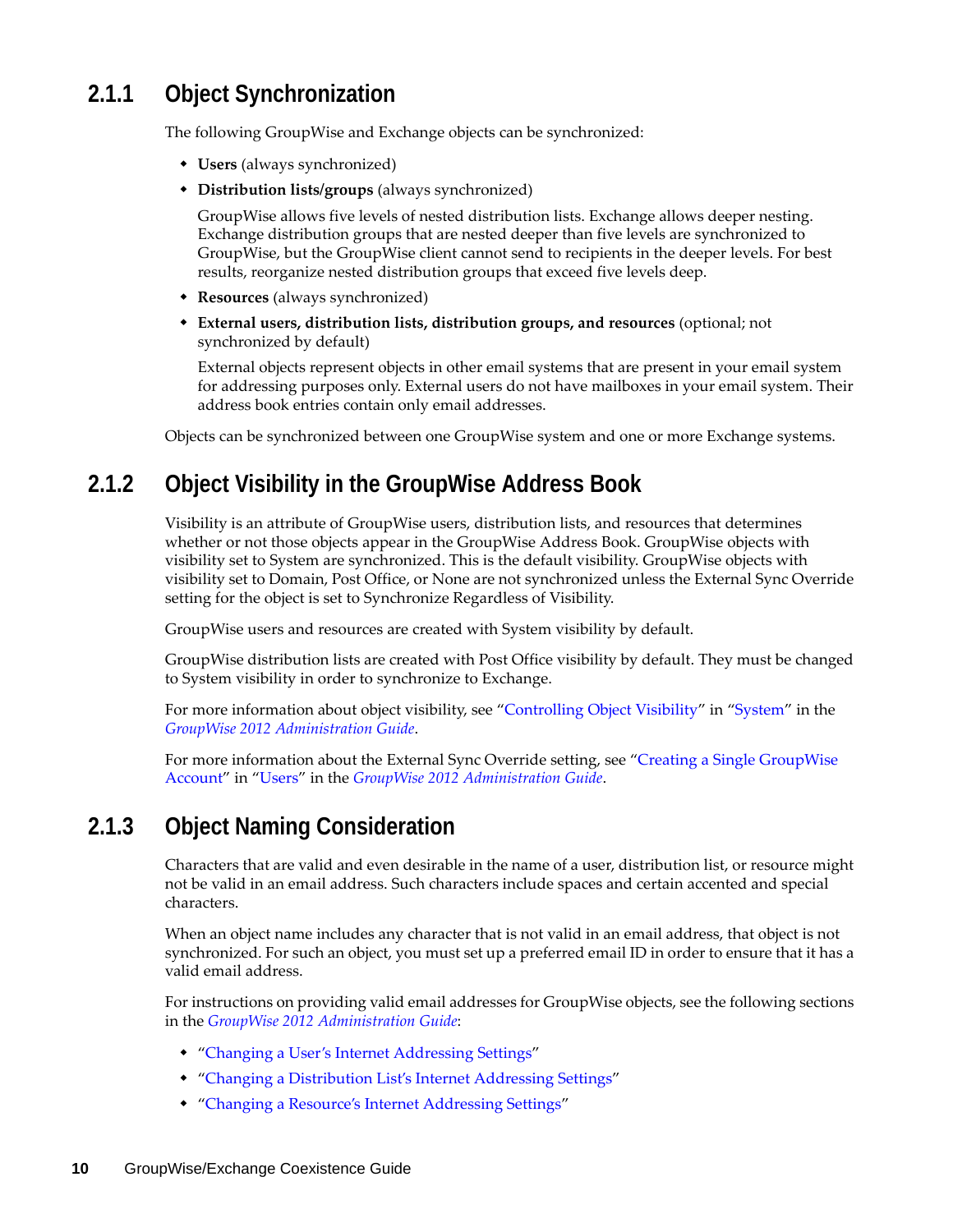## <span id="page-10-0"></span>**2.1.4 Attribute Synchronization**

The following types of information (attributes) are always synchronized for GroupWise and Exchange users:

- Name
- Title
- Description
- Phone numbers
- Address
- Company
- Department
- Location
- Internet domain
- Email address
- Free/busy URL

### <span id="page-10-1"></span>**2.1.5 Address Book Modifications**

After initial address book synchronization, the MTA monitors the GroupWise and Exchange objects for changes. When changes occur in the GroupWise Address Book, they are synchronized to Exchange. When changes occur in the Exchange Global Address List (GAL), they are synchronized to GroupWise.

**IMPORTANT:** GroupWise Address Book information should not be modified from Exchange, and Exchange GAL information should not be modified from GroupWise. Any changes that are not made in the native email system are overwritten during the next synchronization cycle.

# <span id="page-10-2"></span>**2.2 Address Book Synchronization Architecture**

When performing address book synchronization, the MTA reads information in the GroupWise Address Book and in Active Directory. Information in the GroupWise Address Book is synchronized into Active Directory, and information in Active Directory is synchronized into the GroupWise Address Book.

- [Section 2.2.1, "Exchange Objects," on page 12](#page-11-0)
- [Section 2.2.2, "GroupWise External Domain Object for Exchange Users," on page 12](#page-11-1)
- [Section 2.2.3, "GroupWise Objects," on page 13](#page-12-0)
- [Section 2.2.4, "Active Directory Contexts for GroupWise Objects," on page 13](#page-12-1)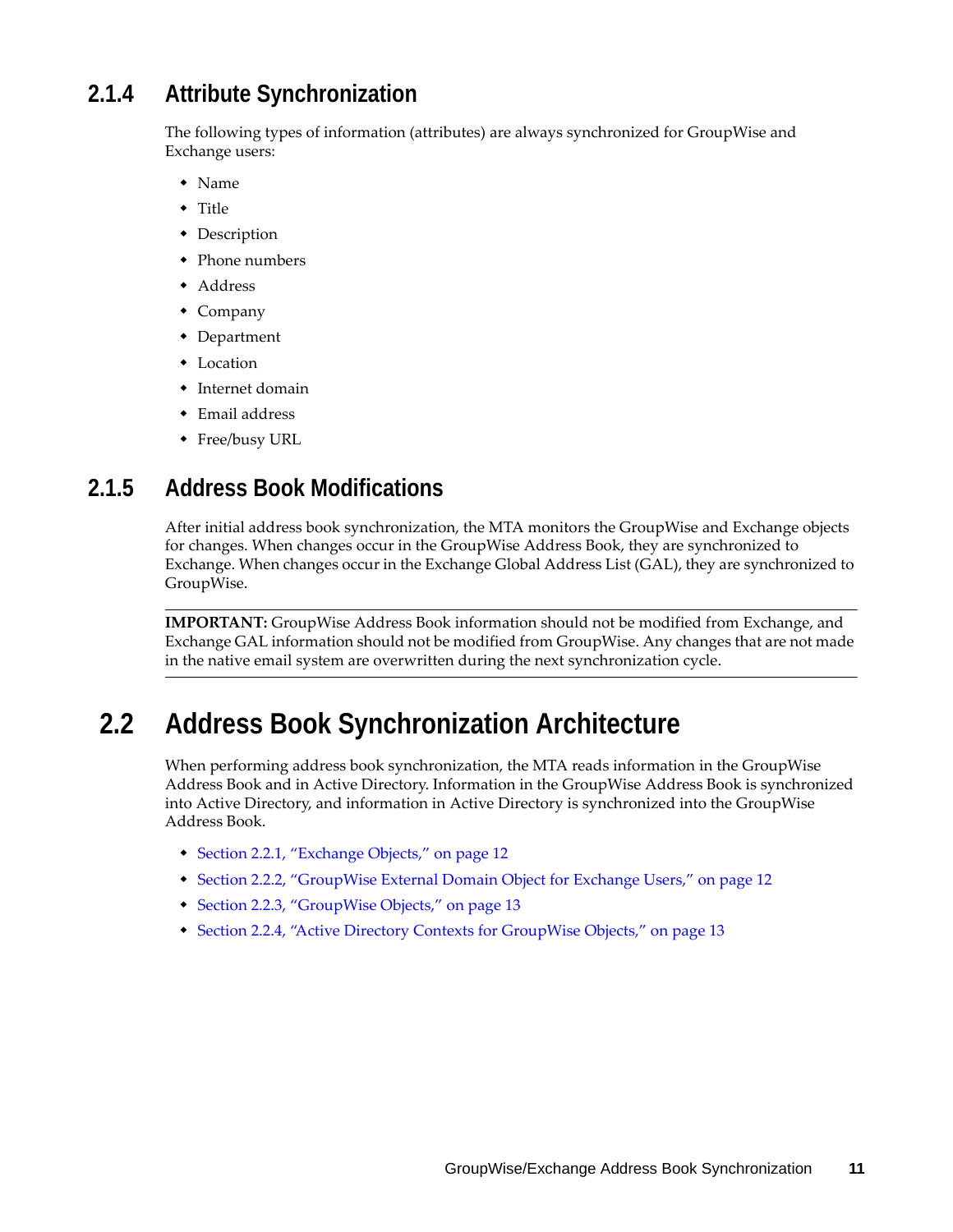# <span id="page-11-0"></span>**2.2.1 Exchange Objects**

In Active Directory, users, distribution groups, and resources can be located in one or more Active Directory contexts, typically under the Users context.

| $\Box$ D $\bm{\times}$<br><b>Active Directory Users and Computers</b> |                                      |                               |                   |                  |  |  |
|-----------------------------------------------------------------------|--------------------------------------|-------------------------------|-------------------|------------------|--|--|
| Action<br>Help<br>File<br>View                                        |                                      |                               |                   |                  |  |  |
| n<br>m                                                                | 罱<br>$\mathbf{R}$<br>a<br>l≡ò<br>Зĸ. | it v<br>$\circ$               | 32                |                  |  |  |
| Active Directory Users and Computers [E]                              | Name                                 | Type $\overline{\phantom{a}}$ | <b>First Name</b> | <b>Last Name</b> |  |  |
| <b>Saved Queries</b>                                                  | Administrator                        | User                          |                   |                  |  |  |
| prv-gwdoc-share.provo.novell.com                                      | Clifford Reynolds                    | User                          | Clifford          | Reynolds         |  |  |
| <b>Builtin</b>                                                        | Company Car                          | User                          | Company           | Car              |  |  |
| Computers<br>Domain Controllers                                       | DiscoverySearchMailb User            |                               |                   | MsExchDiscove    |  |  |
| $+$<br><b>ForeignSecurityPrincipals</b>                               | Exchange Coexistenc User             |                               | Exchange          | User             |  |  |
| GroupWise<br>$\overline{+}$                                           | FederatedEmail.4c1f                  | User                          |                   | FederatedFmail   |  |  |
| Managed Service Accounts<br>曱                                         | Guest                                | <b>Liser</b>                  |                   |                  |  |  |
| Microsoft Exchange Security Grou<br>$\overline{+}$                    | Jose Ator                            | <b>User</b>                   | Jose              | Ator             |  |  |
| <b>Users</b>                                                          | Krista Olsen                         | User                          | Krista            | Olsen            |  |  |
|                                                                       | Meeting Room 101                     | User                          | Meeting Room      | 101              |  |  |
|                                                                       | Meeting Room 201                     | User                          | Meeting Room      | 201              |  |  |
|                                                                       | Meredith Dozier                      | <b>Liser</b>                  | Meredith          | Dozier           |  |  |
|                                                                       | Sheldon Garnica                      | Liser                         | Sheldon           | Garnica          |  |  |
|                                                                       | SystemMailbox{1f05a                  | User                          |                   | MSExchApprov     |  |  |
|                                                                       | SystemMailbox{e0dc                   | User                          |                   | MsExchDiscove    |  |  |
|                                                                       | Terry Hadfield                       | <b>User</b>                   | Terry             | Hadfield         |  |  |
| $\blacktriangleright$                                                 | Enterprise Admins                    | Security G                    |                   |                  |  |  |
|                                                                       |                                      |                               |                   |                  |  |  |

When you configure address book synchronization, you choose the specific contexts from which you want to synchronize Exchange objects to GroupWise.

Distribution groups and resources are typically located in the same contexts with users, and are synchronized along with them.

### <span id="page-11-1"></span>**2.2.2 GroupWise External Domain Object for Exchange Users**

After address book synchronization, Exchange objects are organized under an External Domain object, which is located under the GroupWise System object in ConsoleOne. The original Active Directory context of each object is represented by an External Post Office object. As a result, Exchange objects are organized under the GroupWise System object parallel to how they are organized in your Exchange system.

| <b>C</b> Novell ConsoleOne                 |                                                 |                              |                  |           | $\Box$ $\Box$ $\times$ |
|--------------------------------------------|-------------------------------------------------|------------------------------|------------------|-----------|------------------------|
| Edit<br>Tools<br>Help<br>View<br>File      |                                                 |                              |                  |           |                        |
| $\mathbb{R}$<br>$\bullet$ Users<br>ID Sort |                                                 |                              |                  |           |                        |
| <b>My World</b>                            | Object ID                                       | Domain Name                  | Post Office Name | Last Name | Given Name             |
| <b>P</b> NDS<br>Ėŀ                         | А<br>Administrator                              | ExchangeSystem               | ExchangeUsers    |           |                        |
|                                            | <b>B</b> Clifford Reynolds                      | ExchangeSystem ExchangeUsers |                  | Reynolds  | Clifford               |
| <b>E-© GroupWise System</b>                | 2 Exchange Coexist ExchangeSystem ExchangeUsers |                              |                  | User      | Exchange C             |
| 白 (C) ExchangeSystem                       | <b>3</b> Jose Ator                              | ExchangeSystem ExchangeUsers |                  | Ator      | Jose                   |
| <b>La ExchangeUsers</b>                    | A Krista Olsen                                  | ExchangeSystem ExchangeUsers |                  | Olsen     | Krista                 |
| 由 (2 Provo1                                | в<br>Meredith Dozier                            | ExchangeSystem ExchangeUsers |                  | Dozier    | Meredith               |
| <b>B</b> Provo2<br>由<br>由 (2) Provo3       | в<br>Sheldon Garnica                            | ExchangeSystem ExchangeUsers |                  | Garnica   | Sheldon                |
|                                            | B Terry Hadfield                                | ExchangeSystem ExchangeUsers |                  | Hadfield  | Terry                  |

Exchange users are represented as GroupWise External User objects.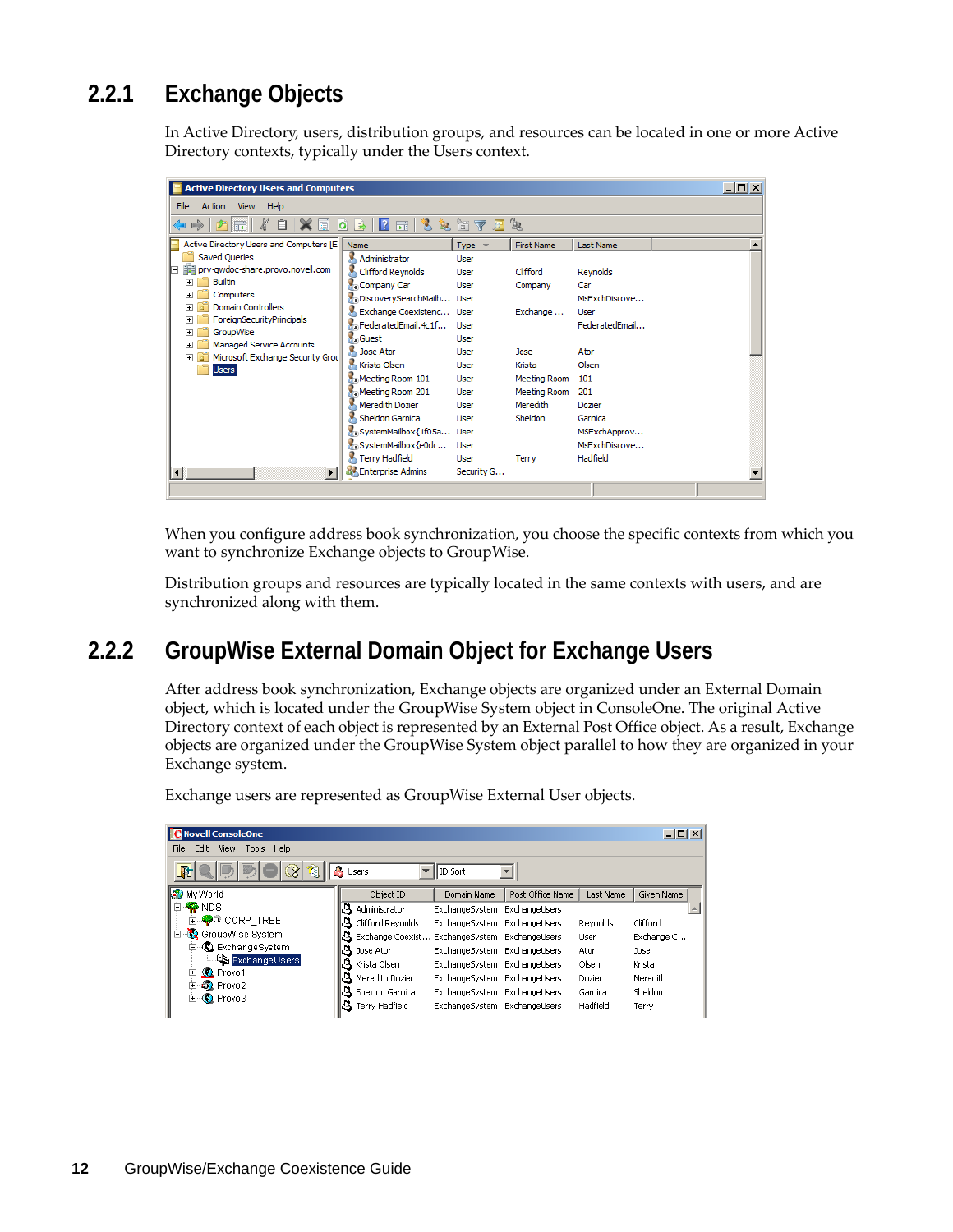Exchange distribution groups are represented as GroupWise External Distribution List objects.

| <b>K</b> Novell ConsoleOne                                           |                                                     |                |                      | $ I $ $ I $ |  |
|----------------------------------------------------------------------|-----------------------------------------------------|----------------|----------------------|-------------|--|
| Tools Help<br>Edit<br>View<br>File                                   |                                                     |                |                      |             |  |
| $^{\circ}$<br><b>It</b><br>$\leq \ \overline{\Box}\rangle\ $ in<br>劉 | <b>88</b> Distribution Lists                        |                |                      |             |  |
| My World<br>K.                                                       | Object ID                                           | Domain Name    | Post Office N        | Visibility  |  |
| <b>P</b> NDS                                                         | 83 Administrative Distribution Group ExchangeSystem |                | ExchangeUsers System |             |  |
| 由 <b>◆</b> CORP_TREE                                                 | <b>RS</b> Contractor Distribution Group             | ExchangeSystem | ExchangeUsers System |             |  |
| □ CoroupWise System                                                  |                                                     |                |                      |             |  |
| 白 (C) ExchangeSystem                                                 |                                                     |                |                      |             |  |
| <b>Exchange Users</b>                                                |                                                     |                |                      |             |  |

Exchange resources are represented as GroupWise External Resource objects.

| <b>C</b> Novell ConsoleOne            |                                    |                |                      | $\Box$ o $\Box$ |
|---------------------------------------|------------------------------------|----------------|----------------------|-----------------|
| Tools<br>Edit<br>Help<br>View<br>File |                                    |                |                      |                 |
| 阽<br>緭                                | <b>Resources</b>                   |                |                      |                 |
| My World<br>la.                       | Object ID                          | Domain Name    | Post Office Name     | Owner           |
| <b>P</b> NDS                          | <b>Q</b> Company Car               | ExchangeSystem | <b>ExchangeUsers</b> |                 |
| 由 <b>◆</b> CORP_TREE                  | a Meeting Room 101 ExchangeSystem  |                | <b>ExchangeUsers</b> |                 |
| <b>E-®</b> GroupWise System           | G3 Meeting Room 201 ExchangeSystem |                | <b>ExchangeUsers</b> |                 |
| 白 (2) ExchangeSystem                  |                                    |                |                      |                 |
| <b>Lis</b> ExchangeUsers              |                                    |                |                      |                 |

# <span id="page-12-0"></span>**2.2.3 GroupWise Objects**

By default, all GroupWise users, distribution lists, and resources in the GroupWise Address are synchronized to Exchange, unless their visibility is restricted, as described in ["Object Visibility in the](#page-9-1)  [GroupWise Address Book" on page 10.](#page-9-1)

If necessary, you can restrict this scope by creating a distribution list of GroupWise users, distribution lists, and resources to synchronize to Exchange.

Although GroupWise object information is synchronized into Active Directory, Exchange object information is synchronized into the GroupWise Address Book, not into eDirectory.

### <span id="page-12-1"></span>**2.2.4 Active Directory Contexts for GroupWise Objects**

After address book synchronization, GroupWise objects are organized under a new Active Directory folder that is created specifically to hold synchronized GroupWise objects. GroupWise domains are organized into subfolders under the GroupWise folder. GroupWise post offices are organized into subfolders under their respective domain folders. As a result, GroupWise objects are organized in Active Directory parallel to how they are organized in your GroupWise system.

| <b>Active Directory Users and Computers</b>              |                          |             |                   |                  | $ \Box$ $\times$ |
|----------------------------------------------------------|--------------------------|-------------|-------------------|------------------|------------------|
| File<br>Help<br>Action<br><b>View</b>                    |                          |             |                   |                  |                  |
| 自<br><b>In</b><br>層<br>e                                 | 13<br>扇<br>腺<br>a        |             | 92                |                  |                  |
| Active Directory Users and Computers [                   | Name                     | Type        | <b>First Name</b> | <b>Last Name</b> |                  |
| <b>Saved Oueries</b><br>国                                | ResearchDistributionList | Distributio |                   |                  |                  |
| prv-gwdoc-share.provo.novell.com<br>$\Box$               | y.<br>aolivos            | Contact     | Anita             | Olivos           |                  |
| Builtin<br>$\overline{+}$                                | bforsgren                | Contact     | Basil             | Forsgren         |                  |
| $\overline{+}$<br>Computers                              | cholton<br>۴             | Contact     | Cindy             | <b>Bolton</b>    |                  |
| <b>Domain Controllers</b><br>圧<br>H                      | CompanyVan               | Contact     |                   |                  |                  |
| <b>ForeignSecurityPrincipals</b><br>$\overline{+}$       | ConfRoom518              | Contact     |                   |                  |                  |
| GroupWise<br>E<br>IаП<br>$\Box$ $\Box$ Provo1            | gbock<br>۴               | Contact     | Gustav            | <b>Bock</b>      |                  |
|                                                          | afarnsworth              | Contact     | Grea              | Farnsworth       |                  |
| <b>Development</b><br>٦î<br>Provo <sub>2</sub><br>$\Box$ | jsumi<br>۴               | Contact     | Jade              | Sumi             |                  |
| <b>Dill</b> Sales                                        | ۴<br>szeeman             | Contact     | Skip              | Zeeman           |                  |
| e ci<br>Provo3                                           |                          |             |                   |                  |                  |
| Research                                                 |                          |             |                   |                  |                  |

GroupWise users are represented in Active Directory as Exchange Contact objects.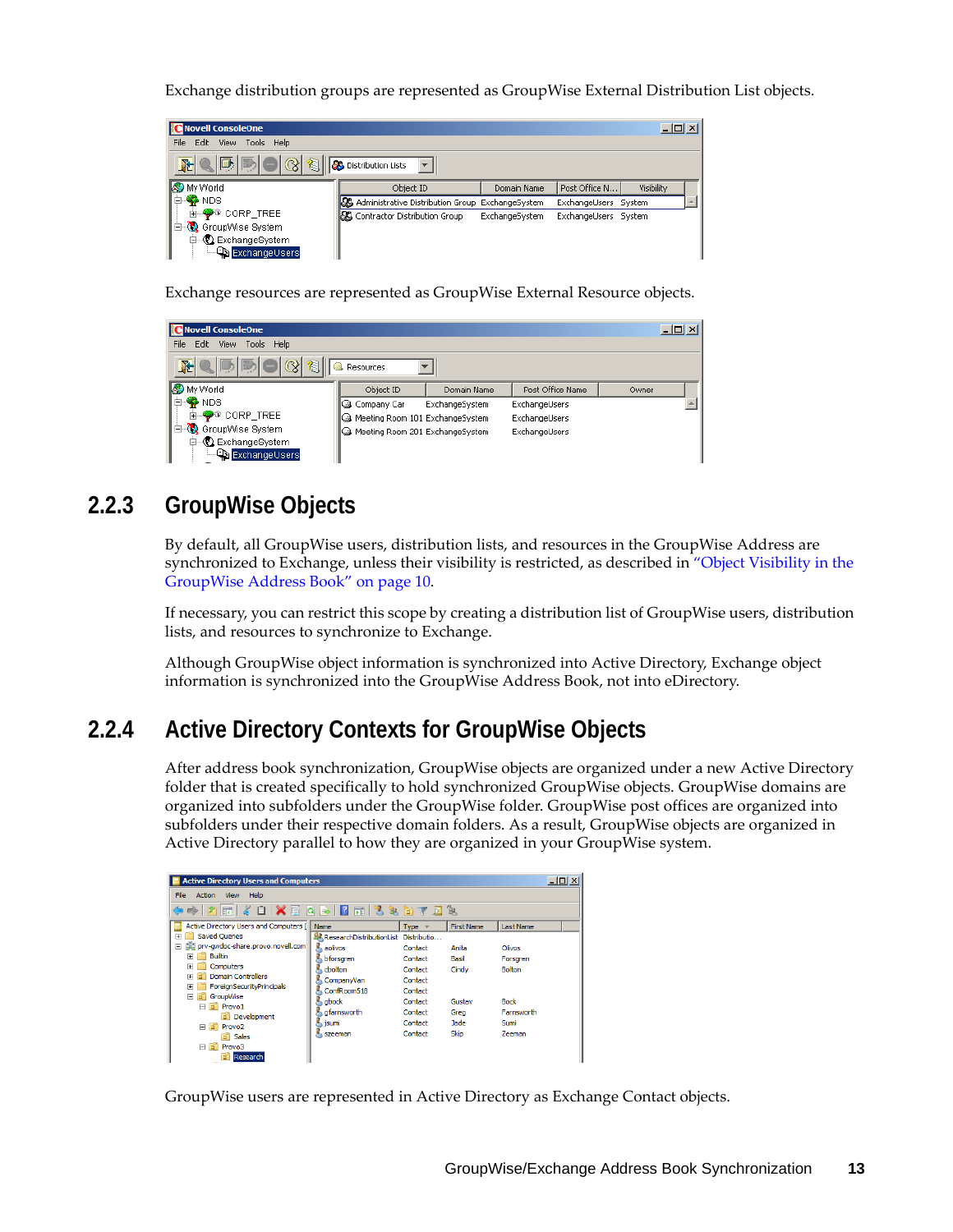GroupWise resources are also represented as Exchange Contact objects, rather than as Exchange Resource objects. Exchange resources have mailboxes just as GroupWise resources do, and a mailbox cannot be on both sides of the synchronization process. Therefore, GroupWise resources cannot be synchronized as Exchange resources.

GroupWise distribution lists are represented as Exchange Distribution Group objects.

# <span id="page-13-0"></span>**2.3 Address Book Synchronization System Requirements**

Before you configure address book synchronization, ensure that your GroupWise and Exchange systems meet the following system requirements:

□ GroupWise 2012 SP2 or later Message Transfer Agent (MTA)

Microsoft Exchange 2010

One GroupWise system can be synchronized with one or more Exchange systems.

If you want to use the Outlook Scheduling Assistant to search the calendars of GroupWise users, see [Section 3.2, "GroupWise Free/Busy Service System Requirements," on page 35](#page-34-2) for additional user requirements.

# <span id="page-13-1"></span>**2.4 Planning for Address Book Synchronization**

**IMPORTANT:** If you are already synchronizing data between your GroupWise and Exchange systems, see [Appendix A, "Preexisting GroupWise/Exchange Synchronization," on page 53](#page-52-2).

The [GroupWise/Exchange Address Book Synchronization Worksheet](#page-22-0) helps you gather the information that you need to set up address book synchronization.

In a simple scenario, you need one worksheet to gather information for your entire GroupWise system and for one Exchange server. In more complex scenarios, you need multiple worksheets, depending on the size of your GroupWise and Exchange systems.

This planning section focuses on the simplest scenario, but presents alternatives for handling more complex scenarios.

- [Section 2.4.1, "Gathering GroupWise System Information," on page 14](#page-13-2)
- [Section 2.4.2, "Gathering Exchange System Information," on page 17](#page-16-0)
- [Section 2.4.3, "GroupWise/Exchange Address Book Synchronization Worksheet," on page 23](#page-22-0)

### <span id="page-13-2"></span>**2.4.1 Gathering GroupWise System Information**

Address book synchronization requires the following information about your GroupWise system and about how you want address book synchronization to take place:

- [Section 2.4.1.1, "MTA for Address Book Synchronization," on page 15](#page-14-0)
- [Section 2.4.1.2, "Synchronization Schedule," on page 15](#page-14-1)
- [Section 2.4.1.3, "Synchronization Scope for GroupWise Objects," on page 15](#page-14-2)
- [Section 2.4.1.4, "Synchronization of External Objects," on page 16](#page-15-1)
- [Section 2.4.1.5, "GroupWise External Domain Object," on page 16](#page-15-0)
- [Section 2.4.1.6, "GWIA Link for the External Domain," on page 17](#page-16-1)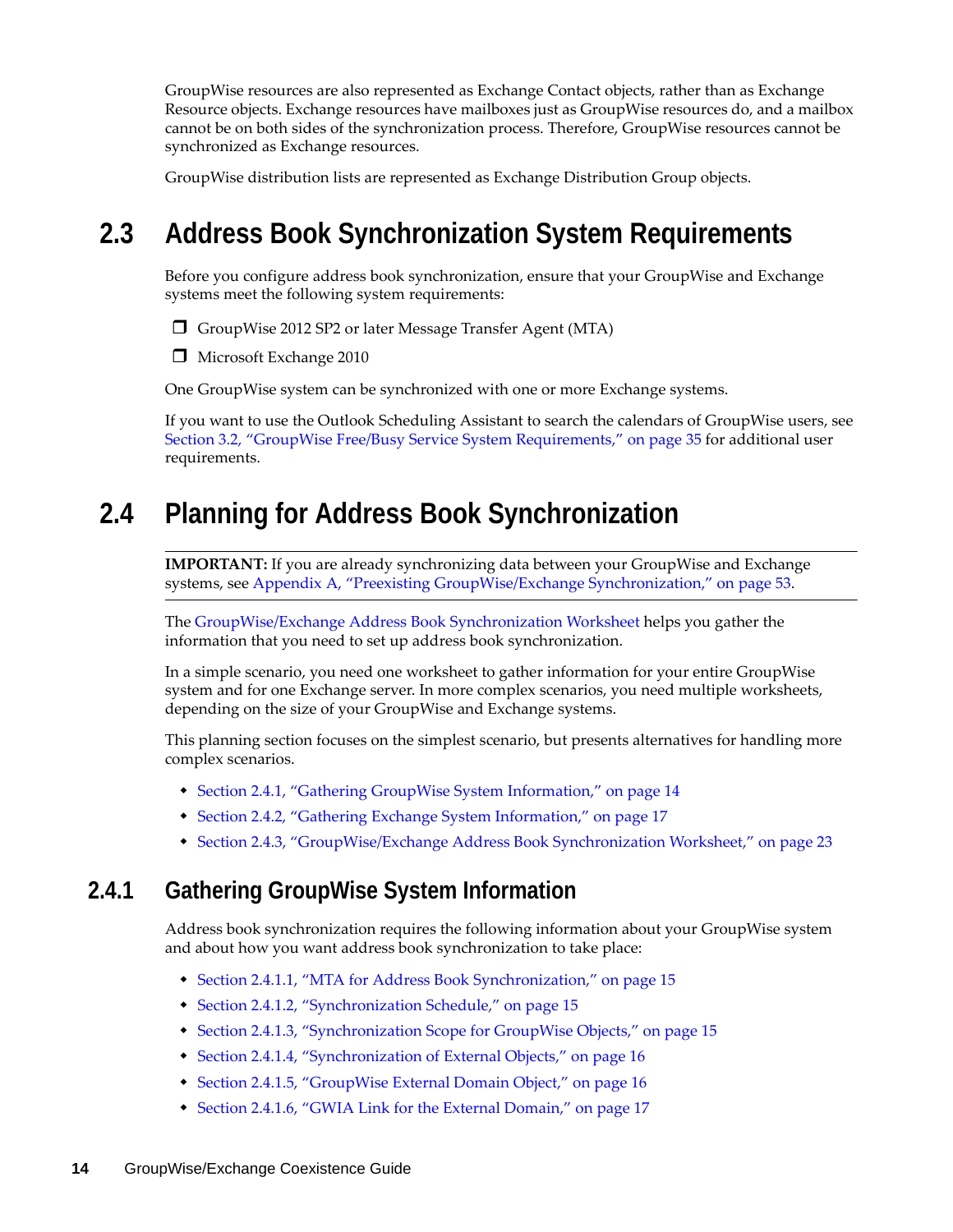### <span id="page-14-0"></span>**2.4.1.1 MTA for Address Book Synchronization**

In order for address book synchronization to occur between GroupWise and Exchange, at least one MTA in your GroupWise system must be configured to perform it. You can configure just one MTA to perform address book synchronization for your entire GroupWise system and all Exchange servers. Or you can configure multiple MTAs to perform address book synchronization for specific Exchange servers.

You can start by configuring just one MTA for address book synchronization in order to understand and test the synchronization process. You can then configure additional MTAs if your GroupWise system includes multiple Exchange servers in distant locations, or if you want to spread out the synchronization load across multiple MTAs.

#### **GROUPWISE ADDRESS BOOK SYNCHRONIZATION WORKSHEET**

Under *MTA to Perform Synchronization*, specify the GroupWise domain whose MTA you want to configure to perform address book synchronization.

Use a separate [GroupWise/Exchange Address Book Synchronization Worksheet](#page-22-0) for each MTA that you want to configure for address book synchronization.

### <span id="page-14-1"></span>**2.4.1.2 Synchronization Schedule**

The MTA performs address book synchronization according to the schedule you specify. You can start address book synchronization at a specified time each day and repeat it at a specified interval.

As you are setting up address book synchronization, you can manually request for the MTA to perform address book synchronization as needed. Thereafter, performing scheduled address book synchronization once a day can be sufficient.

If you have multiple MTAs performing address book synchronization, you can configure them with different synchronization schedules.

#### **GROUPWISE ADDRESS BOOK SYNCHRONIZATION WORKSHEET**

Under *Hour to Begin Synchronization*, specify the number of hours after midnight when you want the first address book synchronization to occur, for example, 3 for 3:00 a.m.

Under *Interval between Synchronizations*, specify the number of hours between the beginning of each address book synchronization. The smallest interval is 1 hour.

### <span id="page-14-2"></span>**2.4.1.3 Synchronization Scope for GroupWise Objects**

By default, the MTA synchronizes all GroupWise objects in the GroupWise Address Book (except for [external objects](#page-9-0) and [objects with limited visibility](#page-9-1)).

To restrict the GroupWise objects that are synchronized to Exchange, you must collect them into a GroupWise distribution list.

#### **GROUPWISE ADDRESS BOOK SYNCHRONIZATION WORKSHEET**

Under *Synchronize Only Members of Distribution List*, specify the GroupWise distribution list of objects to synchronize with Exchange. Also specify the post office where you plan to create the distribution list and the GroupWise user to own the distribution list.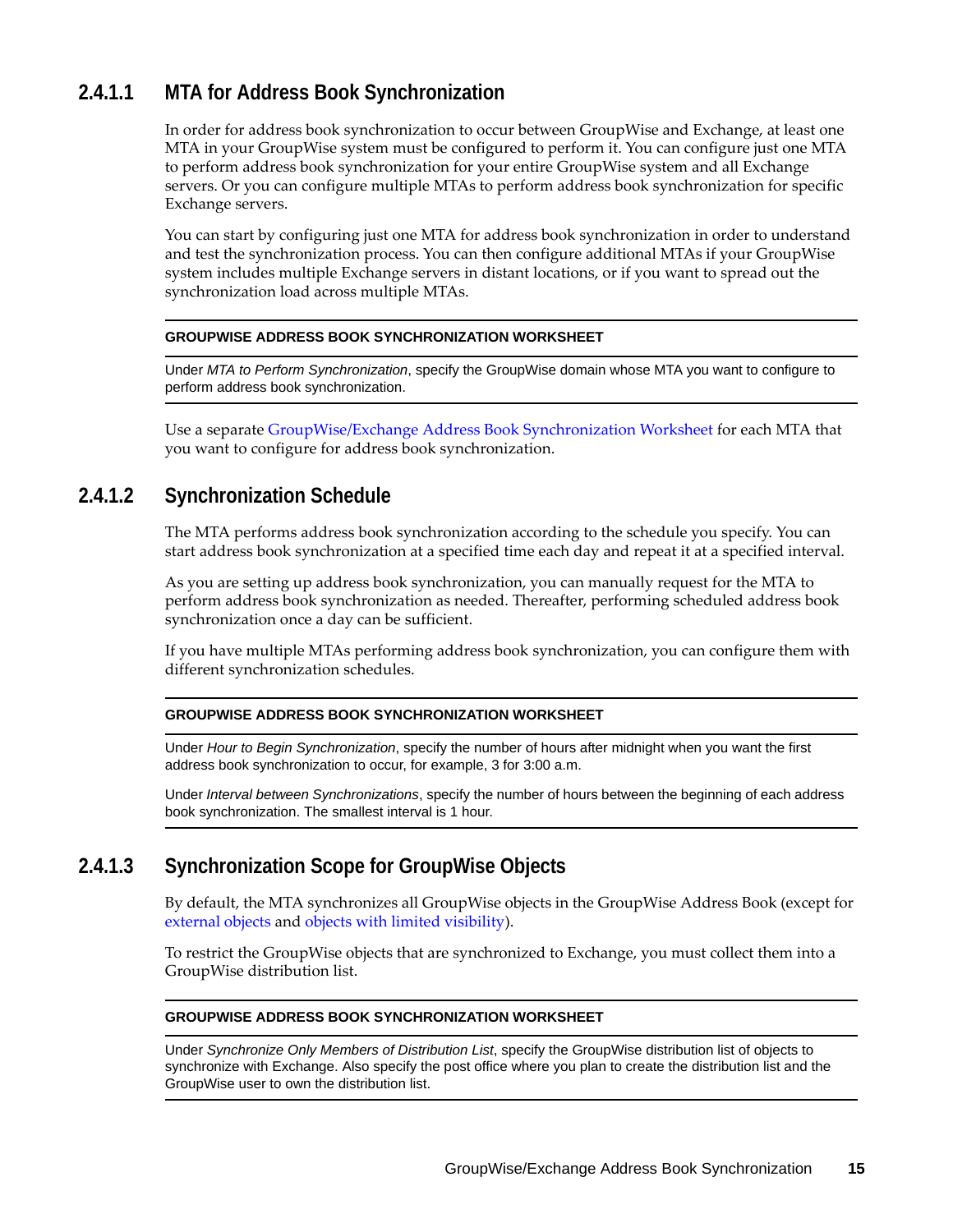**IMPORTANT:** You must create the distribution list with the subset of GroupWise objects before you can configure address book synchronization.

### <span id="page-15-1"></span>**2.4.1.4 Synchronization of External Objects**

By default, the MTA does not synchronize external users, groups, and resources. External objects represent objects in other email systems. They are not part of your GroupWise system. External users do not have GroupWise mailboxes and cannot log in to GroupWise.

If external objects contain address information that you want represented in your Exchange system, you can choose to synchronize external objects.

#### **GROUPWISE ADDRESS BOOK SYNCHRONIZATION WORKSHEET**

Under *Synchronize GroupWise External Objects to Exchange*, mark *Yes* if you want to synchronize external objects.

### <span id="page-15-0"></span>**2.4.1.5 GroupWise External Domain Object**

After address book synchronization, Exchange objects are organized under an External Domain object, which is located under the GroupWise System object in ConsoleOne. The original Active Directory context of each object is represented by an External Post Office object. As a result, Exchange objects are organized under the GroupWise System object parallel to how they are organized in your Exchange system.

Exchange users are represented as GroupWise External User objects.

| <b>C</b> Novell ConsoleOne                    |                                                      |                              |                  |           | $   \times$ $-$ |
|-----------------------------------------------|------------------------------------------------------|------------------------------|------------------|-----------|-----------------|
| Edit<br>File<br>Tools<br>Help<br>View         |                                                      |                              |                  |           |                 |
| $\mathbf{F}$<br><b>A</b> Users<br>D Sort<br>偷 |                                                      |                              |                  |           |                 |
| My World<br>K.                                | Object ID                                            | Domain Name                  | Post Office Name | Last Name | Given Name      |
| <b>P</b> NDS<br>Fŀ                            | IA.<br>Administrator                                 | ExchangeSystem               | ExchangeUsers    |           |                 |
| 由一个 CORP_TREE                                 | IA.<br>Clifford Reynolds                             | ExchangeSystem               | ExchangeUsers    | Reynolds  | Clifford        |
| □ CoroupWise System                           | 43.<br>Exchange Coexist ExchangeSystem ExchangeUsers |                              |                  | User      | Exchange C      |
| 白 (C) ExchangeSystem                          | IA.<br>Jose Ator                                     | ExchangeSystem ExchangeUsers |                  | Ator      | <b>Jose</b>     |
| <b>ExchangeUsers</b><br>由 (2 Provo1           | $\mathbb B$ Krista Olsen                             | ExchangeSystem               | ExchangeUsers    | Olsen     | Krista          |
| <b>B</b> Provo2<br>审                          | ĿЗ<br>Meredith Dozier                                | ExchangeSystem               | ExchangeUsers    | Dozier    | Meredith        |
| 由 © Provo3                                    | IВ<br>Sheldon Garnica                                | ExchangeSystem               | ExchangeUsers    | Garnica   | Sheldon         |
|                                               | IA.<br>Terry Hadfield                                | ExchangeSystem ExchangeUsers |                  | Hadfield  | Terry           |

The GroupWise External Domain object corresponds to an Exchange synchronization profile on the MTA object. In a simple scenario, one Exchange synchronization profile can synchronize the following objects:

All GroupWise objects

or

Those GroupWise objects that are included in a single GroupWise distribution list

and

 All Exchange objects that are located in one or more contexts on a single Active Directory server or

Those Exchange objects that are included in a single Active Directory group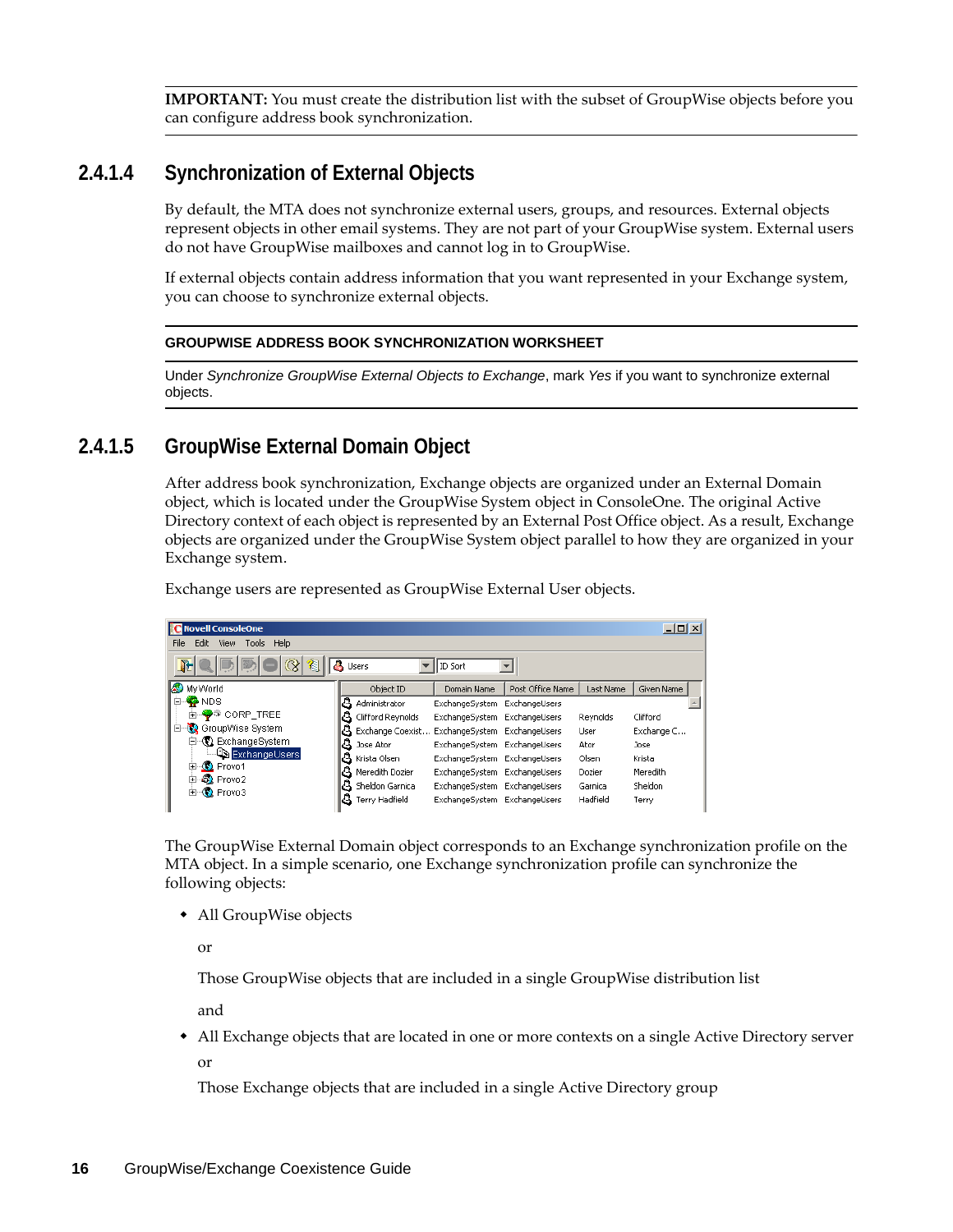#### **GROUPWISE ADDRESS BOOK SYNCHRONIZATION WORKSHEET**

Under *GroupWise External Domain Name*, specify the name for the GroupWise External Domain object where you want Exchange objects to be synchronized.

For example, you could create an External Domain object named ExchangeSystem.

Multiple GroupWise external domains and associated Exchange synchronization profiles are needed in a more complex scenarios such as the following:

- Multiple Active Directory servers
- Multiple subsets of GroupWise objects as defined in GroupWise distribution lists
- Multiple subsets of Exchange objects as defined in Active Directory groups

Use a separate [GroupWise/Exchange Address Book Synchronization Worksheet](#page-22-0) for each GroupWise external domain and associated Exchange synchronization profile that you need to create.

### <span id="page-16-1"></span>**2.4.1.6 GWIA Link for the External Domain**

In order to make the GroupWise external domain for Exchange users cooperate with the rest of your GroupWise system, you must create a link between it and a GWIA in a regular domain. If email is already passing between the GroupWise and Exchange systems, you can select a GWIA that is already in use for this purpose. Or you can set up a new GWIA.

#### **GROUPWISE ADDRESS BOOK SYNCHRONIZATION WORKSHEET**

Under *Internet Agent for Default MTA Gateway Link*, specify the name of the GWIA (*domain\_name*.GWIA) that you want to link to the external domain.

### <span id="page-16-0"></span>**2.4.2 Gathering Exchange System Information**

Address book synchronization requires the following information about your Exchange system and about how you want address book synchronization to take place:

- [Section 2.4.2.1, "Active Directory Server Information," on page 18](#page-17-0)
- [Section 2.4.2.2, "Active Directory Credentials," on page 18](#page-17-1)
- [Section 2.4.2.3, "Active Directory Contexts of Exchange Objects," on page 20](#page-19-0)
- [Section 2.4.2.4, "Synchronization Scope for Exchange Objects," on page 20](#page-19-1)
- [Section 2.4.2.5, "Synchronization of Exchange Mail Contacts," on page 21](#page-20-0)
- [Section 2.4.2.6, "Active Directory Display Name Format for GroupWise Users," on page 21](#page-20-1)
- [Section 2.4.2.7, "Active Directory Context for GroupWise Objects," on page 21](#page-20-2)
- [Section 2.4.2.8, "Exchange Global Address List," on page 22](#page-21-0)
- [Section 2.4.2.9, "Exchange Client Access Server URL," on page 22](#page-21-1)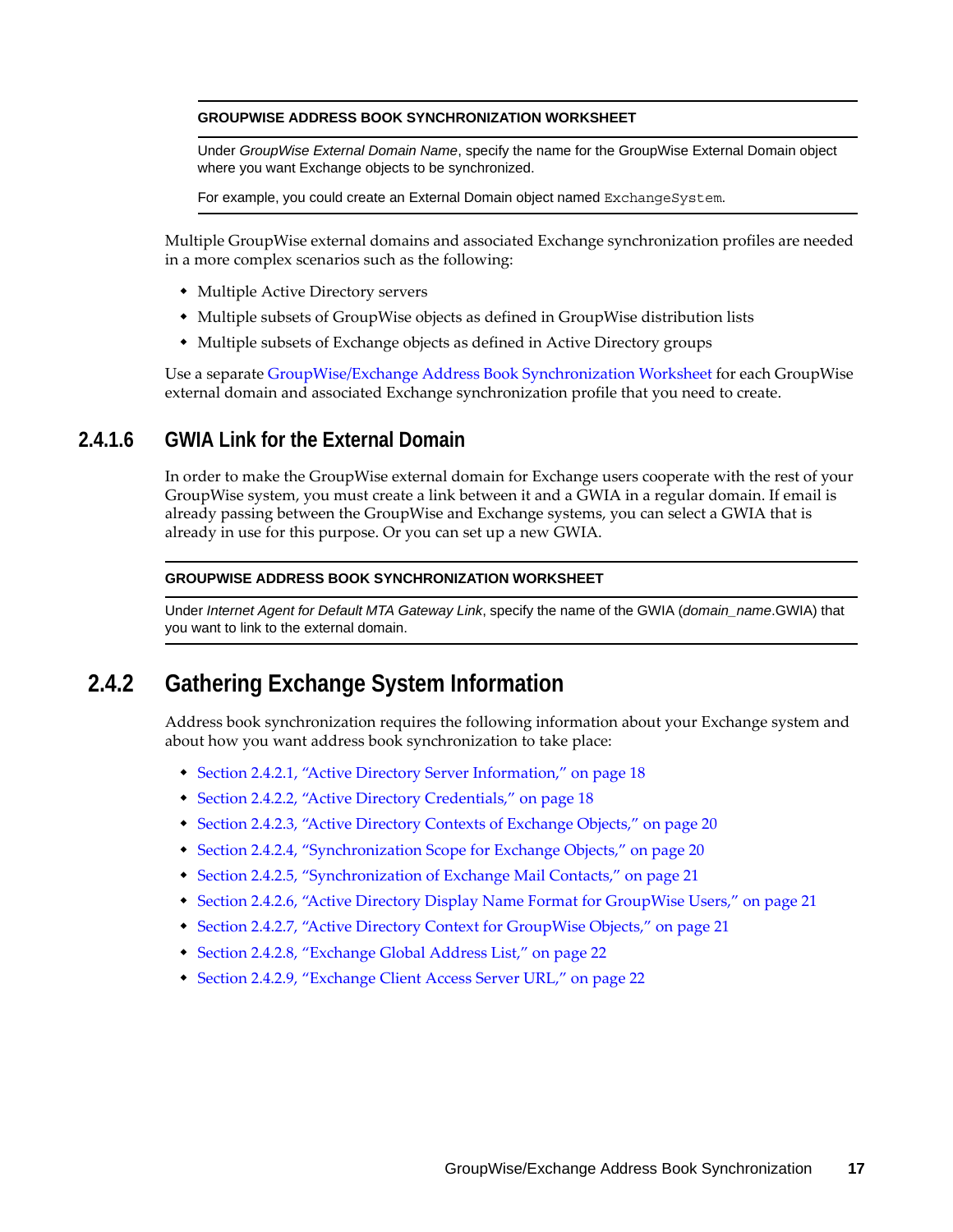### <span id="page-17-0"></span>**2.4.2.1 Active Directory Server Information**

The MTA needs the IP address or DNS hostname and the port number of an Active Directory server. The MTA gains access to the objects in your Exchange system through LDAP authentication to Active Directory.

#### **GROUPWISE ADDRESS BOOK SYNCHRONIZATION WORKSHEET**

Under *LDAP Server Address*, specify the IP address or DNS hostname of an Active Directory server.

Under *LDAP Server Port*, specify the port number on which the MTA can communicate with the Active Directory server. Specify 636 for a secure SSL connection or 389 for a non-secure connection.

If your Exchange system requires SSL, the MTA also needs to know the location of the SSL key file for the Active Directory Server. This key file is a certificate file that can be exported from the certificate authority on the Active Directory server, and then copied to a location where the MTA can access it using the specified path name.

#### **GROUPWISE ADDRESS BOOK SYNCHRONIZATION WORKSHEET**

Under *Use SSL*, mark *Yes* or *No*. If you are using SSL, specify the full path name of the SSL key file for the Active server.

**IMPORTANT:** If you are using SSL, contact the administrator of the Active Directory server to obtain the SSL key file.

Use a separate [GroupWise/Exchange Address Book Synchronization Worksheet](#page-22-0) for each Active Directory server that the MTA needs to communicate with.

#### <span id="page-17-1"></span>**2.4.2.2 Active Directory Credentials**

The MTA needs to authenticate to your Exchange system through Active Directory as a specific Active Directory user.

You should create a new, dedicated Active Directory user specifically for this purpose, rather than using an existing user. This MTA synchronization user must:

- Have sufficient rights to create objects in Active Directory
- Be a member of the Active Directory Domain Admins group

If you do not want to make the MTA synchronization user a member of this group, follow the instructions in ["Restricting the Rights of the MTA Synchronization User" on page 19.](#page-18-0)

Use either of the following formats to specify the user:

- cn=*ldapuser*,cn=users,dc=*yourcompanyname*,dc=com
- *ldapuser*@*yourcompanyname*.com

#### **GROUPWISE ADDRESS BOOK SYNCHRONIZATION WORKSHEET**

Under *LDAP User*, specify the Active Directory user that the MTA can use to authenticate to your Exchange system.

Under *LDAP Password*, specify the password for the MTA synchronization user.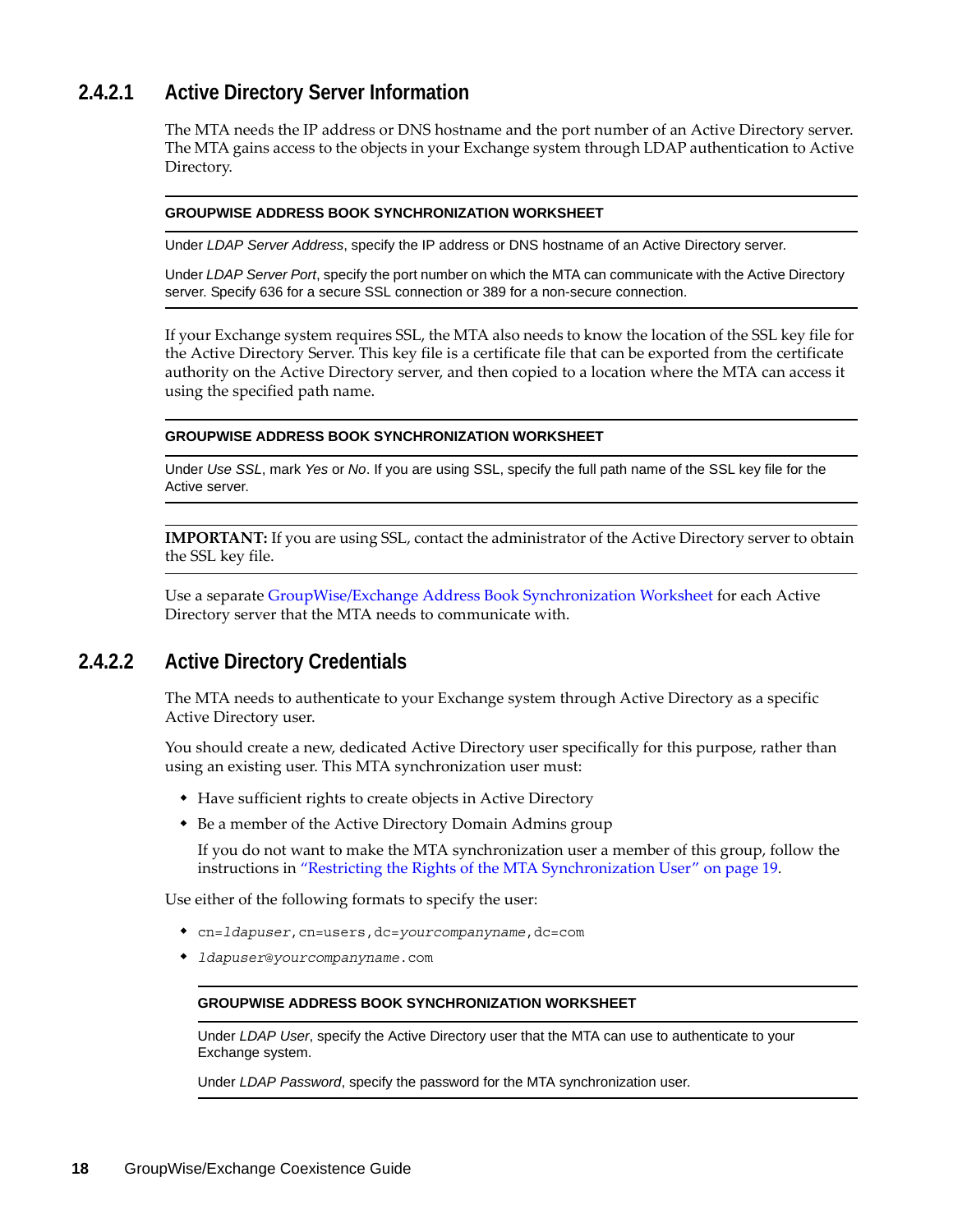**IMPORTANT:** Create the MTA synchronization user before starting to configure address book synchronization. If you do not want the MTA synchronization user to be a member of the Active Directory Domain Admins group, follow the instructions below at the same time you create the user.

#### <span id="page-18-0"></span>**Restricting the Rights of the MTA Synchronization User**

If you do not want to add the MTA synchronization user to the Active Directory Domain Admins group, you must manually create the [Active Directory context for GroupWise objects](#page-20-2) before performing the address book synchronization and configure it with the desired rights for the MTA synchronization user. (As a member of the Domain Admins group, the MTA would create the context for you.)

In Active Directory Users and Computers:

- **1** Create the Active Directory context for GroupWise objects:
	- **1a** Right-click the Active Directory server, then click *New > Organization Unit*.
	- **1b** Specify a unique name for the new organizational unit, then click *OK*.
- **2** Right-click the new organizational unit, then click *Delegate Control*.
- **3** Click *Next* to start the Delegation of Control Wizard.
- **4** Select the MTA synchronization user:
	- **4a** Click *Add*.
	- **4b** Specify the object name of the MTA synchronization user, then click *Check Names* to verify it.
	- **4c** Click *OK* to accept it.
	- **4d** Click *Next* to continue.
- **5** Click *Create a custom task to delegate*, then click *Next*.
- **6** Configure the task to delegate to the MTA synchronization user:
	- **6a** Select *Only the following objects in the folder*, then select the following options:

*Contact objects Group objects Organization Unit objects*

**6b** Select the following additional options:

*Create selected objects in this folder Delete selected objects in this folder*

- **6c** Click *Next* to continue.
- **7** Select the permissions for the MTA synchronization user to have when performing the task:
	- **7a** In the *Permissions* list, select the following permissions:
		- *Read Write Read All Properties Write All Properties*
	- **7b** Click *Next* to continue.
- **8** Click *Finish*.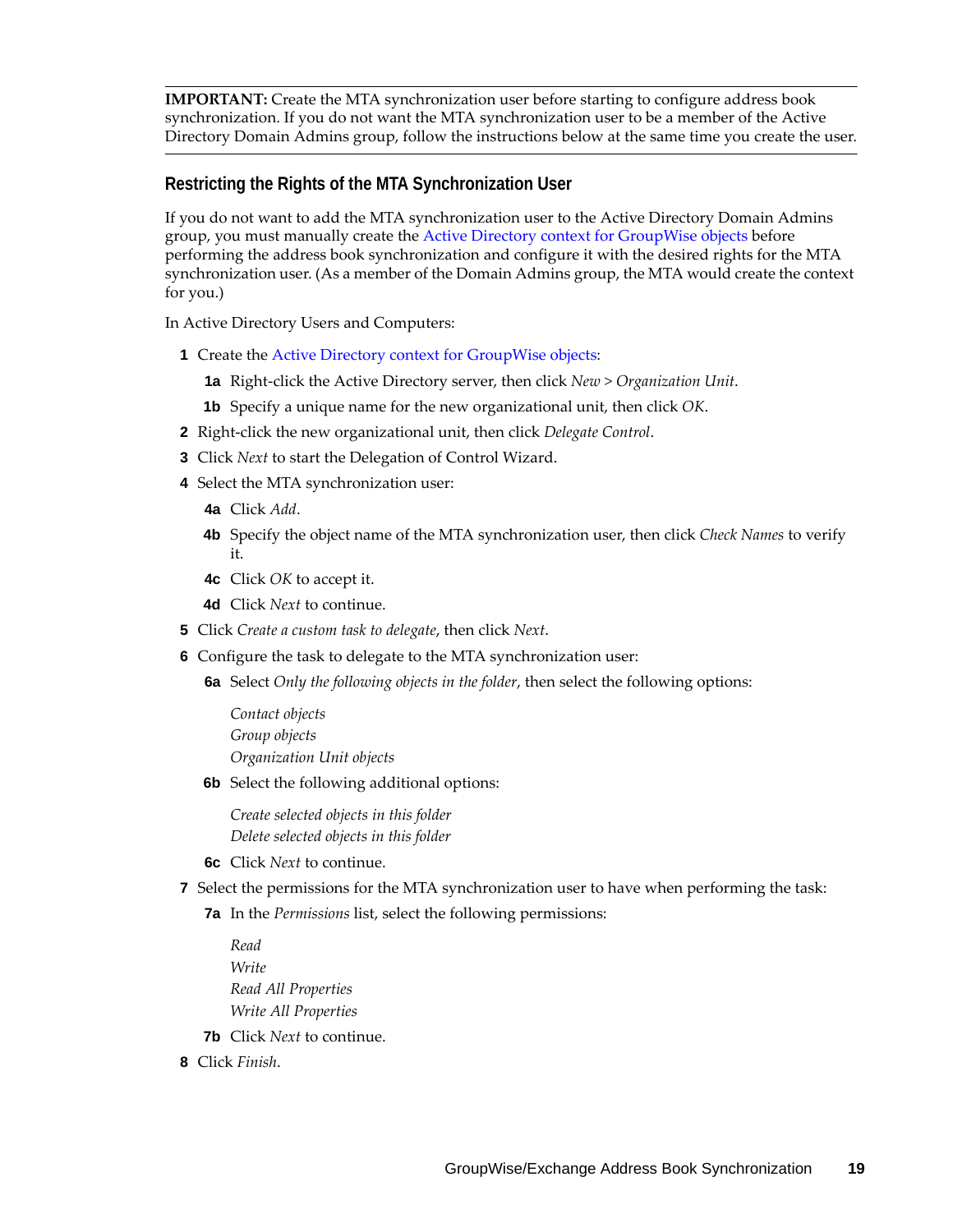### <span id="page-19-0"></span>**2.4.2.3 Active Directory Contexts of Exchange Objects**

The MTA looks for Exchange users, distribution groups, and resources in one or more Active Directory contexts that you specify. Optionally, the MTA can look for Exchange objects in contexts beneath the context that you specify.

Specify the Active Directory context for Exchange objects in the following format:

cn=*container*,dc=*domain\_component*,dc=*domain\_component*,... ou=*container*,dc=*domain\_component*,dc=*domain\_component*,...

For example:

cn=Users,dc=exchsvr,dc=yourcompanyname,dc=com

If the context is not under Users, use ou instead of cn.

#### **GROUPWISE ADDRESS BOOK SYNCHRONIZATION WORKSHEET**

Under *Exchange Base Contexts*, specify the Active Directory context where Exchange objects are located. Mark whether the MTA should search subcontexts in addition to the specified context.

After address book synchronization, Exchange objects are organized under a GroupWise External Domain object in ConsoleOne, as described in ["GroupWise External Domain Object" on page 16](#page-15-0). The original Active Directory context is represented by an External Post Office object. You choose the name of the External Post Office object. It must be different from the name of the External Domain object.

#### **GROUPWISE ADDRESS BOOK SYNCHRONIZATION WORKSHEET**

Under *Exchange Base Contexts*, specify the name for the External Post Office object that you want to represent the Active Directory context where Exchange objects are located.

For example, you could name the External Post Office object ExchangeUsers.

### <span id="page-19-1"></span>**2.4.2.4 Synchronization Scope for Exchange Objects**

By default, the MTA synchronizes all Exchange users, distribution groups, and resources in the Active Directory contexts that you specify. To restrict which Exchange objects are synchronized, you must collect the objects into an Exchange distribution group.

#### **GROUPWISE ADDRESS BOOK SYNCHRONIZATION WORKSHEET**

Under *Only Synchronize Members of Exchange Distribution Group*, list the Exchange distribution group of Exchange objects to synchronize with GroupWise.

**IMPORTANT:** Make sure that the distribution group contains the correct subset of Exchange objects before address book synchronization begins.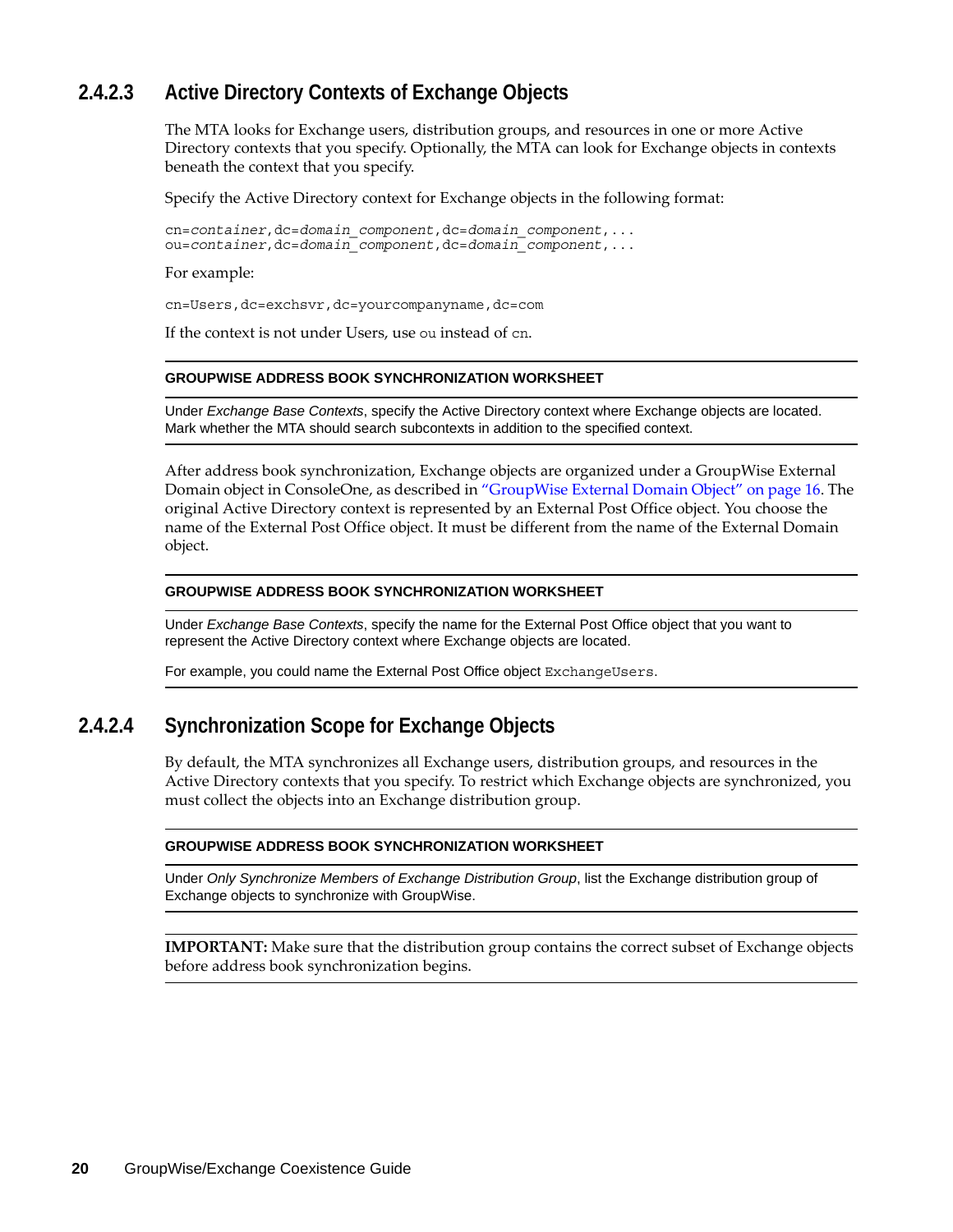### <span id="page-20-0"></span>**2.4.2.5 Synchronization of Exchange Mail Contacts**

By default, the MTA does not synchronize Exchange Mail Contacts. Mail Contacts represent objects in other email systems. Mailbox Contacts do not have Exchange mailboxes and cannot log in to Exchange. They are not part of your Exchange system.

If Mail Contacts contain address information that you want represented in your GroupWise system, you can choose to synchronize Mail Contacts.

#### **GROUPWISE ADDRESS BOOK SYNCHRONIZATION WORKSHEET**

Under *Synchronize Exchange Mail Contacts to GroupWise*, mark *Yes* if you want to synchronize Mail Contacts.

### <span id="page-20-1"></span>**2.4.2.6 Active Directory Display Name Format for GroupWise Users**

By default, the MTA synchronizes GroupWise users to Active Directory with their names formatted with first names followed by last names. The display name format in Active Directory is what Outlook users see when they select recipients for messages. You can change the order or the names if necessary.

#### **GROUPWISE ADDRESS BOOK SYNCHRONIZATION WORKSHEET**

Under *Active Directory Display Name Format*, mark the desired ordering of first names and last names.

### <span id="page-20-2"></span>**2.4.2.7 Active Directory Context for GroupWise Objects**

After address book synchronization, GroupWise objects are organized under a new Active Directory folder that is created specifically to hold synchronized GroupWise objects. GroupWise domains are organized into subfolders under the GroupWise folder. GroupWise post offices are organized into subfolders under their respective domain folders. As a result, GroupWise objects are organized in Active Directory parallel to how they are organized in your GroupWise system.

| <b>Active Directory Users and Computers</b> |                            |             |                   |                  | $   \vert$ $ \vert$ $\times$ $\vert$ |
|---------------------------------------------|----------------------------|-------------|-------------------|------------------|--------------------------------------|
| File<br>Help<br>Action<br><b>View</b>       |                            |             |                   |                  |                                      |
| K<br>Ħ<br>扁<br>E                            | $\vert$ 2<br>長<br>扇<br>lQ. | 34. M. Y    | 192               |                  |                                      |
| Active Directory Users and Computers [      | Name                       | Type        | <b>First Name</b> | <b>Last Name</b> |                                      |
| <b>Saved Queries</b><br>团                   | ResearchDistributionList   | Distributio |                   |                  |                                      |
| prv-gwdoc-share.provo.novell.com<br>$\Box$  | ደ<br>aolivos               | Contact     | Anita             | <b>Olivos</b>    |                                      |
| <b>Builtin</b><br>$\overline{+}$            | bforsaren<br>y.            | Contact     | Basil             | Forsaren         |                                      |
| Computers<br>$\overline{+}$                 | cbolton                    | Contact     | Cindy             | <b>Bolton</b>    |                                      |
| Domain Controllers<br>$\overline{+}$        | CompanyVan                 | Contact     |                   |                  |                                      |
| ForeignSecurityPrincipals<br>$\overline{+}$ | ConfRoom518                | Contact     |                   |                  |                                      |
| GroupWise<br>άī<br>F                        | gbock<br>×                 | Contact     | Gustav            | <b>Bock</b>      |                                      |
| <b>Fill</b> Provo1<br>同                     | afarnsworth                | Contact     | Grea              | Farnsworth       |                                      |
| Development                                 | y.<br>isumi                | Contact     | lade              | Sumi             |                                      |
| e.<br>Provo <sub>2</sub><br>$\Box$          | y.<br>szeeman              | Contact     | Skip              | Zeeman           |                                      |
| <b>Di</b> Sales                             |                            |             |                   |                  |                                      |
| Provo3<br>F<br>E                            |                            |             |                   |                  |                                      |
| F<br>Research                               |                            |             |                   |                  |                                      |

GroupWise users are represented in Active Directory as Exchange Contact objects.

GroupWise resources are also represented as Exchange Contact objects, rather than as Exchange Resource objects. Exchange resources have mailboxes just as GroupWise resources do, and a mailbox cannot be on both sides of the synchronization process. Therefore, GroupWise resources cannot be synchronized as Exchange resources.

GroupWise distribution lists are represented as Exchange Distribution Group objects.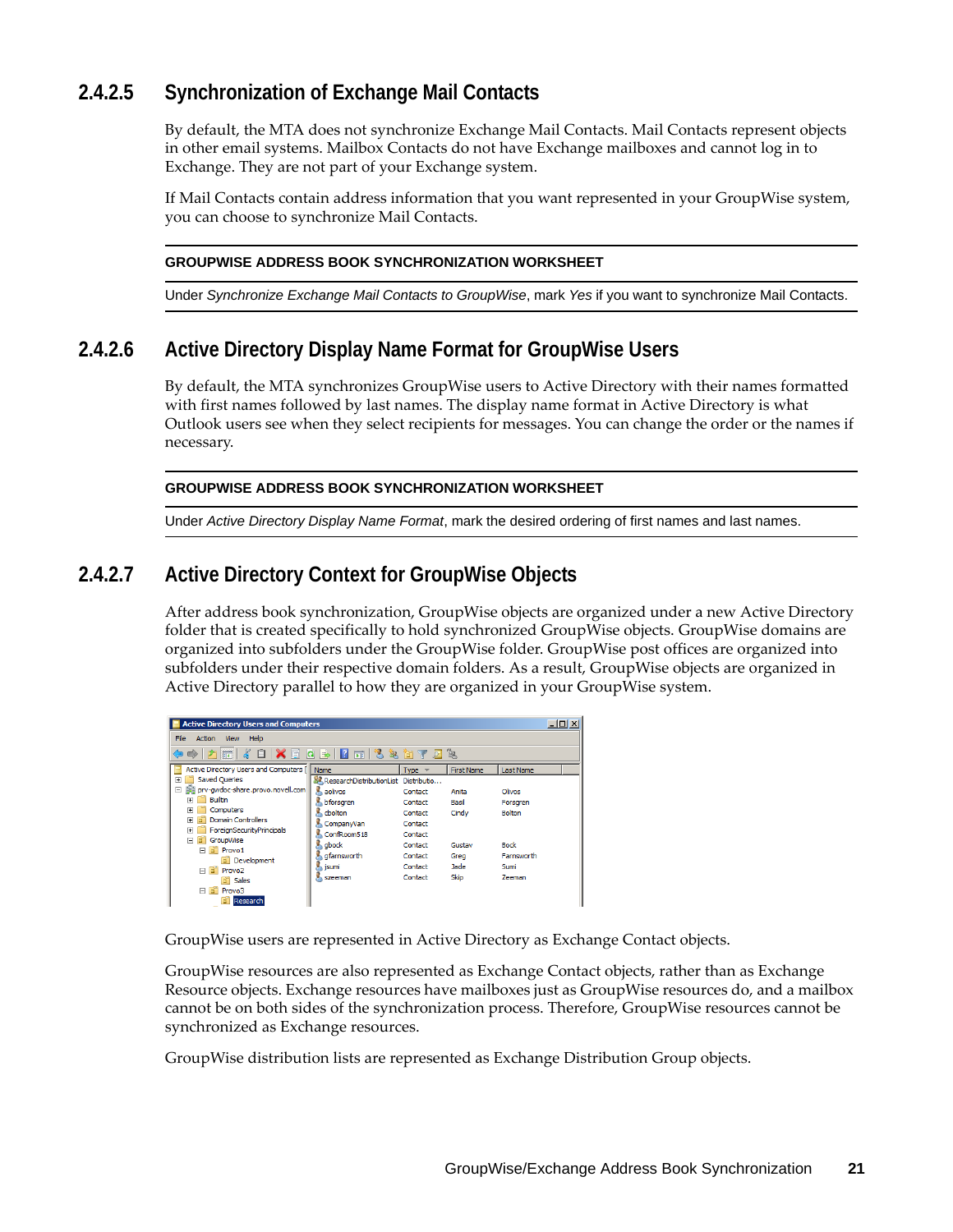Specify the Active Directory context for GroupWise objects in the following format:

ou=GroupWise,dc=*exchsvr*,dc=*yourcompanyname*,dc=com

#### **GROUPWISE ADDRESS BOOK SYNCHRONIZATION WORKSHEET**

Under *Base Context for GroupWise Objects*, specify the Active Directory context that you want the MTA to create for GroupWise objects.

#### <span id="page-21-0"></span>**2.4.2.8 Exchange Global Address List**

By default, GroupWise objects are added to the default Exchange Global Address List (GAL). If you have created multiple Global Address Lists in your Exchange system, and if you want GroupWise objects added to one of the Global Address Lists that you have created, you must specify the DN of the GAL that you want GroupWise users added to. Use the following format to specify the GAL DN:

```
CN=Default Global Address List,CN=All Global Address Lists,
   CN=Address Lists Container,CN=Exchange Organization,
   CN=Microsoft Exchange,CN=Services,CN=Configuration,
   DC=exchmail,DC=yourcompanyname,DC=com
```
#### **GROUPWISE ADDRESS BOOK SYNCHRONIZATION WORKSHEET**

Under *Exchange Global Address List DN*, specify the CN for the GAL where you want the MTA to add GroupWise objects.

#### <span id="page-21-1"></span>**2.4.2.9 Exchange Client Access Server URL**

The GroupWise Free/Busy service enables GroupWise users and Exchange users to access each other's calendar information when scheduling appointments, as described in [Chapter 3, "GroupWise](#page-32-3)  [Free/Busy Service," on page 33](#page-32-3). Address book synchronization must be set up and functioning correctly in order for the GroupWise Free/Busy service to function.

The calendar information is exchanged between GroupWise and Exchange through Internet free/ busy URLs:

https://*exchange\_server*/ngwfbs/exchange/*exchange\_userid*@*exchange\_domain*.vfb https://*exchange\_server*/ngwfbs/exchange/*gw\_userid*@*gw\_internet\_domain*.vfb

Each Exchange user's Internet free/busy URL based on the URL of an Exchange server that has the Client Access server role installed. During address book synchronization, Internet free/busy URLs are added to the Exchange user's External User objects in the GroupWise system. Without the Internet free/busy URL for each Exchange user, GroupWise users cannot perform Busy Searches on Exchange users.

Specify the URL of an Exchange Client Access server in the following format:

https://*exchange\_server*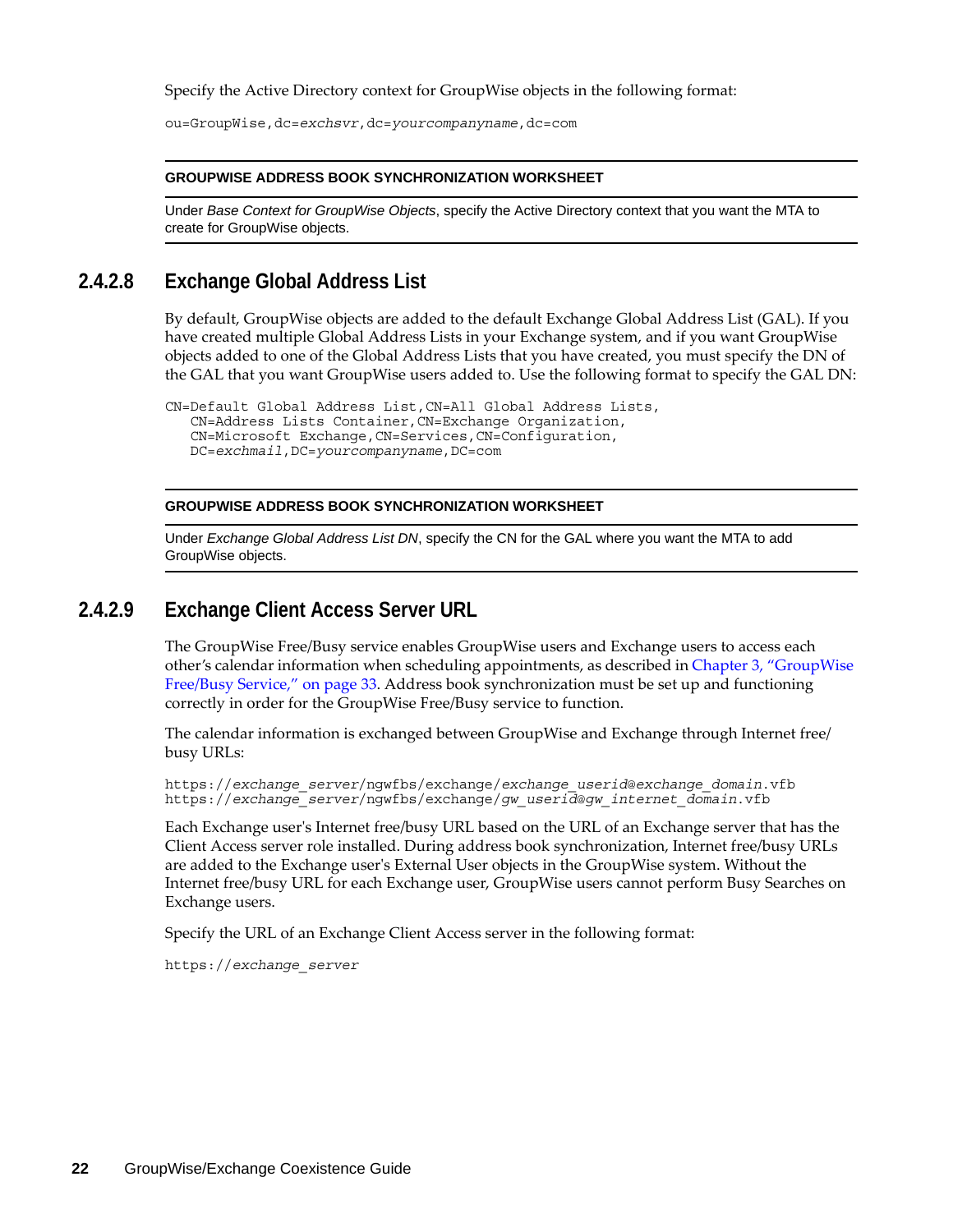By default, the Exchange Client Access server requires a secure SSL connection. Therefore, you must use https in the URL.

#### **GROUPWISE ADDRESS BOOK SYNCHRONIZATION WORKSHEET**

Under *Exchange Client Access Server URL*, specify the URL of an Exchange server that has the Client Access server role installed.

# <span id="page-22-0"></span>**2.4.3 GroupWise/Exchange Address Book Synchronization Worksheet**

<span id="page-22-1"></span>

| <b>ConsoleOne Field</b>                                                 | Value for Your GroupWise Explanation<br>or Exchange System |                                                              |
|-------------------------------------------------------------------------|------------------------------------------------------------|--------------------------------------------------------------|
| <b>MTA to Perform</b><br>Synchronization:                               |                                                            | "MTA for Address Book<br>Synchronization" on<br>page 15      |
| Synchronization<br>Schedule:                                            |                                                            | "Synchronization Schedule"<br>on page 15                     |
| • Hour to begin<br>Exchange address<br>book synchronization             |                                                            |                                                              |
| Interval between<br>synchronizations                                    |                                                            |                                                              |
| <b>GroupWise External</b><br><b>Domain for Exchange</b><br>Objects:     |                                                            | "GroupWise External<br>Domain Object" on page 16             |
| For example,<br>ExchangeSystem                                          |                                                            |                                                              |
| <b>Internet Agent for Default</b><br><b>MTA Gateway Link:</b>           |                                                            | "GWIA Link for the External<br>Domain" on page 17            |
| <b>Synchronize GroupWise</b><br><b>External Objects to</b><br>Exchange? |                                                            | "Synchronization of External<br>Objects" on page 16          |
| Yes                                                                     |                                                            |                                                              |
| No                                                                      |                                                            |                                                              |
| <b>Synchronize Exchange</b><br><b>Mail Contacts to</b><br>GroupWise?    |                                                            | "Synchronization of<br>Exchange Mail Contacts" on<br>page 21 |
| Yes                                                                     |                                                            |                                                              |
| No                                                                      |                                                            |                                                              |
| <b>Exchange Client Access</b><br>Server URL:                            |                                                            | "Exchange Client Access<br>Server URL" on page 22            |
| https://<br>exchange server                                             |                                                            |                                                              |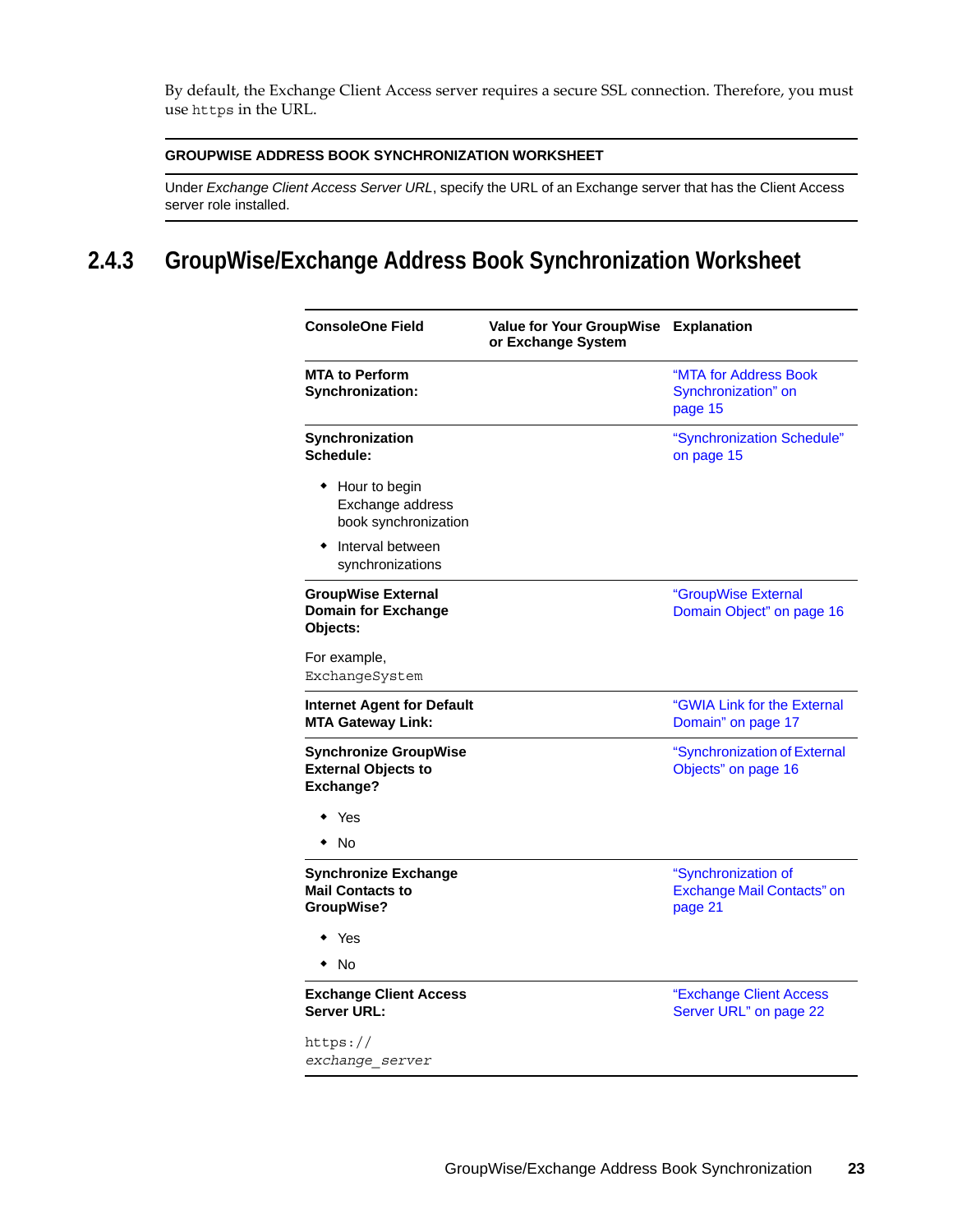| <b>ConsoleOne Field</b>                                | Value for Your GroupWise Explanation<br>or Exchange System |                                                        |  |  |
|--------------------------------------------------------|------------------------------------------------------------|--------------------------------------------------------|--|--|
| <b>Active Directory Server</b><br>Information:         |                                                            | "Active Directory Server<br>Information" on page 18    |  |  |
| LDAP server address<br>٠                               |                                                            |                                                        |  |  |
| LDAP server port                                       |                                                            |                                                        |  |  |
| Default secure port:<br>636                            |                                                            |                                                        |  |  |
| Default non-secure<br>port: 389                        |                                                            |                                                        |  |  |
| <b>Active Directory</b><br><b>Credentials:</b>         |                                                            | "Active Directory<br>Credentials" on page 18           |  |  |
| • LDAP user                                            |                                                            |                                                        |  |  |
| For example,<br>1dapuser@company<br>.com               |                                                            |                                                        |  |  |
| LDAP password                                          |                                                            |                                                        |  |  |
| <b>Active Directory Server</b><br>Security:            |                                                            | "Active Directory Server<br>Information" on page 18    |  |  |
| • Use SSL                                              |                                                            |                                                        |  |  |
| $\bullet$ Yes                                          |                                                            |                                                        |  |  |
| LDAP SSL key<br>file                                   |                                                            |                                                        |  |  |
| No<br>٠                                                |                                                            |                                                        |  |  |
| <b>Base Context for</b><br><b>GroupWise Objects:</b>   |                                                            | "Active Directory Context for<br>GroupWise Objects" on |  |  |
| For example:                                           |                                                            | page 21                                                |  |  |
| ou=GroupWise, dc=exch<br>SVY,                          |                                                            |                                                        |  |  |
| dc=yourcompanyname, d<br>$c = c$ om                    |                                                            |                                                        |  |  |
| <b>Active Directory Display</b><br><b>Name Format:</b> |                                                            | "Active Directory Display<br><b>Name Format for</b>    |  |  |
| First Name Last Name                                   |                                                            | <b>GroupWise Users" on</b><br>page 21                  |  |  |
| Last Name First Name                                   |                                                            |                                                        |  |  |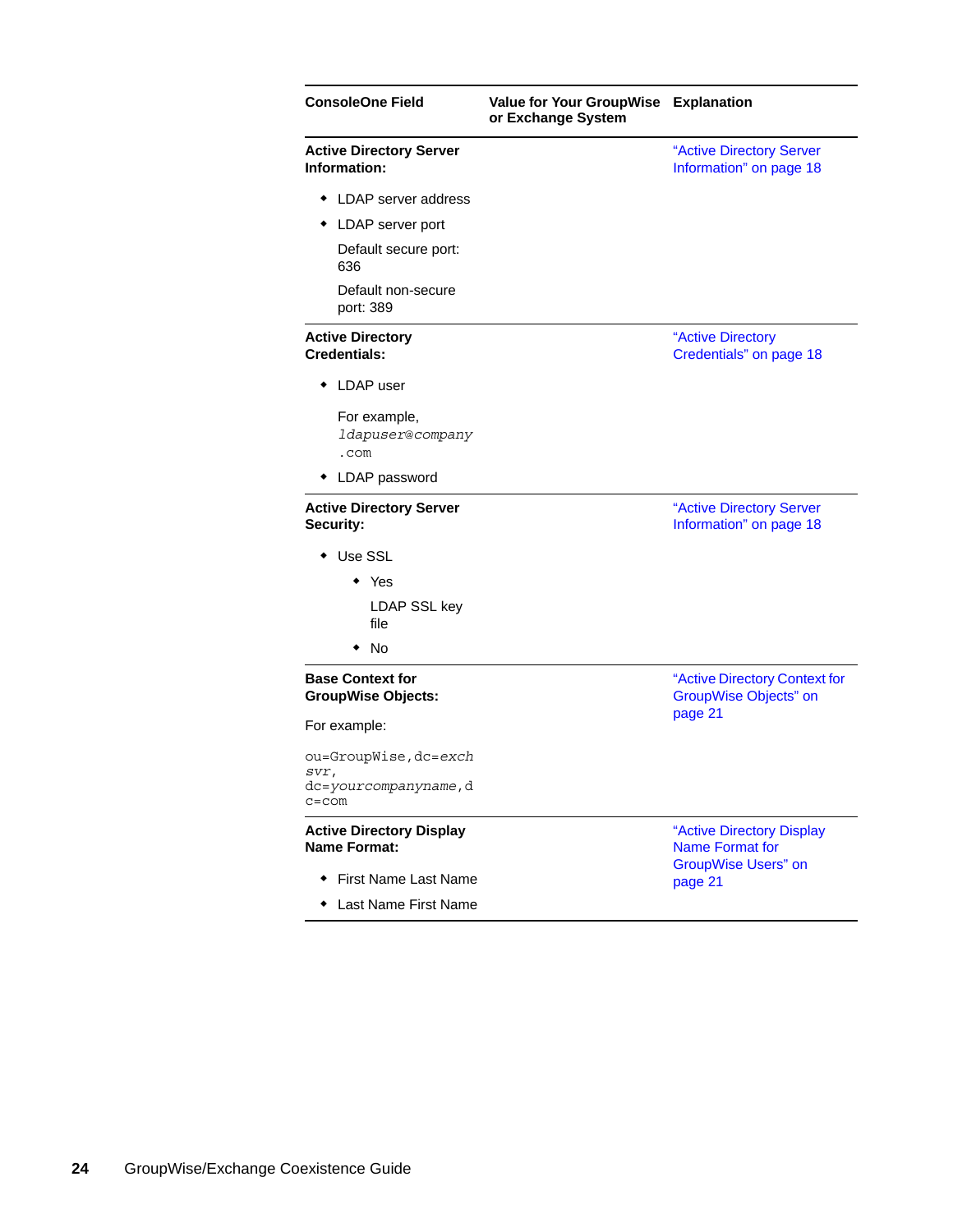| <b>ConsoleOne Field</b>                             | Value for Your GroupWise Explanation<br>or Exchange System |                                                                       |  |
|-----------------------------------------------------|------------------------------------------------------------|-----------------------------------------------------------------------|--|
| <b>Base Contexts of</b><br><b>Exchange Objects:</b> |                                                            | "Active Directory Contexts<br>of Exchange Objects" on                 |  |
| Base context                                        |                                                            | page 20                                                               |  |
| For example, Users                                  |                                                            |                                                                       |  |
| GroupWise post office<br>name                       |                                                            |                                                                       |  |
| For example,<br>ExchangeUsers                       |                                                            |                                                                       |  |
| Process subcontexts                                 |                                                            |                                                                       |  |
| $\bullet$ Yes                                       |                                                            |                                                                       |  |
| $\bullet$ No                                        |                                                            |                                                                       |  |
| <b>Synchronize Only</b><br><b>Members of:</b>       |                                                            | "Synchronization Scope for<br><b>GroupWise Objects" on</b><br>page 15 |  |
| GroupWise distribution<br>٠<br>list                 |                                                            | "Synchronization Scope for<br>Exchange Objects" on                    |  |
| Distribution list name                              |                                                            | page 20                                                               |  |
| Post office                                         |                                                            |                                                                       |  |
| Owner                                               |                                                            |                                                                       |  |
| Exchange distribution<br>group                      |                                                            |                                                                       |  |
| Distribution group<br>name                          |                                                            |                                                                       |  |
| <b>Active Directory</b><br>context                  |                                                            |                                                                       |  |
| <b>Exchange Global Address</b><br><b>List DN:</b>   |                                                            | "Exchange Global Address<br>List" on page 22                          |  |

# <span id="page-24-0"></span>**2.5 Preparing for Address Book Synchronization**

- **1** (Conditional) If you are already synchronizing data between your GroupWise and Exchange systems, see [Appendix A, "Preexisting GroupWise/Exchange Synchronization," on page 53](#page-52-2).
- **2** Create an Active Directory user for the MTA to log in as so you can access your Exchange system, as described in ["Active Directory Credentials" on page 18](#page-17-1).
- **3** (Conditional) If your Exchange system requires SSL, obtain the SSL key file for the Active Directory server, as described in ["Active Directory Server Information" on page 18.](#page-17-0)
- **4** (Conditional) If you want to synchronize only a subset of GroupWise users, distribution lists, and resources, create a distribution list of the GroupWise objects that you want to synchronize to Exchange, as described in ["Synchronization Scope for GroupWise Objects" on page 15](#page-14-2).
- **5** (Conditional) If you want to synchronize only a subset of Exchange users, distribution groups, and resources in a context on an Active Directory server, create an Active Directory group of Active Directory objects that you want to synchronize to GroupWise, as described in ["Synchronization Scope for Exchange Objects" on page 20](#page-19-1).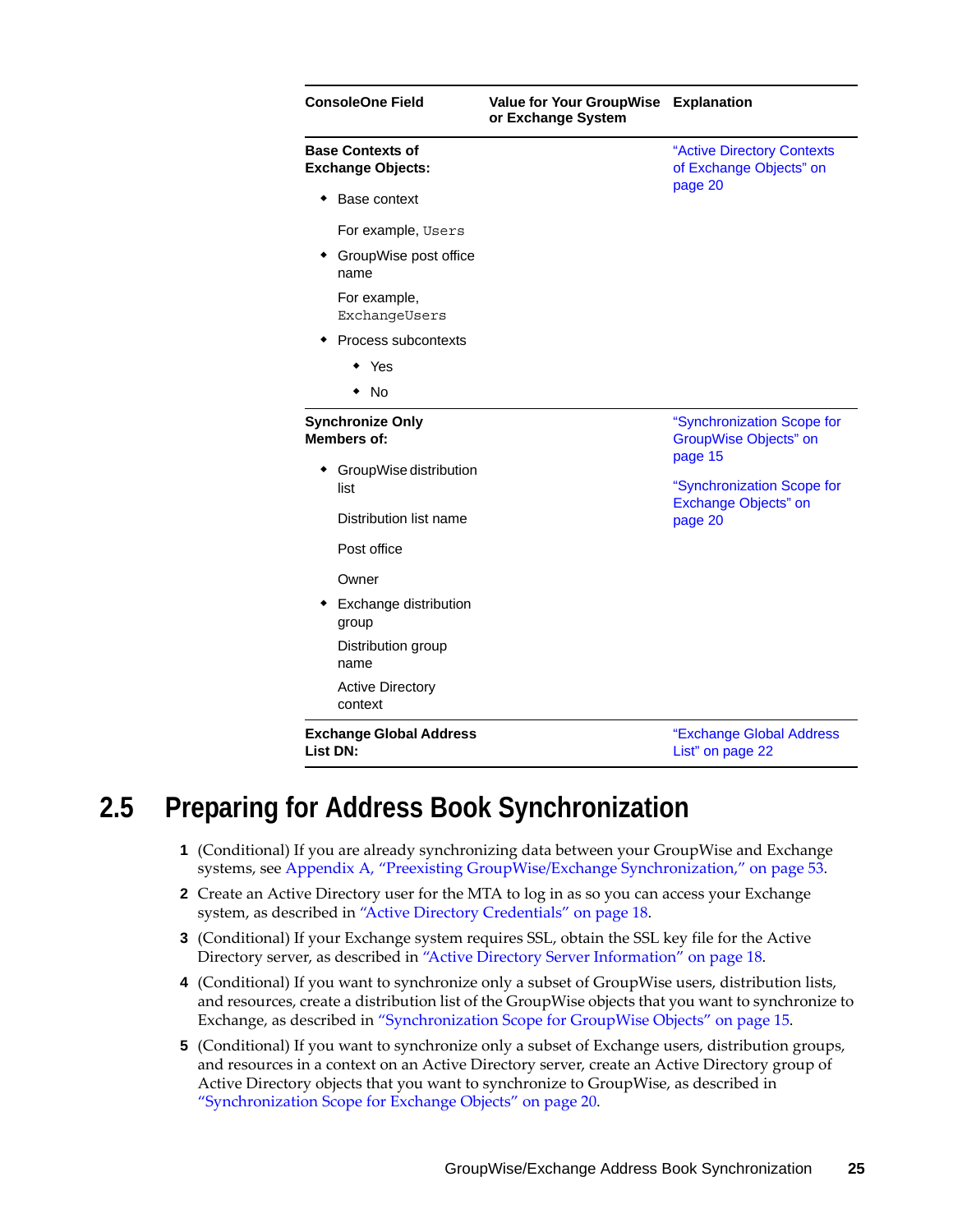- **6** (Conditional) If you have Exchange distribution groups that are nested more than five levels deep, reorganize them so that they are no deeper than five levels.
- **7** Make sure that GroupWise distribution lists that you want to synchronize are configured with their Visibility option set to System, as described in ["Object Visibility in the GroupWise Address](#page-9-1)  [Book" on page 10.](#page-9-1)
- **8** Make sure that all objects that you want to synchronize have valid email addresses, as described in ["Object Naming Consideration" on page 10.](#page-9-2)
- **9** Make sure that the MTA that you want to configure for address book synchronization meets the requirements listed in [Section 2.3, "Address Book Synchronization System Requirements," on](#page-13-0)  [page 14.](#page-13-0)
- **10** Continue with [Configuring the MTA for Address Book Synchronization](#page-25-0).

# <span id="page-25-0"></span>**2.6 Configuring the MTA for Address Book Synchronization**

After you have completed the tasks listed in [Section 2.5, "Preparing for Address Book](#page-24-0)  [Synchronization," on page 25,](#page-24-0) you are ready to configure the MTA for address book synchronization.

- **1** In ConsoleOne, browse to and right-click the MTA object that you want to configure for address book synchronization, then click *Properties*.
- **2** Click *GroupWise > Exchange Synchronization*.

You receive the following notification:

Exchange address book synchronization requires its own license. If you enable Exchange address book synchronization, your GroupWise system might be subject to additional licensing fees.

We invite you to contact your Novell representative, reseller, or partner to learn more about this feature or for pricing and licensing information.

**3** Click *OK* to confirm your acceptance of licensing terms for the Exchange synchronization feature.



*Enable Exchange Address Book Synchronization* is selected by default.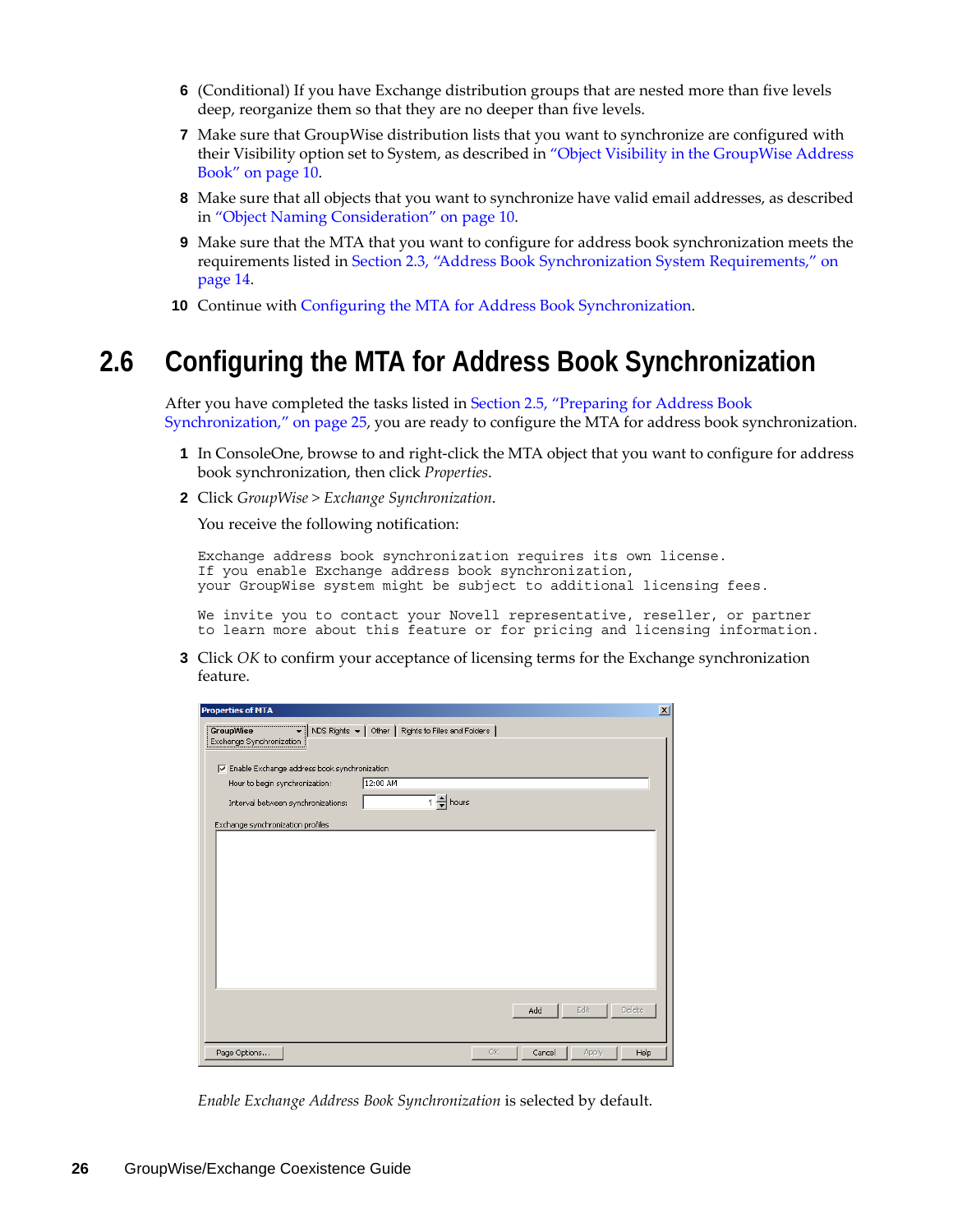<span id="page-26-1"></span>**4** Fill in the following fields to configure address book synchronization for this MTA:

[Hour to begin synchronization](#page-14-1) [Interval between synchronizations](#page-14-1)

- <span id="page-26-0"></span>**5** Create an Exchange synchronization profile:
	- **5a** Under the *Exchange synchronization profiles* list, click *Add*.

| <b>Create Exchange Synchronization Profile</b>       |                      |                     |                |  |
|------------------------------------------------------|----------------------|---------------------|----------------|--|
| GroupWise external domain for Exchange objects:      |                      |                     |                |  |
| Internet Agent for default MTA Gateway Link:         |                      | Provo1.GWIA         |                |  |
| □ Synchronize GroupWise external objects to Exchange |                      |                     |                |  |
| □ Synchronize Exchange Mail Contacts to GroupWise    |                      |                     |                |  |
|                                                      |                      |                     |                |  |
| Exchange Client Access Server URL:                   |                      |                     |                |  |
| Active Directory Settings                            |                      |                     |                |  |
| LDAP server address:                                 |                      |                     |                |  |
| LDAP server port:                                    |                      | 389 $\frac{4}{7}$   |                |  |
| LDAP user:                                           |                      |                     |                |  |
| LDAP password:                                       | Set Password         |                     |                |  |
| $\Box$ Use SSL                                       |                      |                     |                |  |
| LDAP SSL key file (*.der, *.pem)                     |                      |                     |                |  |
| Base context for GroupWise objects:                  |                      |                     |                |  |
| Display Name format for GroupWise users:             | First Name Last Name |                     |                |  |
| Base contexts for Exchange objects                   |                      |                     |                |  |
| Exchange base context                                | Post Office Name     | Process subcontexts | Add            |  |
|                                                      |                      |                     | Edit           |  |
|                                                      |                      |                     | Delete         |  |
|                                                      |                      |                     |                |  |
|                                                      |                      |                     |                |  |
| -Ontional Settings                                   |                      |                     |                |  |
|                                                      |                      |                     |                |  |
|                                                      |                      | OK                  | Cancel<br>Help |  |

**5b** Fill in the following fields:

[GroupWise external domain for Exchange objects](#page-15-0) [Internet Agent for default MTA gateway link](#page-16-1) [Synchronize GroupWise external objects to Exchange](#page-15-1) [Synchronize Exchange Mail Contacts to GroupWise](#page-20-0) [Exchange Client Access Server URL](#page-21-1) [LDAP server address](#page-17-0) [LDAP server port](#page-17-0) [LDAP user](#page-17-1) [LDAP password](#page-17-1) [Use SSL](#page-17-0) [LDAP SSL key file](#page-17-0) [Base context for GroupWise objects](#page-20-2) [Display name format for GroupWise users](#page-20-1) [Base contexts of Exchange objects](#page-19-0) [Synchronize only members of GroupWise distribution list](#page-14-2) [Synchronize only members of Exchange distribution group](#page-19-1)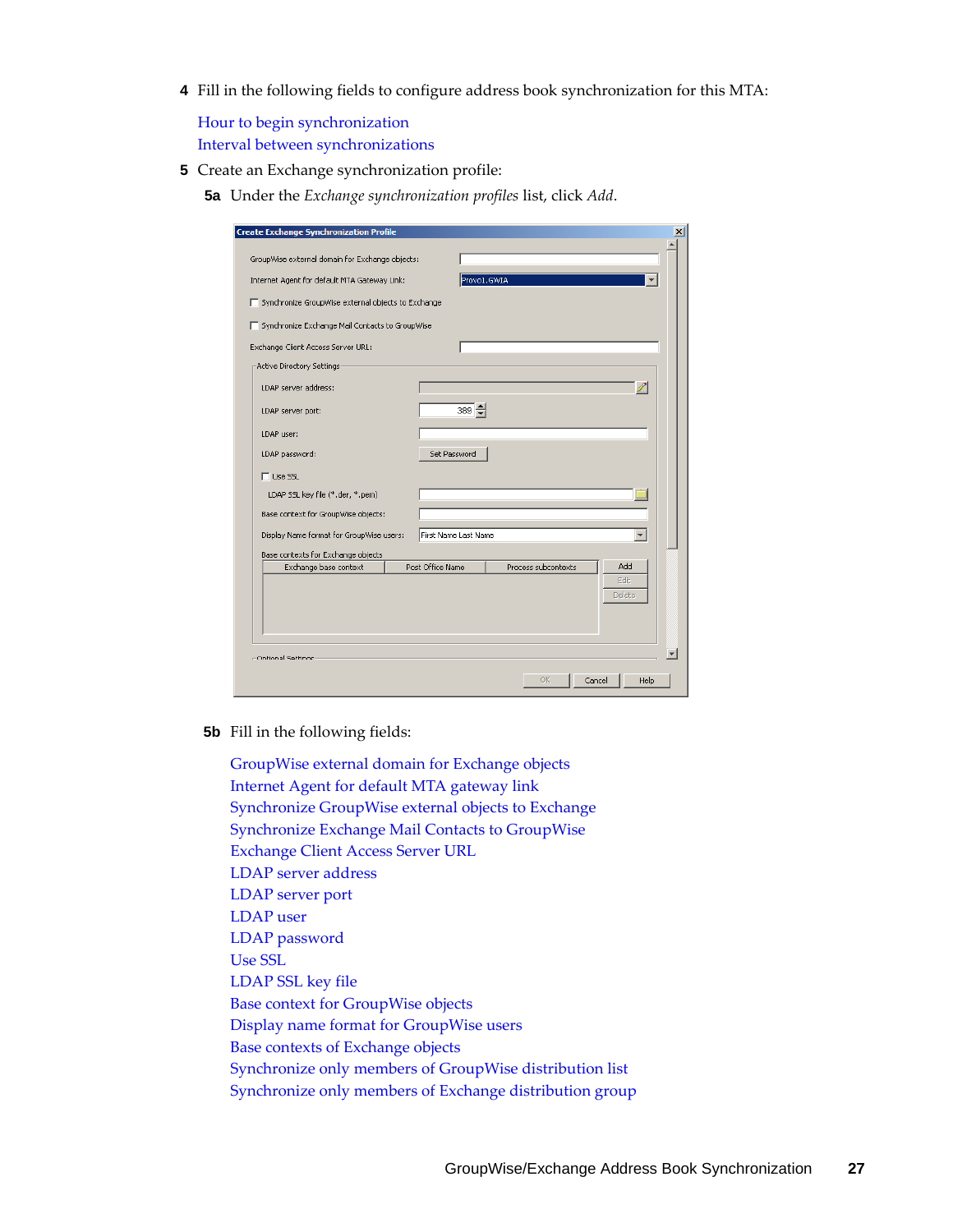#### [Exchange Global Address List DN](#page-21-0)

- **5c** Click *OK* to save the Exchange synchronization profile.
	- The Exchange synchronization profile is added to the list of profiles for the MTA.
- **5d** Repeat [Step 5](#page-26-0) to create additional Exchange synchronization profiles as needed.
- **6** Click *OK* to save the synchronization settings.
- **7** Restart the MTA to put the address book synchronization settings into effect.

When you enable address book synchronization, it causes all MTAs in your GroupWise system to restart. This is not a noticeable process unless notifications are automatically sent to administrators whenever MTAs restart.

The first automatic address book synchronization takes place according to the synchronization settings that you established in [Step 4.](#page-26-1)

**8** Continue with [Performing the Initial Address Book Synchronization.](#page-27-0)

# <span id="page-27-0"></span>**2.7 Performing the Initial Address Book Synchronization**

- **1** Verify that address book synchronization has been enabled:
	- **1a** In the MTA Web console, display the current MTA log file.
	- **1b** Review the list of settings that was generated when you restarted the MTA in [Step 5](#page-26-0) in [Section 2.6, "Configuring the MTA for Address Book Synchronization," on page 26](#page-25-0) to verify that address book synchronization is enabled and that the synchronization schedule is configured as expected.
	- **1c** Set the MTA log level to *Verbose*.

Status messages and error messages related to address book synchronization are logged when the MTA log level is set to Verbose, but not when the log level is set to Normal.

- <span id="page-27-1"></span>**2** Run address book synchronization for the first time:
	- **2a** In the MTA Web console, click *Configuration* to display the Exchange synchronization settings.

| <b>Exchange Synchronization Settings:</b>     |                     |
|-----------------------------------------------|---------------------|
| Exchange Address Book Synchronization:        | Enabled             |
| Current Synchronization Status:               | Idle                |
| Hour to begin Synchronizaton:                 | $12:00$ AM          |
| Interval between Synchronizations (in hours): |                     |
| Next Scheduled Synchronization Start:         | 01/21/2013 13:00:00 |
| Last Synchronization Completed:               | 01/21/2013 12:00:15 |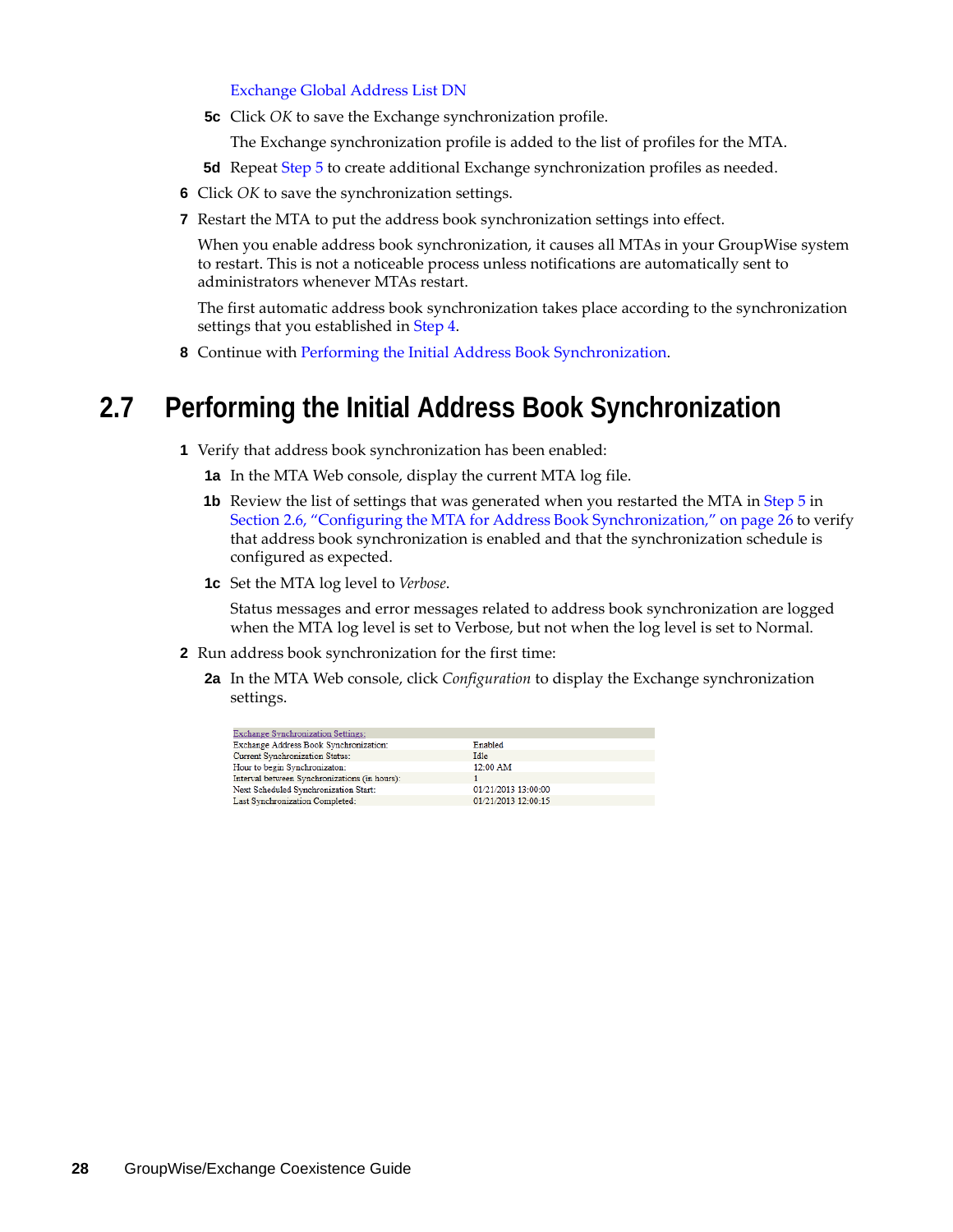**2b** Click *Exchange Synchronization Settings* to display the Exchange Synchronization page.



The details of the Exchange synchronization profile that you created in [Section 2.6,](#page-25-0)  ["Configuring the MTA for Address Book Synchronization," on page 26](#page-25-0) are listed.

- **2c** Verify the information that you provided in ConsoleOne.
- **2d** Select *Perform Exchange Synchronization Now*, then click *Submit*.
- <span id="page-28-1"></span>**3** Check the MTA log file for status and error messages.
- **4** (Conditional) If any errors appear in the MTA log file:
	- **4a** Check the Exchange synchronization profile in ConsoleOne for misspellings and inaccurate configuration information.
	- **4b** Update the Exchange synchronization profile as needed.
	- **4c** Restart the MTA.
	- **4d** Repeat [Step 2](#page-27-1) through [Step 3](#page-28-1) until address book synchronization runs successfully.
- <span id="page-28-2"></span>**5** Continue with [Testing Address Book Synchronization](#page-28-0).

# <span id="page-28-0"></span>**2.8 Testing Address Book Synchronization**

After you have performed the initial address book synchronization, complete these tasks to assure yourself that you are obtaining the expected results:

- [Section 2.8.1, "Verifying the GroupWise External Domain in ConsoleOne," on page 30](#page-29-0)
- [Section 2.8.2, "Verifying the GroupWise Base Context in Active Directory," on page 30](#page-29-1)
- [Section 2.8.3, "Verifying Address Book Synchronization," on page 31](#page-30-0)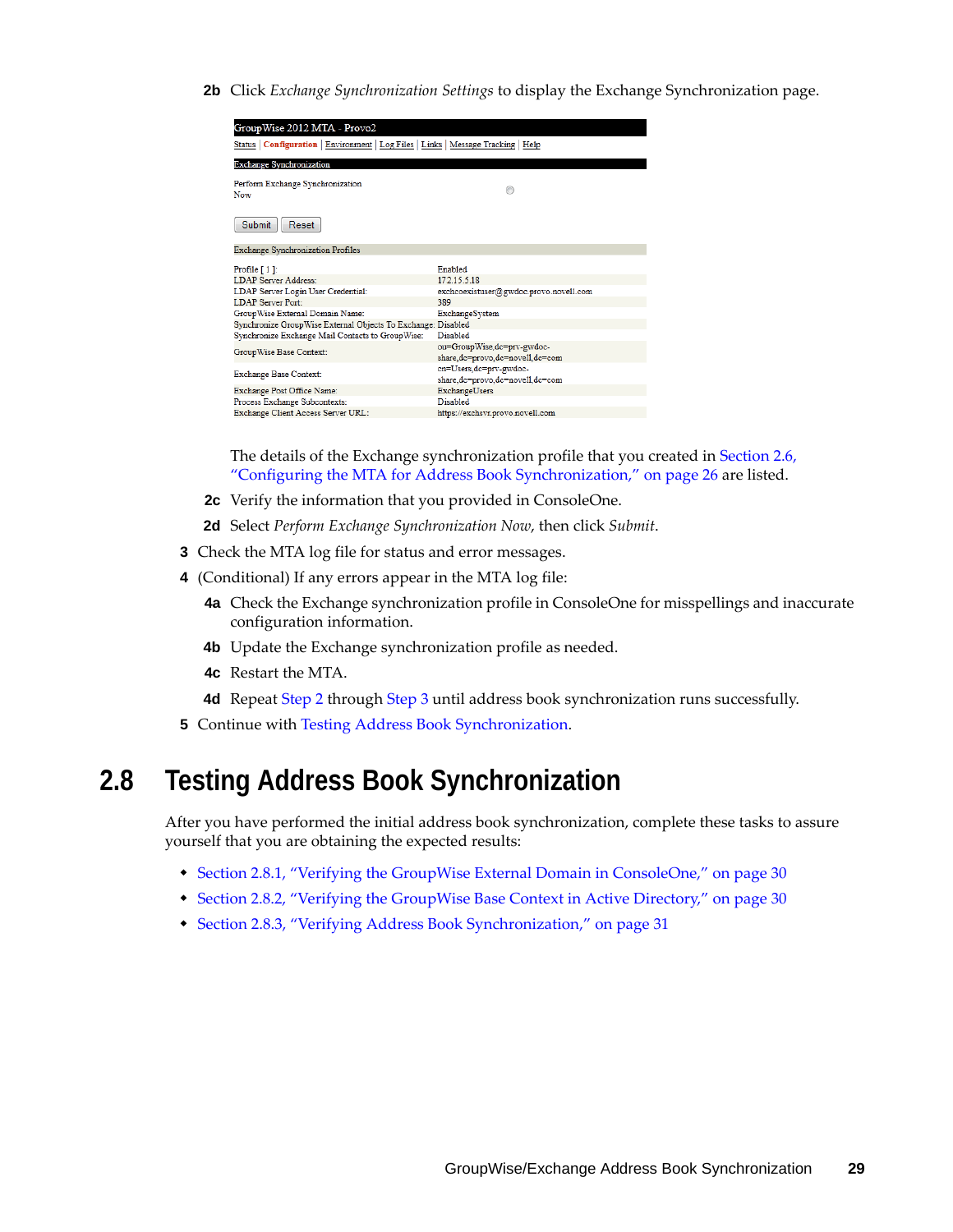## <span id="page-29-0"></span>**2.8.1 Verifying the GroupWise External Domain in ConsoleOne**

**1** In ConsoleOne, expand the GroupWise System object to display the External Post Office objects that represent Active Directory contexts.

| <b>C</b> Novell ConsoleOne                   |                                                      |                              |                  |           | $\Box$ o $\Box$ |
|----------------------------------------------|------------------------------------------------------|------------------------------|------------------|-----------|-----------------|
| Edit<br>View<br><b>Tools</b><br>Help<br>File |                                                      |                              |                  |           |                 |
| 社<br>C                                       | <b>B</b> Users                                       | D Sort                       |                  |           |                 |
| IA)<br>My World                              | Object ID                                            | Domain Name                  | Post Office Name | Last Name | Given Name      |
| <b>P</b> NDS<br>Ėŀ                           | IB.<br>Administrator                                 | ExchangeSystem               | ExchangeUsers    |           |                 |
|                                              | IЗ<br>Clifford Reynolds                              | ExchangeSystem               | ExchangeUsers    | Reynolds  | Clifford        |
| ∙ି <mark>ହିହ</mark> GroupWise System<br>Ė.   | IA.<br>Exchange Coexist ExchangeSystem ExchangeUsers |                              |                  | User      | Exchange C      |
| 白 (C) ExchangeSystem                         | le.<br>Jose Ator                                     | ExchangeSystem ExchangeUsers |                  | Ator      | Jose            |
| <b>Lis</b> ExchangeUsers                     | ∥LA Krista Olsen                                     | ExchangeSystem ExchangeUsers |                  | Olsen     | Krista          |
| 由 (2 Provo1                                  | IB.<br>Meredith Dozier                               | ExchangeSystem               | ExchangeUsers    | Dozier    | Meredith        |
| <b>B</b> Provo2<br>审                         | ΙG<br>Sheldon Garnica                                | ExchangeSystem ExchangeUsers |                  | Garnica   | Sheldon         |
| 由 (2) Provo3                                 | IA.<br>Terry Hadfield                                | ExchangeSystem ExchangeUsers |                  | Hadfield  | Terry           |

- **2** Select each External Post Office object, then click *Users* in the drop-down list to verify that the Exchange users in that Active Directory context are represented under the GroupWise External Domain object.
- **3** Click *Distribution Lists* in the drop-down list to verify that the Exchange distribution groups are represented under the GroupWise External Domain object.
- **4** Click *Resources* in the drop-down list to verify that the Exchange resources are represented under the GroupWise External Domain object.
- **5** Right-click the GroupWise System object, then click *Information* to verify the number of users who have been synchronized from GroupWise to Exchange and from Exchange to GroupWise.

**IMPORTANT:** Remember that Exchange address book synchronization requires its own license. Now that you have enabled it, your GroupWise system might be subject to additional licensing fees.

**6** Continue with [Verifying the GroupWise Base Context in Active Directory](#page-29-1).

### <span id="page-29-1"></span>**2.8.2 Verifying the GroupWise Base Context in Active Directory**

**1** In Active Directory Users and Groups, browse to the folder where you configured the MTA to create Active Directory Contact objects for GroupWise users.

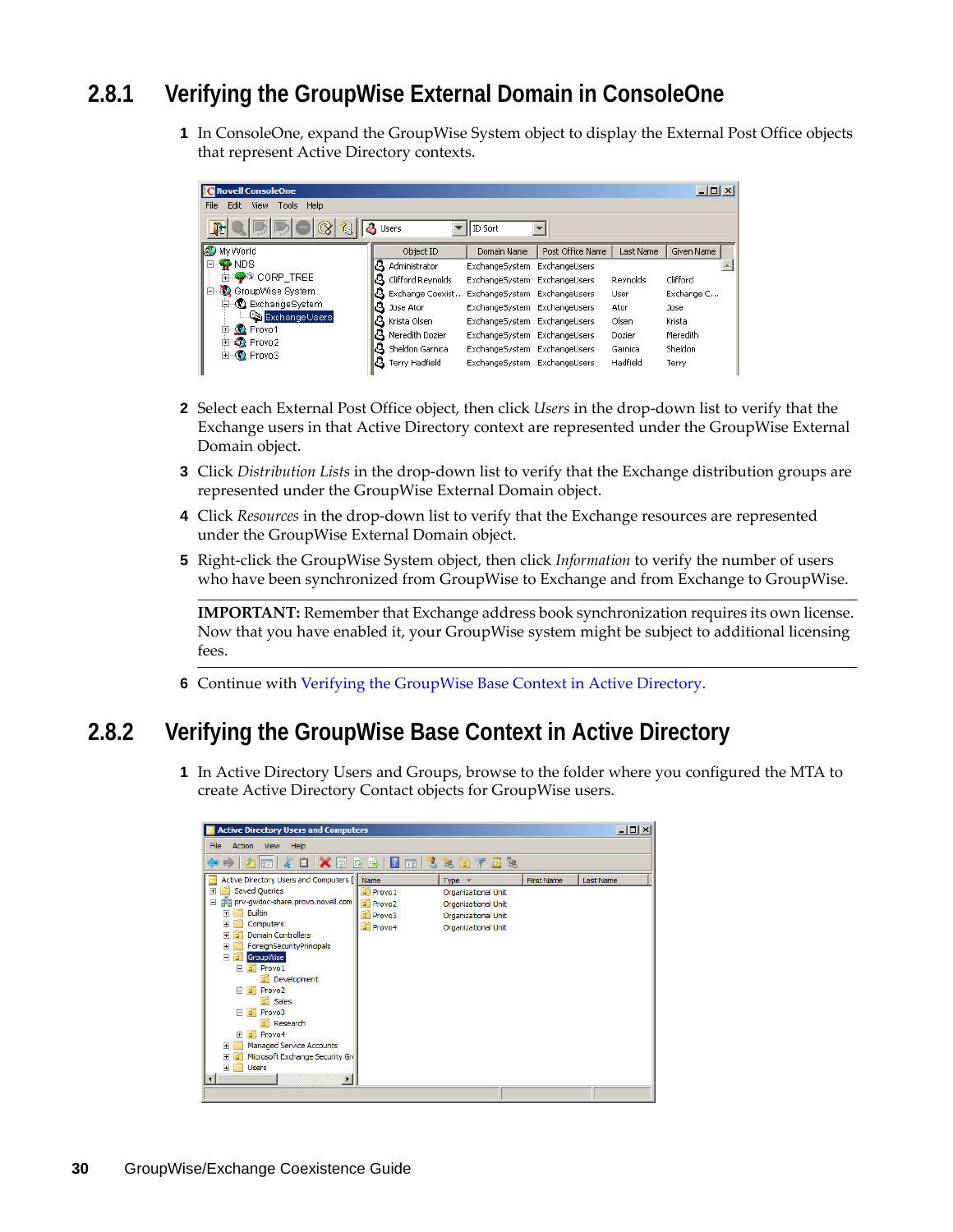**2** Verify that the GroupWise users, distribution lists, and resources are represented in the folders that represent GroupWise post offices.

| <b>Active Directory Users and Computers</b>         |                                        |             |                   |                  | $    -$ |
|-----------------------------------------------------|----------------------------------------|-------------|-------------------|------------------|---------|
| File<br><b>Help</b><br>Action<br><b>View</b>        |                                        |             |                   |                  |         |
| d<br>п<br>$\overline{\mathbb{R}}$<br>臣              | $\vert$ ?<br>ß.<br>扇<br>Îа.<br> ∋<br>a | Ħ           | 38                |                  |         |
| Active Directory Users and Computers [              | Name                                   | Type        | <b>First Name</b> | <b>Last Name</b> |         |
| <b>Saved Queries</b><br>$\overline{+}$              | ResearchDistributionList               | Distributio |                   |                  |         |
| prv-gwdoc-share.provo.novell.com<br>$\Box$          | ደ<br>aolivos                           | Contact     | Anita             | Olivos           |         |
| <b>Builtin</b><br>$\overline{+}$                    | bforsgren<br>×.                        | Contact     | Basil             | Forsgren         |         |
| <b>Computers</b><br>$\overline{+}$                  | cbolton<br>×.                          | Contact     | Cindy             | Bolton           |         |
| <b>Domain Controllers</b><br>$\overline{+}$         | CompanyVan                             | Contact     |                   |                  |         |
| <b>ForeignSecurityPrincipals</b><br>$\overline{+}$  | ConfRoom518                            | Contact     |                   |                  |         |
| GroupWise<br>$\Box$<br>۵Ť                           | gbock<br>y.                            | Contact     | Gustav            | <b>Bock</b>      |         |
| <b>Ell</b> Provo1<br>$\Box$                         | gfarnsworth                            | Contact     | Greg              | Farnsworth       |         |
| <b>Development</b><br>e.<br>Provo <sub>2</sub><br>F | x.<br>isumi                            | Contact     | Jade              | Sumi             |         |
| a Sales                                             | x.<br>szeeman                          | Contact     | Skip              | Zeeman           |         |
| Provo3<br>E.<br>Ξ                                   |                                        |             |                   |                  |         |
| Research<br>ø                                       |                                        |             |                   |                  |         |

**3** Continue with [Verifying Address Book Synchronization.](#page-30-0)

### <span id="page-30-0"></span>**2.8.3 Verifying Address Book Synchronization**

**1** Verify that Exchange users, distribution groups, and resources now appear in the GroupWise Address Book.

|               | <b>Address Selector</b>                           |                               |                                | P<br>$\overline{\mathbf{x}}$ |
|---------------|---------------------------------------------------|-------------------------------|--------------------------------|------------------------------|
| Look in:      |                                                   | Novell GroupWise Address Book | To<br>CC.                      | BC.                          |
| Look for:     |                                                   | Match: Last Name              | Selected:                      | Routing Slip                 |
| Address List: |                                                   |                               |                                |                              |
| Name          | ۸                                                 | E-Mail Address A              |                                |                              |
| Ω             | Martha de la Torre                                | mdelatorre@                   |                                |                              |
|               | Meeting Room 101                                  | meetingroom                   |                                |                              |
|               | Meeting Room 201                                  | meetingroom                   |                                |                              |
| Ω             | <b>Mike Palu</b>                                  | mpalu@jboo                    |                                |                              |
| Ω             | Samantha Murphy                                   | smurphy@jbi                   |                                |                              |
| Ω             | Skip Zeeman                                       | szeeman@jbc                   |                                |                              |
| Ω             | Sophi Jones                                       | sjones@jboor                  |                                |                              |
| Я             | <b>Tabitha Hu</b>                                 | thu@jboogaa                   |                                |                              |
| Ω             | Xander Dominguez                                  | xdominguez                    |                                |                              |
|               | Ш                                                 | ۱                             |                                |                              |
|               | New Contact<br>Details<br>$\overline{\mathbf{q}}$ |                               | ■ Save Group ▼ $\times$ Remove |                              |
|               |                                                   |                               | OK                             | Cancel                       |

**IMPORTANT:** Users in Online mode see the Exchange users, distribution groups, and resources immediately. Users in Caching mode see the Exchange users, distribution groups, and resources based on their personal schedules for downloading the GroupWise Address Book to their Caching mailbox. For more information, see "[Automatically Downloading Address Books to](http://www.novell.com/documentation/groupwise2012/pdfdoc/gw2012_guide_userwin/gw2012_guide_userwin.pdf#bw6edwd)  [Your Mailbox](http://www.novell.com/documentation/groupwise2012/pdfdoc/gw2012_guide_userwin/gw2012_guide_userwin.pdf#bw6edwd)" in "[Caching and Remote Modes"](http://www.novell.com/documentation/groupwise2012/pdfdoc/gw2012_guide_userwin/gw2012_guide_userwin.pdf#b9yfefv) in the *[GroupWise 2012 Windows Client User](http://www.novell.com/documentation/groupwise2012/pdfdoc/gw2012_guide_userwin/gw2012_guide_userwin.pdf#Ab32nt1)  [Guide](http://www.novell.com/documentation/groupwise2012/pdfdoc/gw2012_guide_userwin/gw2012_guide_userwin.pdf#Ab32nt1)*.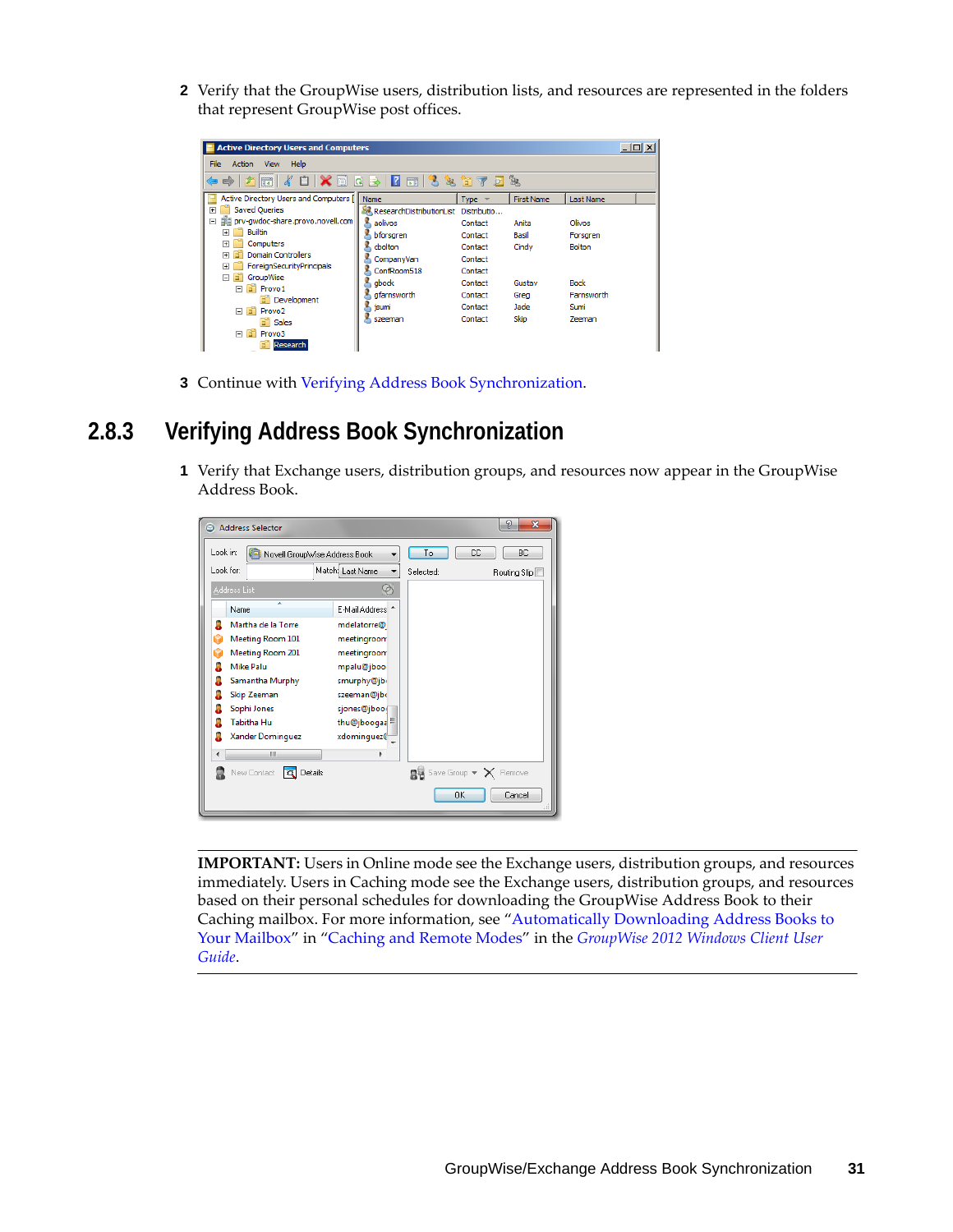**2** Verify that GroupWise users, distribution lists, and resources now appear in the Exchange Global Address List (GAL) in Outlook and in Outlook Web Access.

| Search: O Name only More columns         |       | <b>Address Book</b>                                    |                       |                      |   |
|------------------------------------------|-------|--------------------------------------------------------|-----------------------|----------------------|---|
|                                          | Go    | Global Address List - kolsen@prv-gwdoc-shar $\epsilon$ |                       | <b>Advanced Find</b> |   |
| Name                                     | Title |                                                        | <b>Business Phone</b> | Location             |   |
| & Gustav Bock                            |       |                                                        |                       |                      | ▴ |
| <b>&amp;</b> GW Coexistence User         |       |                                                        |                       |                      |   |
| <b>Co</b> Harriet Sarmiento              |       |                                                        |                       |                      |   |
| <b>Sa</b> Jade Sumi                      |       |                                                        |                       |                      |   |
| <b>See Jason Stevens</b>                 |       |                                                        |                       |                      |   |
| Jill Peterson<br>ಒ                       |       |                                                        |                       |                      | Ξ |
| <b>See Jon Pangilinan</b><br>& Jose Ator |       |                                                        |                       |                      |   |
| & Krista Olsen                           |       |                                                        |                       |                      |   |
| & Kuan Huang                             |       |                                                        |                       |                      |   |
| Lori Tanaka                              |       |                                                        |                       |                      |   |
|                                          |       |                                                        |                       |                      |   |
| m.                                       |       |                                                        |                       |                      | ۱ |
| $To ->$                                  |       |                                                        |                       |                      |   |
|                                          |       |                                                        |                       |                      |   |
| $Cc \rightarrow$                         |       |                                                        |                       |                      |   |
| $Bcc -$                                  |       |                                                        |                       |                      |   |
|                                          |       |                                                        |                       |                      |   |

**3** Continue with [Monitoring Address Book Synchronization.](#page-31-0)

# <span id="page-31-0"></span>**2.9 Monitoring Address Book Synchronization**

Use the MTA Web console and log files, as described in [Section 2.7, "Performing the Initial Address](#page-27-0)  [Book Synchronization," on page 28](#page-27-0), to verify that address book synchronization continues to occur on the schedule you have configured for it.

When address book synchronization is functioning correctly, you are ready to set up the GroupWise Free/Busy service so that GroupWise and Exchange users can have access to each others' calendar information for convenient scheduling of appointments. See [Chapter 3, "GroupWise Free/Busy](#page-32-3)  [Service," on page 33](#page-32-3) for setup instructions.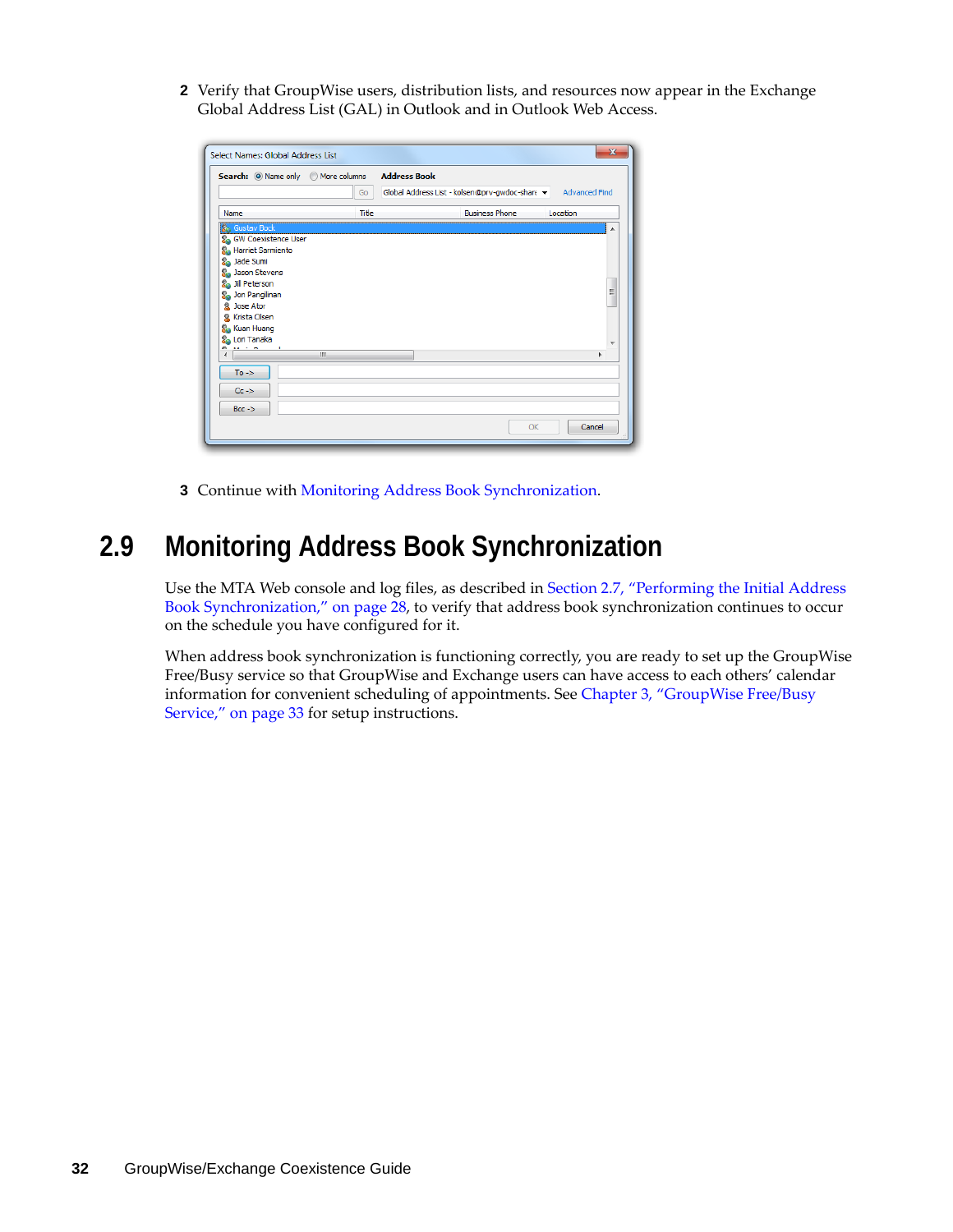# <span id="page-32-0"></span>3 <sup>3</sup>**GroupWise Free/Busy Service**

<span id="page-32-3"></span>The GroupWise Free/Busy service is the component of the GroupWise/Exchange coexistence solution that enables GroupWise and Outlook users to access each others' calendar information when scheduling appointments.

- [Section 3.1, "GroupWise Free/Busy Service Overview," on page 33](#page-32-1)
- [Section 3.2, "GroupWise Free/Busy Service System Requirements," on page 35](#page-34-0)
- [Section 3.3, "Planning for Free/Busy Searching between GroupWise and Exchange," on page 36](#page-35-1)
- [Section 3.4, "Preparing to Install the Free/Busy Service," on page 40](#page-39-0)
- [Section 3.5, "Installing the Free/Busy Service," on page 40](#page-39-1)
- [Section 3.6, "Configuring the Free/Busy Service," on page 42](#page-41-0)
- [Section 3.7, "Starting the Free/Busy Service," on page 43](#page-42-0)
- [Section 3.8, "Testing the Free/Busy Service," on page 44](#page-43-0)
- [Section 3.9, "Troubleshooting the Free/Busy Service," on page 45](#page-44-0)
- [Section 3.10, "Uninstalling the Free/Busy Service," on page 47](#page-46-1)
- [Section 3.11, "Configurator Error Codes," on page 48](#page-47-0)

# <span id="page-32-1"></span>**3.1 GroupWise Free/Busy Service Overview**

The GroupWise Free/Busy service is installed into your Exchange system. Both your GroupWise system and your Exchange system must meet the system requirements of the Free/Busy service in order for it to function correctly.

- [Section 3.1.1, "Free/Busy Service Functionality," on page 33](#page-32-2)
- [Section 3.1.2, "GroupWise Free/Busy Service Architecture," on page 34](#page-33-0)

### <span id="page-32-2"></span>**3.1.1 Free/Busy Service Functionality**

The GroupWise Free/Busy service provides the following functionality:

GroupWise users can perform Busy Searches on Exchange users.

Exchange users have mailboxes in the Exchange system. Exchange users can use Outlook, Outlook Web App, or another email client to access their mailboxes.

 Outlook and Outlook Web App users can use the Scheduling Assistant to display the schedules of GroupWise users.

**IMPORTANT:** This functionality is dependent on successful address book synchronization between GroupWise and Exchange, as described in [Chapter 2, "GroupWise/Exchange Address Book](#page-8-2)  [Synchronization," on page 9](#page-8-2).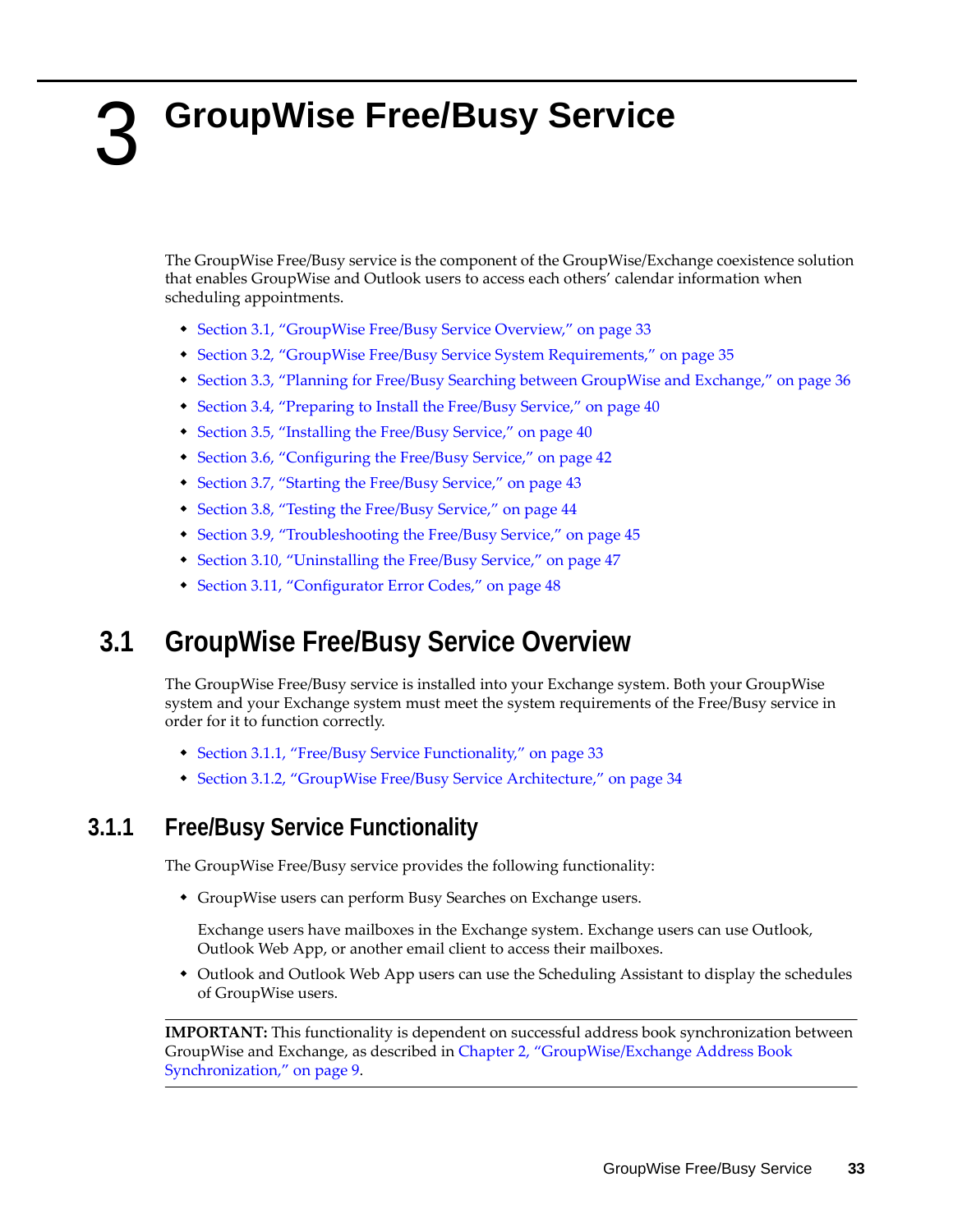## <span id="page-33-0"></span>**3.1.2 GroupWise Free/Busy Service Architecture**

The components of the GroupWise Free/Busy service (Handler, Redirector, and Interceptor) are installed on an Exchange server where the Client Access server role is installed. Each component interacts with a different component of your Exchange system. The following diagram illustrates these interactions:



The following sections explain each Free/Busy service component:

- [Section 3.1.2.1, "Free/Busy Handler," on page 34](#page-33-1)
- [Section 3.1.2.2, "Free/Busy Redirector," on page 35](#page-34-3)
- [Section 3.1.2.3, "Free/Busy Interceptor," on page 35](#page-34-4)
- [Section 3.1.2.4, "Free/Busy Configurator," on page 35](#page-34-5)

#### <span id="page-33-1"></span>**3.1.2.1 Free/Busy Handler**

The Free/Busy Handler is an Internet Information Services (IIS) application that processes Microsoft Internet free/busy (.vfb) requests. The Free/Busy Handler is installed into the Exchange Availability service.

GroupWise users use Busy Search to make free/busy requests on Exchange users. The FB Handler receives the requests and calls the Exchange Availability service. The Availability service obtains the free/busy information from Exchange mailboxes, and returns that information to the FB Handler. The FB Handler returns the free/busy information to GroupWise for display in a GroupWise client or in GroupWise WebAccess.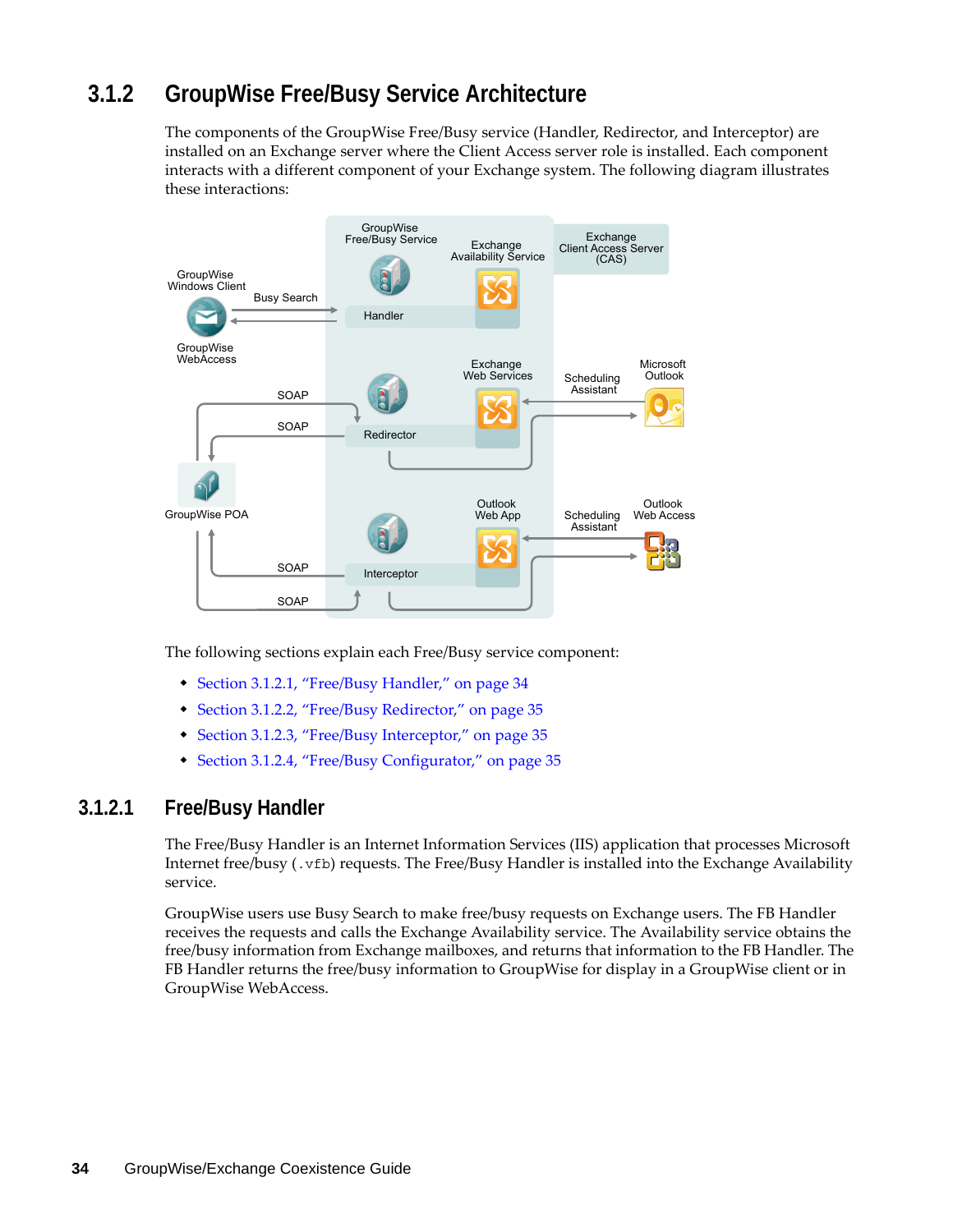### <span id="page-34-3"></span>**3.1.2.2 Free/Busy Redirector**

The Free/Busy Redirector is an Exchange Web Services (EWS) module that monitors Outlook free/ busy requests that are made to EWS. The Free/Busy Redirector is installed into EWS.

Outlook users use the Scheduling Assistant to make free/busy requests through EWS. When a free/ busy request includes a GroupWise user, the FB Redirector intercepts the response from EWS and fills in the missing information for the GroupWise user by contacting the GroupWise POA. The POA accesses the GroupWise mailbox, obtains the free/busy information, and returns that information to the FB Redirector. The FB Redirector returns the free/busy information to Outlook for display.

### <span id="page-34-4"></span>**3.1.2.3 Free/Busy Interceptor**

The Free/Busy Interceptor is an Outlook Web App (OWA) module that monitors Outlook Web App free/busy requests that are made to OWA. The Free/Busy Interceptor is installed into OWA.

Outlook Web App users use the Scheduling Assistant to make free/busy requests through OWA. When a free/busy request includes a GroupWise user, the FB Interceptor intercepts the response from OWA and fills in the missing information for the GroupWise user by contacting the GroupWise POA. The POA accesses the GroupWise mailbox, obtains the free/busy information, and returns that information to the FB Interceptor. The FB Interceptor returns the free/busy information to Outlook Web App for display.

### <span id="page-34-5"></span>**3.1.2.4 Free/Busy Configurator**

The Free/Busy Configurator is the program used to provide configuration information about your GroupWise and Exchange systems.

During installation, the FB Configurator is called by the GroupWise Free/Busy service Installation program, so that you can configure the Free/Busy service.

After installation, run the following program to start the FB Configurator when you need to modify the configuration of the Free/Busy service:

configurator.exe

By default, the FB Configurator program is installed to the following directory:

<span id="page-34-2"></span>C:\Program Files\Novell\FreeBusy Service

# <span id="page-34-0"></span>**3.2 GroupWise Free/Busy Service System Requirements**

Before you install the GroupWise Free/Busy service, ensure that your GroupWise and Exchange systems meet the system requirements for use with the GroupWise Free/Busy service.

After installation, ensure that users' workstations meet GroupWise and Outlook requirements, so that users can benefit from the GroupWise Free/Busy service.

- [Section 3.2.1, "GroupWise System Requirements," on page 35](#page-34-1)
- [Section 3.2.2, "Exchange System Requirements," on page 36](#page-35-0)

### <span id="page-34-1"></span>**3.2.1 GroupWise System Requirements**

 GroupWise/Exchange address book synchronization, as described in [Chapter 2, "GroupWise/](#page-8-2) [Exchange Address Book Synchronization," on page 9](#page-8-2)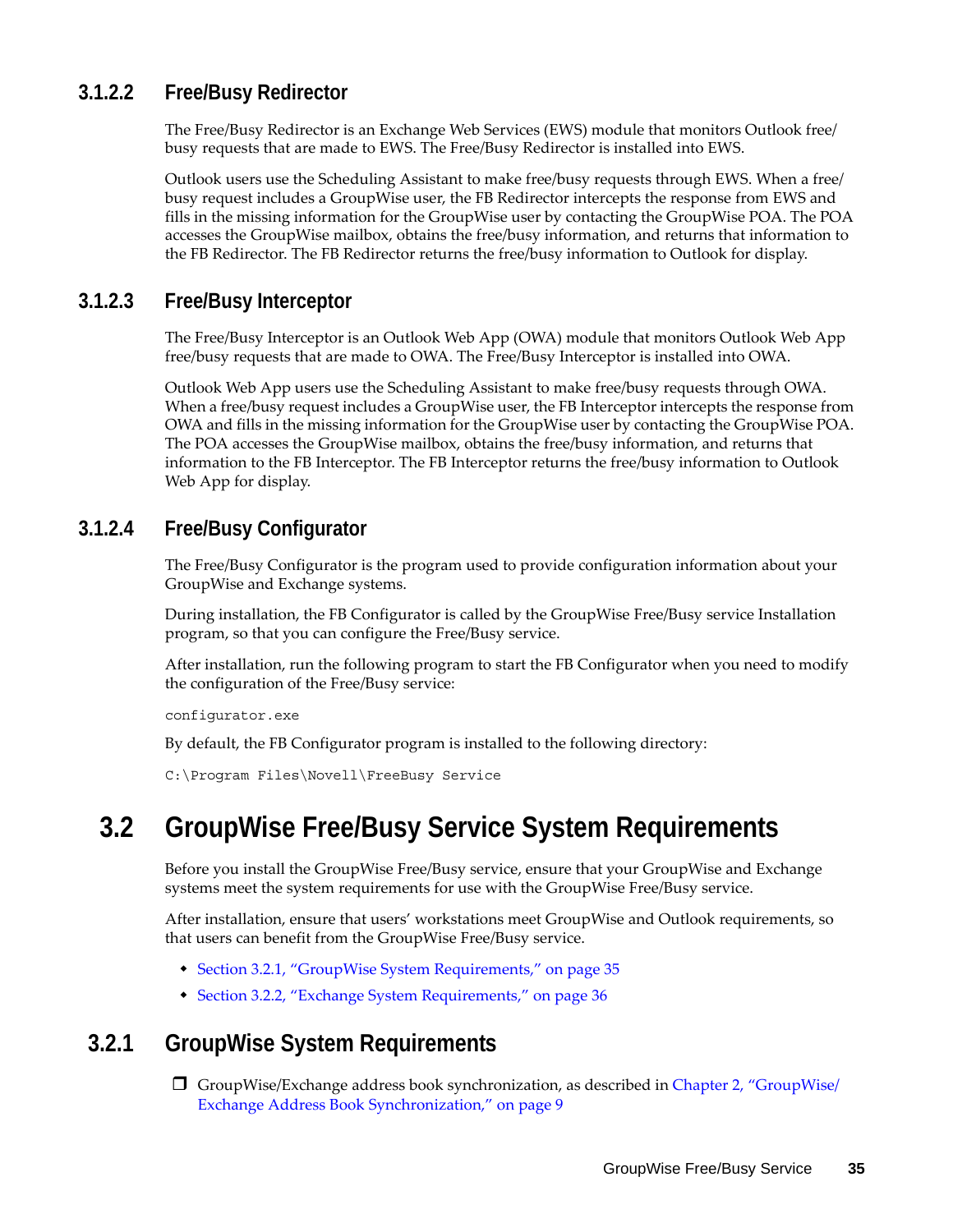- GroupWise 2012 SP2 or later Post Office Agent (POA)
- $\Box$  GroupWise 2012 SP2 or later Windows client or
- GroupWise 2012 SP2 or later WebAccess

### <span id="page-35-0"></span>**3.2.2 Exchange System Requirements**

- Microsoft Exchange 2010
- Microsoft Outlook 2010

or

Microsoft Outlook Web App

# <span id="page-35-1"></span>**3.3 Planning for Free/Busy Searching between GroupWise and Exchange**

The GroupWise Free/Busy service Installation program helps you install the GroupWise Free/Busy service on an Exchange server. The Free/Busy Configurator helps you configure the service to communicate with your GroupWise and Exchange systems.

Use the [GroupWise Free/Busy Service Installation Worksheet](#page-38-0) to record the information that you need to know as you perform the installation and configure the service.

- [Section 3.3.1, "Gathering GroupWise System Information," on page 36](#page-35-2)
- [Section 3.3.2, "Gathering Exchange System Information," on page 38](#page-37-0)
- [Section 3.3.3, "GroupWise Free/Busy Service Installation Worksheet," on page 39](#page-38-0)

### <span id="page-35-2"></span>**3.3.1 Gathering GroupWise System Information**

In order to configure the GroupWise Free/Busy service, you need to gather certain information about the GroupWise system where users regularly need free/busy calendar information about Outlook users.

- [Section 3.3.1.1, "GroupWise POA," on page 36](#page-35-3)
- [Section 3.3.1.2, "GroupWise Authentication Credentials," on page 37](#page-36-1)
- [Section 3.3.1.3, "GroupWise Internet Domain Names," on page 37](#page-36-0)

### <span id="page-35-3"></span>**3.3.1.1 GroupWise POA**

The GroupWise Free/Busy service accesses your GroupWise system by communicating with a Post Office Agent (POA). The selected POA must be configured for SOAP, as described in ["Supporting](http://www.novell.com/documentation/groupwise2012/pdfdoc/gw2012_guide_admin/gw2012_guide_admin.pdf#bw907uo)  [SOAP Clients](http://www.novell.com/documentation/groupwise2012/pdfdoc/gw2012_guide_admin/gw2012_guide_admin.pdf#bw907uo)" in ["Post Office Agent"](http://www.novell.com/documentation/groupwise2012/pdfdoc/gw2012_guide_admin/gw2012_guide_admin.pdf#A84jmbe) in the *[GroupWise 2012 Administration Guide](http://www.novell.com/documentation/groupwise2012/pdfdoc/gw2012_guide_admin/gw2012_guide_admin.pdf#A2zvyc4)*. The selected POA can obtain information about all users in all post offices in your GroupWise system.

This POA can be an existing POA or a new POA set up specifically to handle requests for the GroupWise Free/Busy service. It can be inside your firewall or outside your firewall, depending on your network security requirements.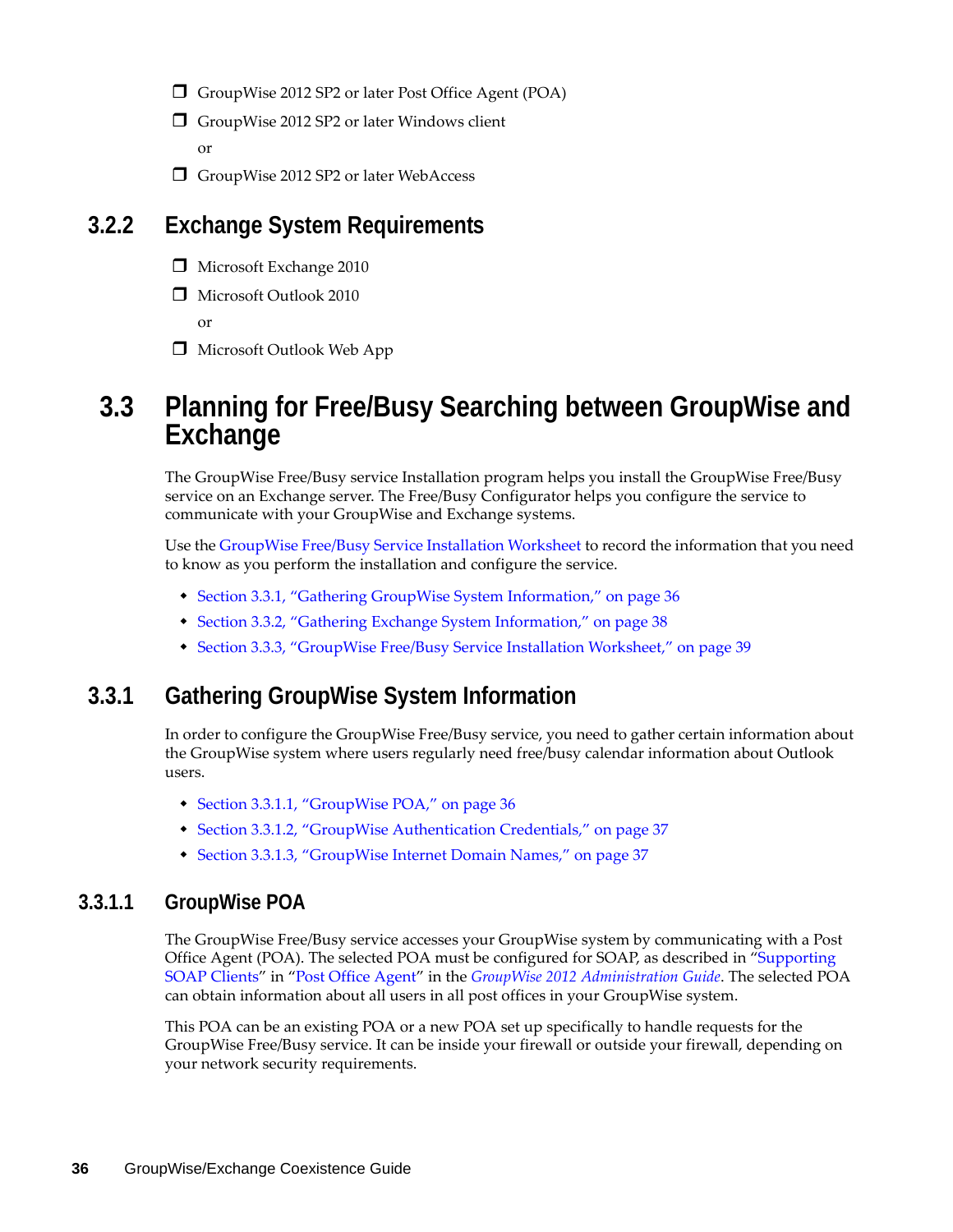The Free/Busy Configurator needs the IP address or DNS hostname of the server where the POA is running. In addition, it needs the POA SOAP port, which is 7191 by default. Typically, the same port number is used regardless of whether the POA is configured for a secure SSL SOAP connection. The Free/Busy service needs to know if the connection is secure, because it uses one of the following URLs to communicate with the POA:

Non-Secure SOAP URL: http://*poa\_server\_address*:*soap\_port*/soap Secure SOAP URL: https://*poa\_server\_address*:*soap\_port*/soap

#### **GROUPWISE FREE/BUSY INSTALLATION WORKSHEET**

Under *GroupWise POA Server*, specify the IP address or DNS hostname of the server where a POA configured for SOAP is running.

Under *GroupWise POA SOAP Port*, specify the SOAP port number.

Under *Use HTTPS for GroupWise Server Access*, mark *Yes* or *No* depending on whether the POA requires a secure SSL SOAP connection.

### <span id="page-36-1"></span>**3.3.1.2 GroupWise Authentication Credentials**

The GroupWise Free/Busy service needs to authenticate to the POA as a specific GroupWise user. This user logs in to the POA that is configured to communicate with the Free/Busy service. This POA then performs SOAP requests to obtain users' free/busy calendar information whenever GroupWise users perform Busy Searches on Exchange users.

You should create a new, dedicated Free/Busy service user specifically for this purpose, rather than using an existing GroupWise user. You must create the Free/Busy service user on the POA that you configure the Free/Busy service to communicate with.

**IMPORTANT:** To ensure permanent access, set up the Free/Busy service user to be exempt from password expiration rules.

The Free/Busy Configurator needs to know the user name and password for the Free/Busy service user.

#### **GROUPWISE FREE/BUSY INSTALLATION WORKSHEET**

Under *GroupWise Account for Busy Searches*, specify the user name for the Free/Busy service to use when logging in to the POA for Busy Searches.

Under *GroupWise Password*, specify the password for the Free/Busy service user.

**IMPORTANT:** Create the Free/Busy service user now by following the instructions in "[Creating a](http://www.novell.com/documentation/groupwise2012/pdfdoc/gw2012_guide_admin/gw2012_guide_admin.pdf#A3n34ni)  [Single GroupWise Account"](http://www.novell.com/documentation/groupwise2012/pdfdoc/gw2012_guide_admin/gw2012_guide_admin.pdf#A3n34ni) in "[Users"](http://www.novell.com/documentation/groupwise2012/pdfdoc/gw2012_guide_admin/gw2012_guide_admin.pdf#A7q4x8x) in the *[GroupWise 2012 Administration Guide](http://www.novell.com/documentation/groupwise2012/pdfdoc/gw2012_guide_admin/gw2012_guide_admin.pdf#A2zvyc4)*, so that the user is available when you run the GroupWise Free/Busy service Installation program.

#### <span id="page-36-0"></span>**3.3.1.3 GroupWise Internet Domain Names**

Messages passing between GroupWise users and Exchange users pass through the GroupWise Internet Agent (GWIA). Your GroupWise system has one or more Internet domain names configured for it, as described in "[Configuring Internet Addressing"](http://www.novell.com/documentation/groupwise2012/pdfdoc/gw2012_guide_admin/gw2012_guide_admin.pdf#Ac6qeop) in ["Internet Agent](http://www.novell.com/documentation/groupwise2012/pdfdoc/gw2012_guide_admin/gw2012_guide_admin.pdf#A7q50pq)" in the *[GroupWise 2012](http://www.novell.com/documentation/groupwise2012/pdfdoc/gw2012_guide_admin/gw2012_guide_admin.pdf#A2zvyc4)*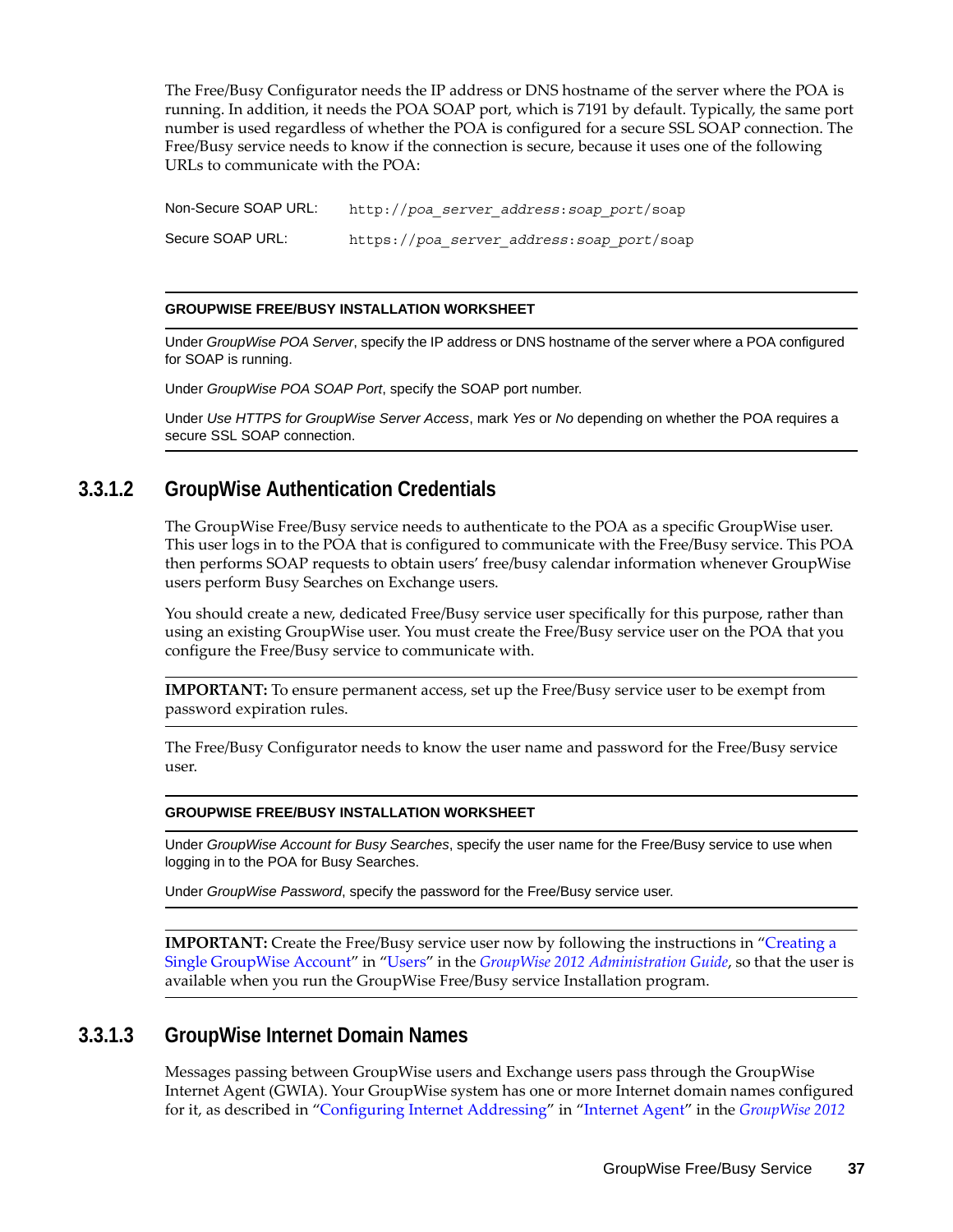*[Administration Guide](http://www.novell.com/documentation/groupwise2012/pdfdoc/gw2012_guide_admin/gw2012_guide_admin.pdf#A2zvyc4)*. The Free/Busy Configurator needs to know all of the Internet domain names that might follow the at-sign (@) in GroupWise users' email addresses where those GroupWise users want to exchange free/busy calendar information with Exchange users.

#### **GROUPWISE FREE/BUSY INSTALLATION WORKSHEET**

Under *GroupWise Internet Domain Names*, list the Internet domain names associated with your GroupWise system.

### <span id="page-37-0"></span>**3.3.2 Gathering Exchange System Information**

In order to configure the GroupWise Free/Busy service as you run the Installation program and Configurator, you need to gather certain information about the Exchange system where users regularly need free/busy calendar information about GroupWise users.

- [Section 3.3.2.1, "Exchange Server," on page 38](#page-37-1)
- [Section 3.3.2.2, "Exchange Authentication Credentials," on page 38](#page-37-2)

#### <span id="page-37-1"></span>**3.3.2.1 Exchange Server**

The GroupWise Free/Busy service must be installed on an Exchange server that meets the system requirements listed in ["Exchange System Requirements" on page 36.](#page-35-0) The Free/Busy Configurator needs to know the IP address or DNS hostname of the Exchange server that the GroupWise Free/ Busy service will communicate with.

#### **GROUPWISE FREE/BUSY INSTALLATION WORKSHEET**

Under *Exchange Server*, specify the IP address or DNS hostname of the Exchange server where you plan to install the GroupWise Free/Busy service.

**IMPORTANT:** For a complete installation, the GroupWise Free/Busy service must be installed on all Exchange servers in your Exchange system. Initially, you install the Free/Busy service on one Exchange server, as described in [Section 3.5.1, "Installing the First Instance of the Free/Busy Service,"](#page-39-2)  [on page 40.](#page-39-2) After you test the first instance, you follow the instructions in [Section 3.5.2, "Installing](#page-40-0)  [Additional Instances of the Free/Busy Service," on page 41](#page-40-0) for the remaining Exchange servers in your Exchange system.

### <span id="page-37-2"></span>**3.3.2.2 Exchange Authentication Credentials**

The GroupWise Free/Busy service needs to authenticate to your Exchange system as a specific user.

You should create a new, dedicated Free/Busy service user specifically for this purpose, rather than using an existing Exchange user. The Free/Busy service user needs sufficient rights to obtain free/ busy calendar information on all Exchange users. By default, all users have this level of mailbox access.

**IMPORTANT:** To ensure permanent access, set up the Free/Busy service user to be exempt from password expiration rules.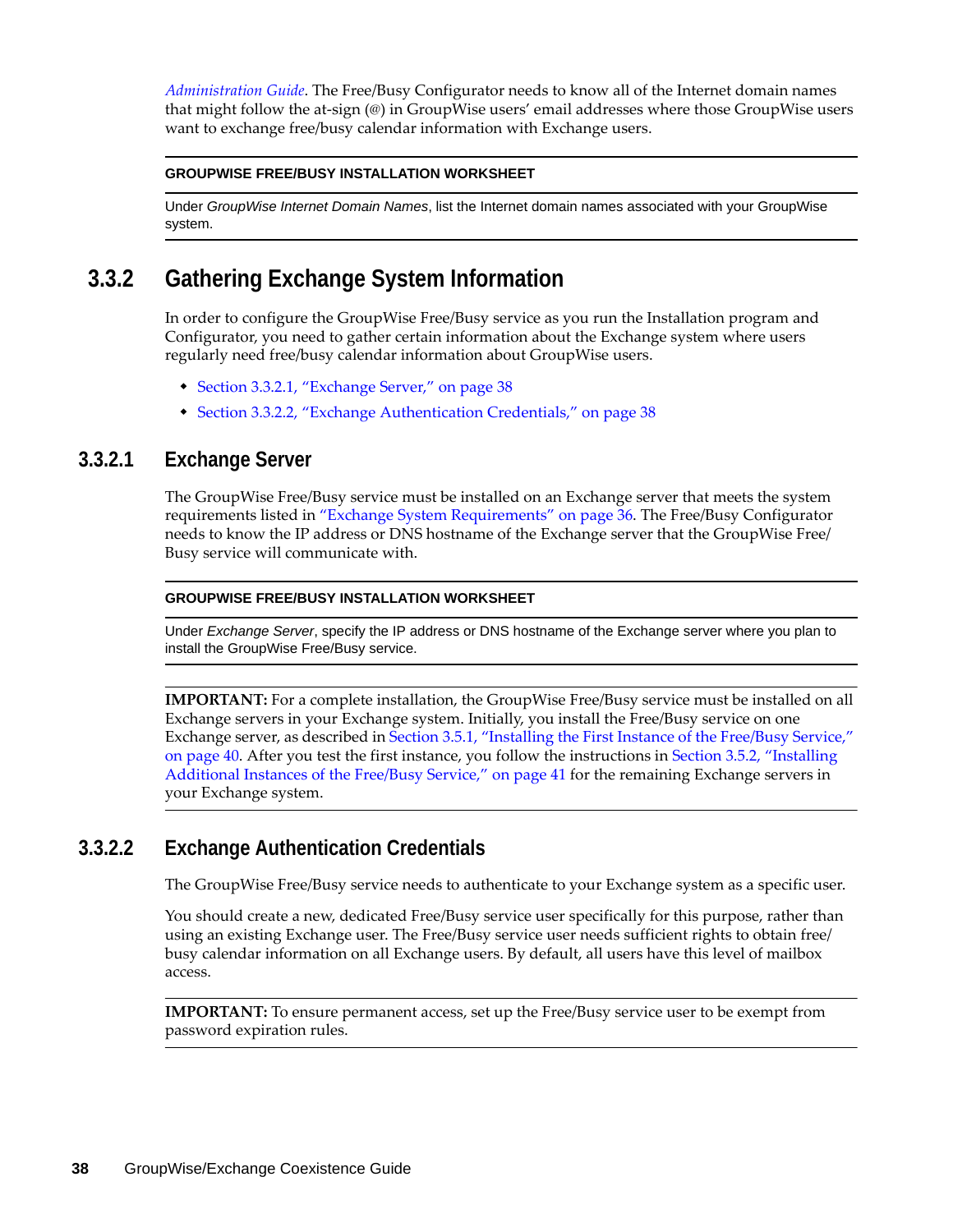The Free/Busy Configurator needs to know the user name and password for the Free/Busy service user, as well as the Exchange domain that the user authenticates to.

#### **GROUPWISE FREE/BUSY INSTALLATION WORKSHEET**

Under *Exchange User*, specify the user name for the Free/Busy service to use when logging in to the POA.

Under *Exchange Password*, specify the password for the Free/Busy service user.

Under *Exchange Domain*, specify the domain that the Free/Busy service user authenticates to.

**IMPORTANT:** Create the Free/Busy service user in your Exchange system now, so that it is available when you run the GroupWise Free/Busy Service Installation program.

# <span id="page-38-0"></span>**3.3.3 GroupWise Free/Busy Service Installation Worksheet**

|                                                       | Installation Program Field Value for Your GroupWise<br>or Exchange System | <b>Explanation</b>                                   |
|-------------------------------------------------------|---------------------------------------------------------------------------|------------------------------------------------------|
| <b>GroupWise POA Server:</b>                          |                                                                           | "GroupWise POA" on<br>page 36                        |
| <b>GroupWise POA SOAP</b><br>Port: Default: 7191      |                                                                           | "GroupWise POA" on<br>page 36                        |
| <b>GroupWise Account for</b><br><b>Busy Searches:</b> |                                                                           | "GroupWise Authentication<br>Credentials" on page 37 |
| <b>GroupWise Password:</b>                            |                                                                           | "GroupWise Authentication<br>Credentials" on page 37 |
| Use HTTPS for<br><b>GroupWise Server</b><br>Access:   |                                                                           | "GroupWise POA" on<br>page 36                        |
| $\bullet\;$ Yes<br>No                                 |                                                                           |                                                      |
| <b>GroupWise Internet</b><br><b>Domain Names:</b>     |                                                                           | "GroupWise Internet<br>Domain Names" on page 37      |
|                                                       |                                                                           |                                                      |
| <b>Exchange Server:</b>                               |                                                                           | "Exchange Server" on<br>page 38                      |
| <b>Exchange User:</b>                                 |                                                                           | "Exchange Authentication<br>Credentials" on page 38  |
| <b>Exchange Password:</b>                             |                                                                           | "Exchange Authentication<br>Credentials" on page 38  |
| <b>Exchange Domain:</b>                               |                                                                           | "Exchange Authentication<br>Credentials" on page 38  |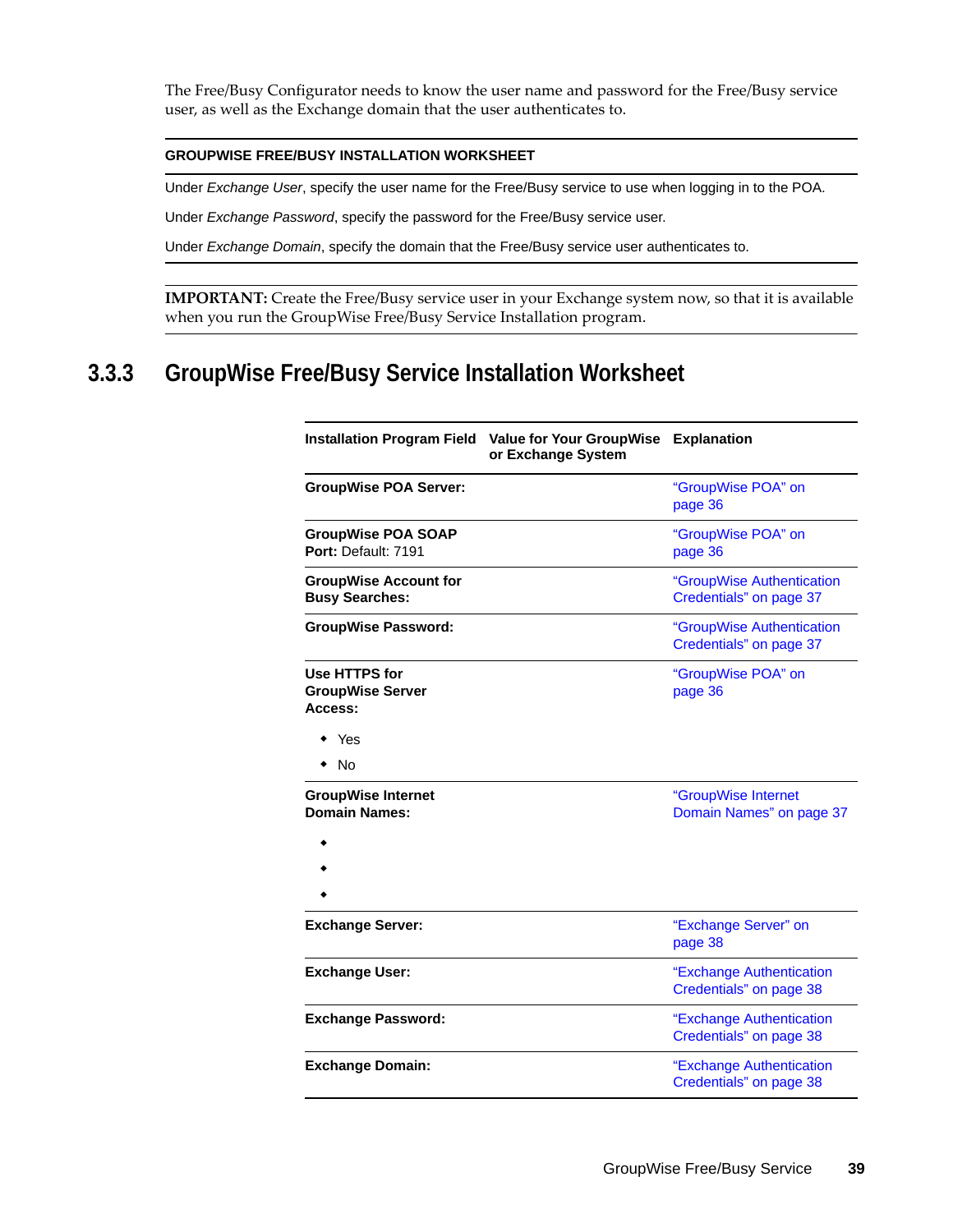# <span id="page-39-0"></span>**3.4 Preparing to Install the Free/Busy Service**

- **1** Make sure that address book synchronization is set up and functioning successfully, as described in [Chapter 2, "GroupWise/Exchange Address Book Synchronization," on page 9.](#page-8-2)
- **2** Create the new, dedicated Free/Busy service user in your GroupWise system, as described in ["GroupWise Authentication Credentials" on page 37](#page-36-1).
- **3** Create the new, dedicated Free/Busy service user in your Exchange system, as described in ["Exchange Authentication Credentials" on page 38](#page-37-2).
- **4** Make sure that the Free/Busy service users are exempt from password expiration rules.
- **5** Make sure that the Exchange server where you plan to install the GroupWise Free/Busy service meets the requirements listed in [Section 3.2.2, "Exchange System Requirements," on page 36](#page-35-0).
- **6** Continue with [Installing the Free/Busy Service.](#page-39-1)

# <span id="page-39-1"></span>**3.5 Installing the Free/Busy Service**

You should install the first instance of the GroupWise Free/Busy service on an Exchange server where it is convenient for you to test the capabilities of the Free/Busy service. Then you must install the Free/Busy service on all Exchange servers in your Exchange system.

- [Section 3.5.1, "Installing the First Instance of the Free/Busy Service," on page 40](#page-39-2)
- [Section 3.5.2, "Installing Additional Instances of the Free/Busy Service," on page 41](#page-40-0)

### <span id="page-39-2"></span>**3.5.1 Installing the First Instance of the Free/Busy Service**

- **1** Change to the freebusy subdirectory in the downloaded *GroupWise 2012* software image.
- **2** Run the GroupWise Free/Busy Service Installation program as Administrator:

novell groupwise freebusy service en x64.exe

- **3** Click *Next* to begin the installation.
- **4** Accept the License Agreement, then click *Next*.

| Novell GroupWise Free/Busy Service Setup                                        |                                                             |
|---------------------------------------------------------------------------------|-------------------------------------------------------------|
| <b>Custom Setup</b><br>Select the way you want features to be installed.        |                                                             |
| Click the icons in the tree below to change the way features will be installed. |                                                             |
| Handler (IIS)<br>Redirector (EWS)<br>Interceptor (OWA)<br>Configurator          | Handler modules for Internet<br>Information Services (IIS). |
|                                                                                 | This feature requires 2964KB on<br>your hard drive.         |
|                                                                                 | Browse                                                      |
| <b>Disk Usage</b><br>Reset                                                      | <b>Back</b><br>Cancel<br><b>Next</b>                        |

The Custom Setup dialog box lists the components that make up the GroupWise Free/Busy service. For a review of the components, see ["GroupWise Free/Busy Service Architecture" on](#page-33-0)  [page 34.](#page-33-0) All components must be installed on the Exchange server.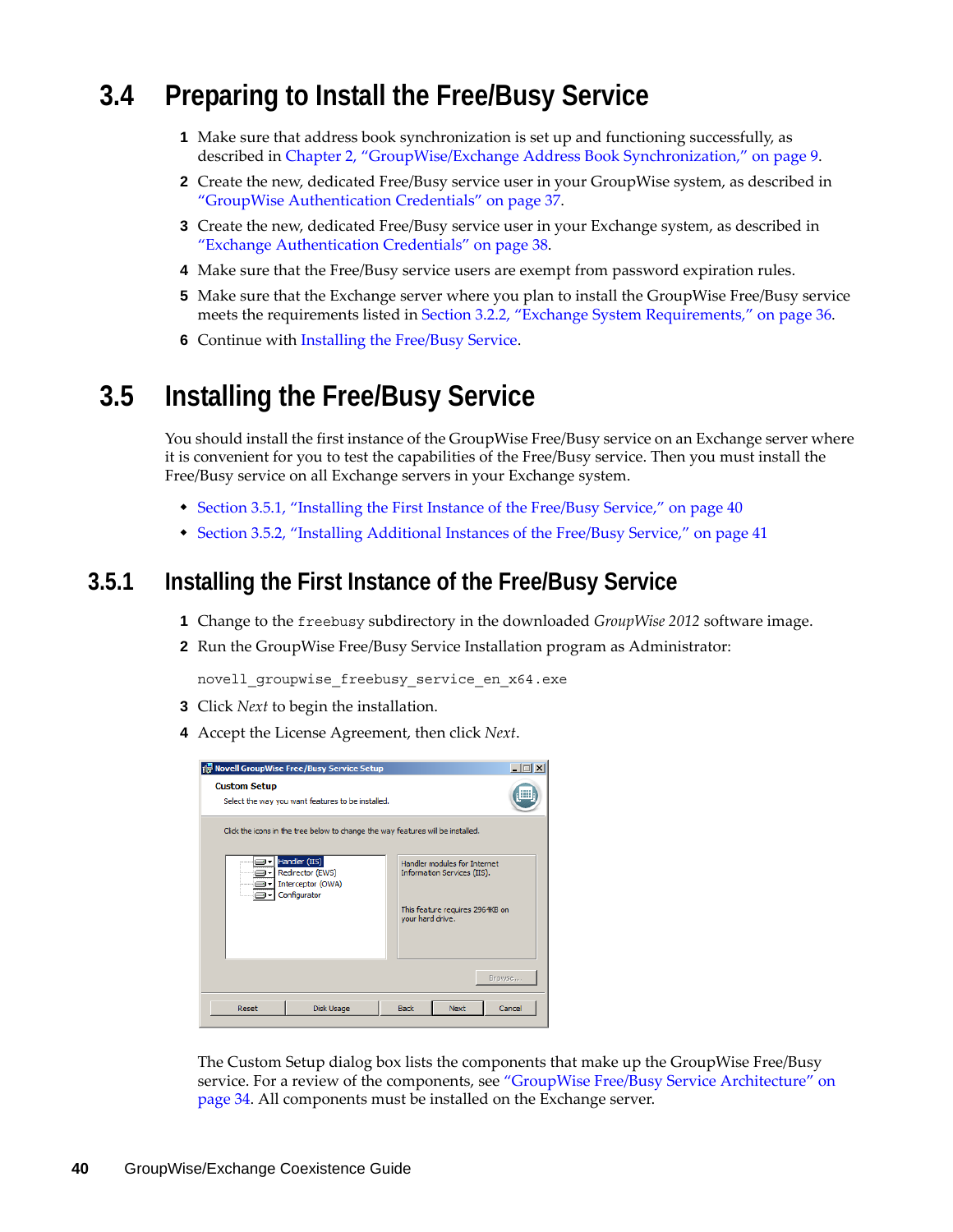- **5** Click *Next* to continue.
- **6** Click *Install* to begin the installation.

By default, the GroupWise Free/Busy service files are installed to the following locations on your Exchange server:

| Component                | Location                                                        |                          |
|--------------------------|-----------------------------------------------------------------|--------------------------|
| <b>Free/Busy Handler</b> | $C:\line{\b$                                                    |                          |
| Free/Busy Redirector     | C:\Program Files\Microsoft\Exchange Server\V14\                 | ClientAccess\exchweb\ews |
| Free/Busy Interceptor    | C:\Program Files\Microsoft\Exchange Server\V14\                 | ClientAccess\owa         |
|                          | Free/Busy Configurator C:\Program Files\Novell\FreeBusy Service |                          |

- **7** (Optional) Click *Documentation* to display the GroupWise Free/Busy service online Help. The online Help includes useful links to this *GroupWise/Exchange Coexistence Guide* and other GroupWise guides.
- **8** Click *Finish* to exit the GroupWise Free/Busy service Installation program and start the Free/ Busy Configurator.
- **9** Skip to [Section 3.6, "Configuring the Free/Busy Service," on page 42.](#page-41-0)

### <span id="page-40-0"></span>**3.5.2 Installing Additional Instances of the Free/Busy Service**

After the first instance of the GroupWise Free/Busy service is running smoothly, you can export its configuration information to use as the default configuration as you install the Free/Busy service on additional Exchange servers.

**1** Start the Free/Busy Configurator for the first instance of the GroupWise Free/Busy service.

C:\Program Files\Novell\FreeBusy Service\configurator.exe

**2** Click *File > Export* to save the configuration information for the GroupWise Free/Busy service to a text file.

By default, the configuration file is named:

novell\_groupwise\_freebusy\_service\_config.cfg

By default, the configuration file is created in the same directory where you installed the GroupWise Free/Busy service.

- **3** Change the file name and location as needed, then click *Save*.
- **4** Copy the configuration file to all Exchange servers where you plan to install the GroupWise Free/Busy service.
- **5** On each Exchange server, install the GroupWise Free/Busy service, as described in [Section 3.5.1,](#page-39-2)  ["Installing the First Instance of the Free/Busy Service," on page 40.](#page-39-2)
- **6** From the Installation program, continue into the Free/Busy Configurator.
- **7** Click *File > Import*.
- **8** Browse to and select the configuration file that you copied from the first Exchange server, then click *Open*.

The information from the configuration file fills in the fields in the Free/Busy Configurator.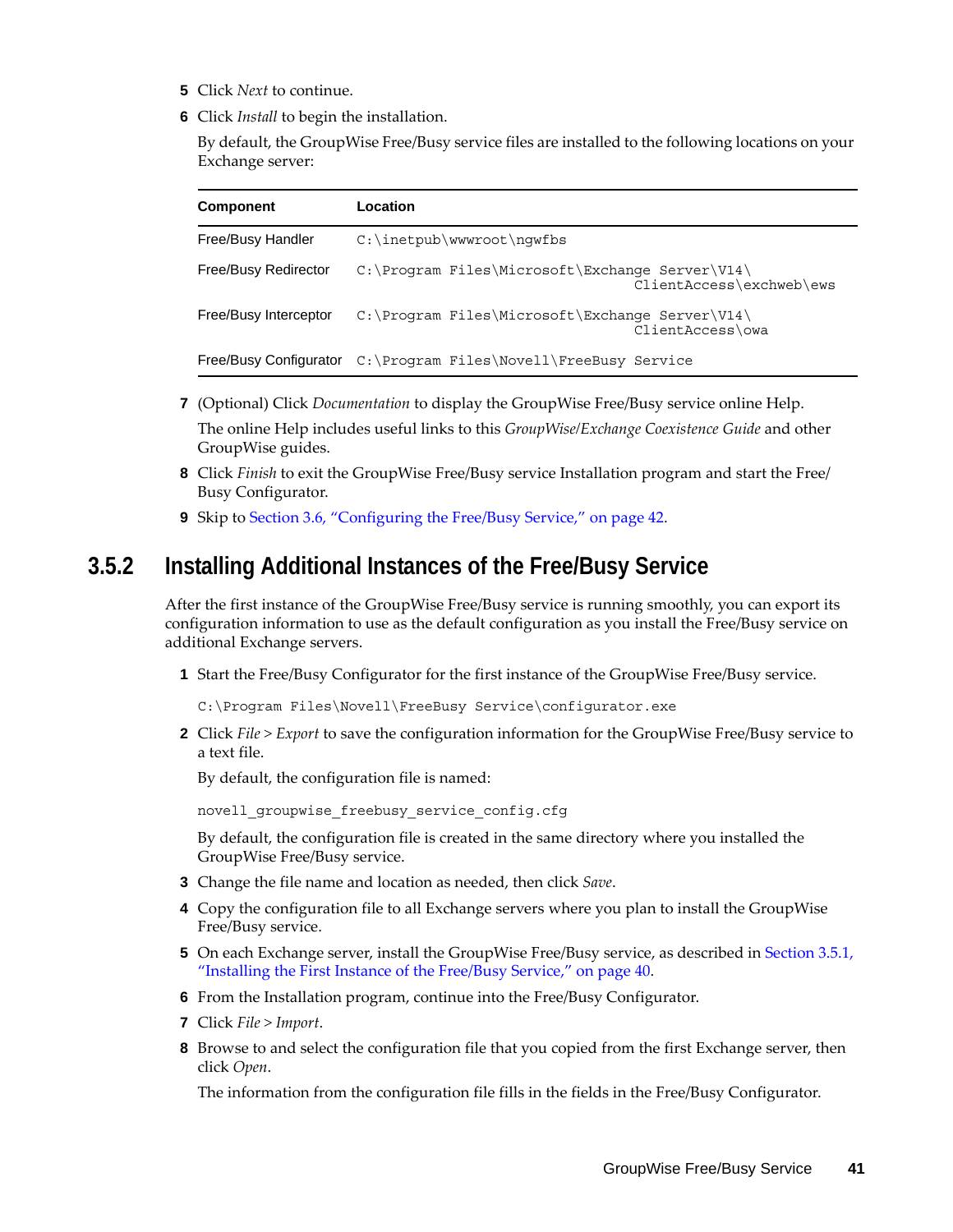You use the same GroupWise configuration information on all Exchange servers.

- **9** Click the *Exchange* tab.
- **10** Modify the Exchange server information as needed.
- **11** Click *Save* to copy the configuration information to the Windows registry.
- **12** Click *Test Configuration* to validate the Exchange configuration information for the new Exchange server.
- **13** Test the GroupWise Free/Busy service installation on the new Exchange server as described in [Section 3.8, "Testing the Free/Busy Service," on page 44.](#page-43-0)
- **14** Repeat this procedure for each Exchange server in your Exchange system.

# <span id="page-41-0"></span>**3.6 Configuring the Free/Busy Service**

The Free/Busy Configurator helps you configure the GroupWise Free/Busy service immediately after installation.

**1** (Conditional) If you need to reconfigure the GroupWise Free/Busy service after initial installation, run the following program as Administrator to manually start the Free/Busy Configurator:

C:\Program Files\Novell\FreeBusy Service\configurator.exe

| Novell GroupWise Free/Busy Service Configurator |                         | $ \Box$ $\times$ |
|-------------------------------------------------|-------------------------|------------------|
| File Help                                       |                         |                  |
| GroupWise   Exchange                            |                         |                  |
| Configuration                                   |                         |                  |
| GroupWise POA Server                            | GroupWise POA SOAP Port |                  |
| GroupWise User                                  | GroupWise Password      |                  |
| Use HTTPS for GroupWise Server Access           |                         |                  |
| GroupWise Internet Domain Names                 |                         |                  |
|                                                 |                         |                  |
|                                                 | Reset                   | Save & Test      |

**2** On the *GroupWise* tab, fill in the following fields with information from the [GroupWise/](#page-22-1) [Exchange Address Book Synchronization Worksheet](#page-22-1):

[GroupWise POA Server](#page-35-3) [GroupWise POA SOAP Port](#page-35-3) [GroupWise Account for Busy Searches](#page-36-1) [GroupWise Password](#page-36-1) [Use HTTPS for GroupWise Server Access](#page-35-3) [GroupWise Internet Domain Names](#page-36-0)

<span id="page-41-1"></span>**3** Click *Save & Test* to check the GroupWise configuration information.

The Configurator saves the configuration information to the Windows registry.

**4** Click *Yes* to confirm the saving of the configuration information.

The Free/Busy Configurator then uses the saved information to determine whether the configuration information that you have provided will enable the GroupWise Free/Busy service to communicate with the GroupWise POA and with the Exchange server.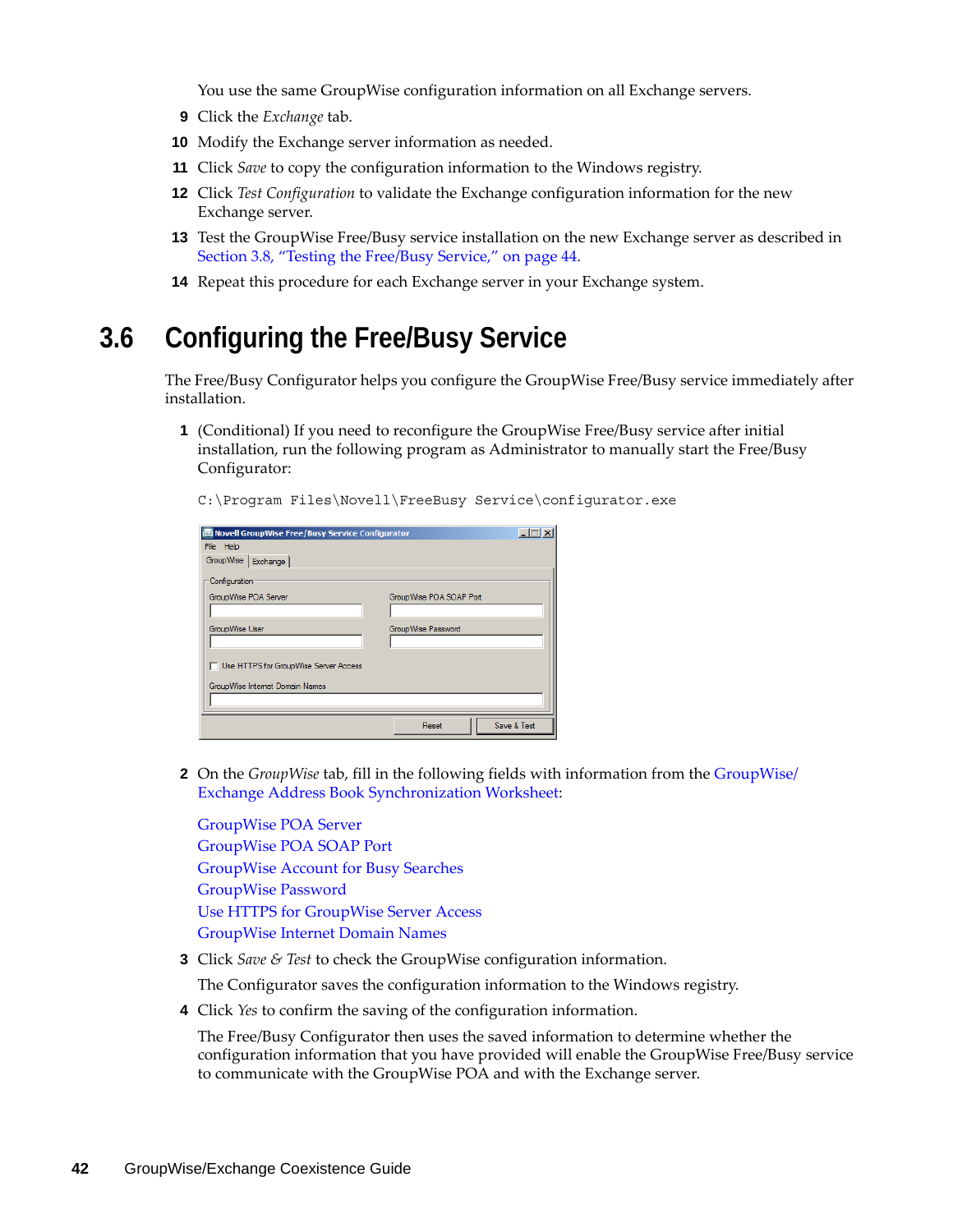<span id="page-42-1"></span>**5** If the test is successful, click *OK* to confirm.

or

If you receive an error:

**5a** Click *Yes* in the error dialog box to display an explanation of the error code and suggestions for resolving it.

A complete list of error codes is available in [Section 3.11, "Configurator Error Codes," on](#page-47-0)  [page 48.](#page-47-0)

- **5b** Resolve the error, then click *Save & Test* again.
- **5c** (Conditional) If you receive another error, repeat [Step 3](#page-41-1) through [Step 5](#page-42-1) until no errors occur.
- **6** Click the *Exchange* tab.

| Novell GroupWise Free/Busy Service Configurator |                          | $-1$        |
|-------------------------------------------------|--------------------------|-------------|
| File Help                                       |                          |             |
| GroupWise Exchange                              |                          |             |
| Configuration                                   |                          |             |
| <b>Exchange Server</b>                          |                          |             |
|                                                 |                          |             |
| <b>Exchange User</b>                            | <b>Exchange Password</b> |             |
|                                                 |                          |             |
| <b>▽</b> Use HTTPS for Exchange Server Access   |                          |             |
|                                                 |                          |             |
| Exchange Domain                                 |                          |             |
|                                                 |                          |             |
|                                                 | Reset                    | Save & Test |

**7** Fill in the following fields with information from the [GroupWise/Exchange Address Book](#page-22-1)  [Synchronization Worksheet](#page-22-1):

[Exchange Server](#page-37-1) [Exchange User](#page-37-2) [Exchange Password](#page-37-2) [Use HTTPS for Exchange Server Access](#page-37-1) [Exchange Domain](#page-36-1)

- **8** Click *Save & Test* to check the Exchange configuration information.
- **9** (Conditional) If necessary, resolve errors and repeat the test until no errors occur.
- **10** Click *File > Exit* to exit the Free/Busy Configurator.

# <span id="page-42-0"></span>**3.7 Starting the Free/Busy Service**

The three active components of the GroupWise Free/Busy service are installed into three Windows components:

| <b>Free/Busy Service Component</b> | <b>Windows Service</b>              |
|------------------------------------|-------------------------------------|
| Free/Busy Handler                  | Internet information Services (IIS) |
| <b>Free/Busy Redirector</b>        | Exchange Web Services (EWS)         |
| Free/Busy Interceptor              | Outlook Web App (OWA)               |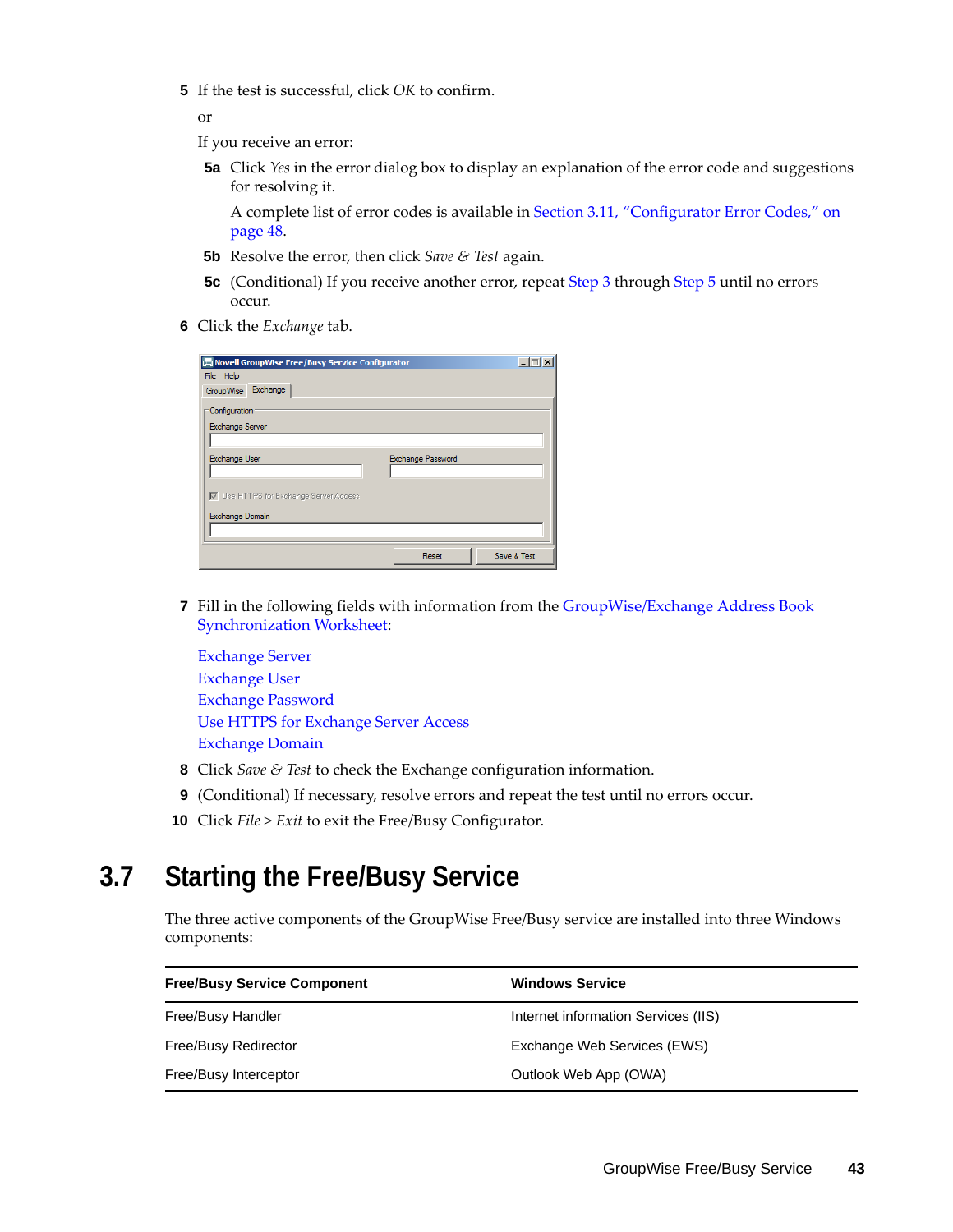Whenever you restart the Windows server, the GroupWise Free/Busy service automatically starts along with it.

Whenever you restart IIS where the GroupWise Free/Busy service has been installed, the Free/Busy service automatically restarts along with it.

# <span id="page-43-0"></span>**3.8 Testing the Free/Busy Service**

When the GroupWise Free/Busy service is running correctly, GroupWise users can perform Busy Searches on Outlook users and Outlook users can use the Scheduling Assistant to display the schedules of GroupWise users.

**IMPORTANT:** In order for GroupWise and Outlook users to appear in each other's Address Books, the GroupWise Message Transfer Agent (MTA) must be configured for address book synchronization, as described in [Chapter 2, "GroupWise/Exchange Address Book Synchronization,"](#page-8-2)  [on page 9.](#page-8-2)

- [Section 3.8.1, "Testing the Free/Busy Service from GroupWise," on page 44](#page-43-1)
- [Section 3.8.2, "Testing the Free/Busy Service from Outlook," on page 44](#page-43-2)

### <span id="page-43-1"></span>**3.8.1 Testing the Free/Busy Service from GroupWise**

**1** In the GroupWise Windows client, click *New Appointment* on the toolbar.

or

In GroupWise WebAccess, click *Appointment* on the toolbar.

**2** In the *To* field, start typing the name of an Outlook user.

If the name does not auto-complete, address book synchronization between GroupWise and Exchange is not working correctly. See [Section 2.8, "Testing Address Book Synchronization," on](#page-28-2)  [page 29.](#page-28-2)

**3** Click *Busy Search*.

If the Busy Search dialog box populates with the Outlook user's schedule, the GroupWise Free/ Busy service is working correctly.

**4** (Conditional) If the Outlook user's schedule does not appear, see [Section 3.9, "Troubleshooting](#page-44-0)  [the Free/Busy Service," on page 45](#page-44-0).

### <span id="page-43-2"></span>**3.8.2 Testing the Free/Busy Service from Outlook**

**1** In Outlook, click *New Appointment* on the ribbon.

or

In Outlook Web App, click *New > Meeting Request*.

- **2** Click *Scheduling Assistant*.
- **3** In the *Attendees* list, start typing the name of a GroupWise user, then press Enter.

If the name does not auto-complete, address book synchronization between GroupWise and Exchange is not working correctly. See [Section 2.8, "Testing Address Book Synchronization," on](#page-28-2)  [page 29.](#page-28-2)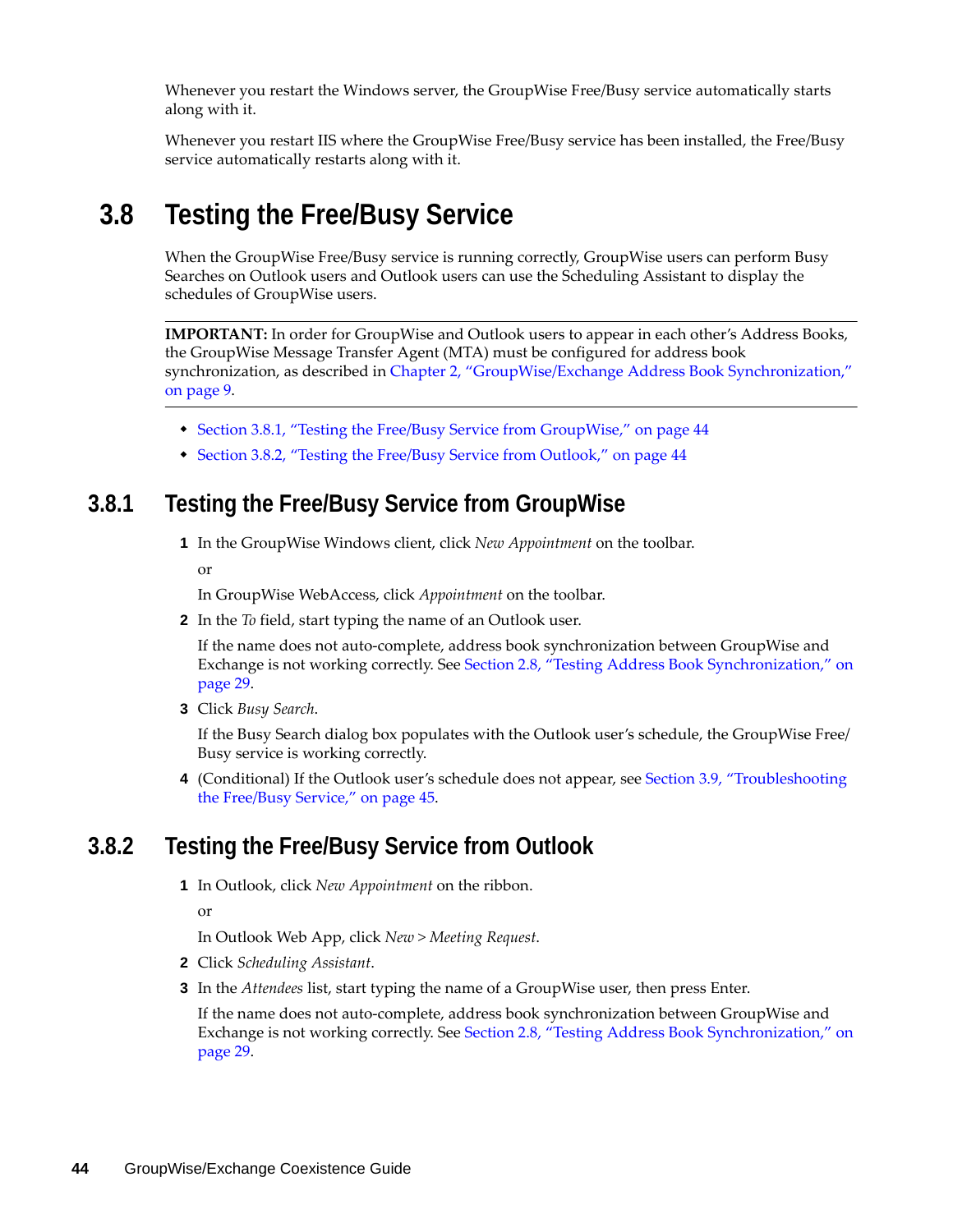If the Scheduling Assistant window populates with the GroupWise user's schedule, the GroupWise Free/Busy service is working correctly.

**4** (Conditional) If the GroupWise user's schedule does not appear, see [Section 3.9,](#page-44-0)  ["Troubleshooting the Free/Busy Service," on page 45.](#page-44-0)

# <span id="page-44-0"></span>**3.9 Troubleshooting the Free/Busy Service**

The Test Configuration option in the Free/Busy Configurator helps you provide accurate configuration information about your GroupWise and Exchange systems. Typically, after accurate configuration information is provided, the GroupWise Free/Busy service starts successfully and continues to run dependably.

If you experience a problem with the GroupWise Free/Busy service after it has been running successfully, consider the following:

- [Section 3.9.1, "Working with Internet Information Services," on page 45](#page-44-1)
- [Section 3.9.2, "Working with Log Files," on page 45](#page-44-2)
- [Section 3.9.3, "Working with Raw Free/Busy Data," on page 47](#page-46-0)

### <span id="page-44-1"></span>**3.9.1 Working with Internet Information Services**

The GroupWise Free/Busy service is installed into Internet Information Services (IIS). If you experience problems with IIS, the Free/Busy service can also experience problems. When you restart IIS, the Free/Busy service automatically restarts.

### <span id="page-44-2"></span>**3.9.2 Working with Log Files**

By default, GroupWise Free/Busy service log files are located in the following directory:

C:\inetpub\logs\logfiles\ngwfbs

Each GroupWise Free/Busy service component writes to its own log file in that directory.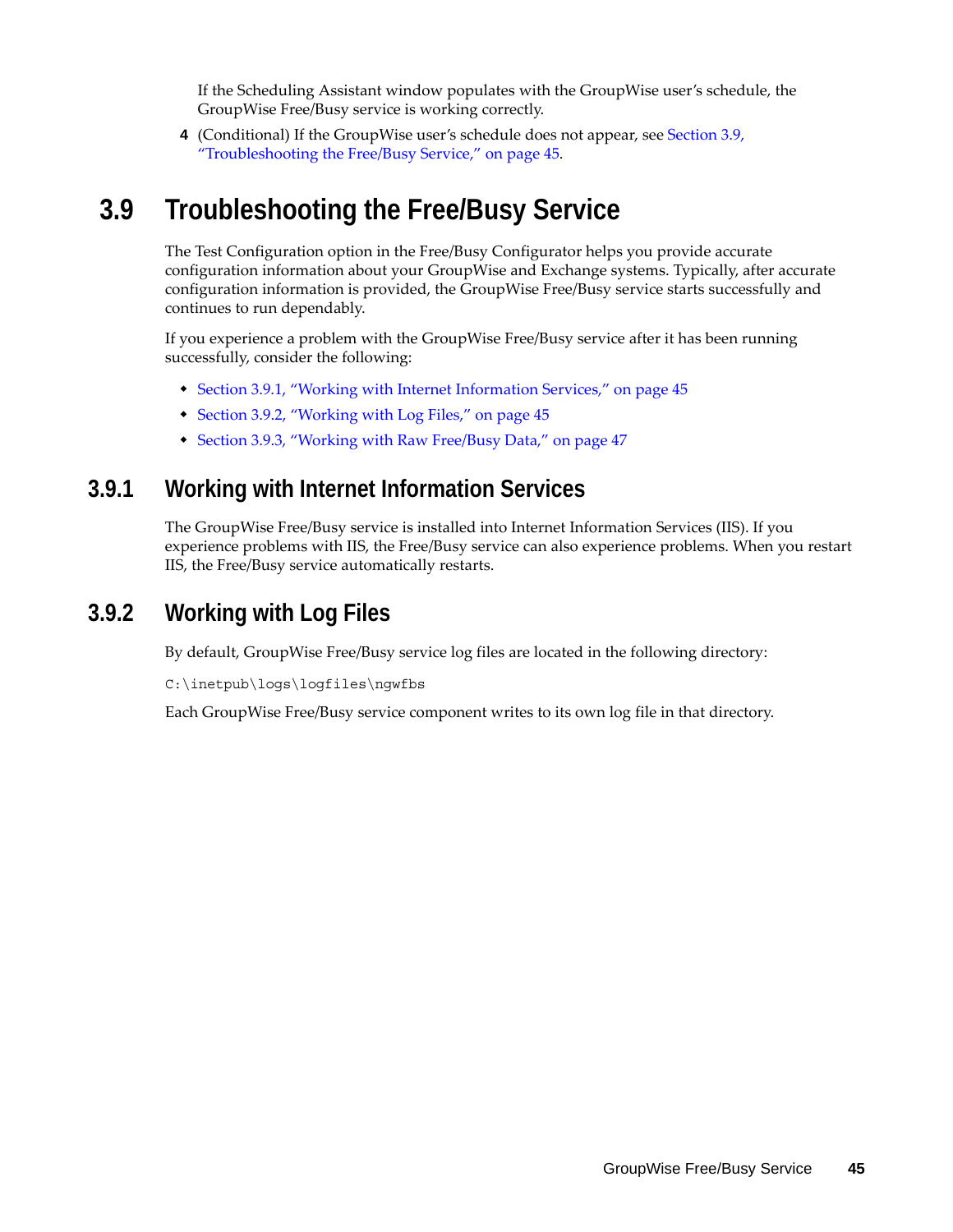By default, the GroupWise Free/Busy service uses the default logging configuration for the IIS Web site where it is installed, or the logging configuration for EWS, OWA, and NGWFBS if the logging for these modules has been customized.

| Internet Information Services (IIS) Manager                                                                                                                                                                                                                                                                                                                                                                                                   |                                                                                                                                                                                                                                                                                                                                                                                                                                                                                                                                                                                                       | $  $ $  $ $\times$ $ $                                                                                       |
|-----------------------------------------------------------------------------------------------------------------------------------------------------------------------------------------------------------------------------------------------------------------------------------------------------------------------------------------------------------------------------------------------------------------------------------------------|-------------------------------------------------------------------------------------------------------------------------------------------------------------------------------------------------------------------------------------------------------------------------------------------------------------------------------------------------------------------------------------------------------------------------------------------------------------------------------------------------------------------------------------------------------------------------------------------------------|--------------------------------------------------------------------------------------------------------------|
|                                                                                                                                                                                                                                                                                                                                                                                                                                               | EXCHSVR > Sites > Default Web Site >                                                                                                                                                                                                                                                                                                                                                                                                                                                                                                                                                                  | $\bullet \times \bullet \circ \bullet$                                                                       |
| Help<br>File<br><b>View</b>                                                                                                                                                                                                                                                                                                                                                                                                                   |                                                                                                                                                                                                                                                                                                                                                                                                                                                                                                                                                                                                       |                                                                                                              |
| <b>Connections</b><br>8日218<br>Start Page<br>EXCHSVR (PRV-GWDOC-SHARE)<br>Application Pools<br><b>E</b> o Sites<br><b>E</b> <sub>2</sub> Default Web Site<br>E aspnet client<br>- Autodiscover<br>由<br>由 <b>P</b> ecp<br><b>P</b> EWS<br>中<br>Exchange<br>Ėŀ<br>Exchweb<br>Ė<br><b>Fig. 2</b> Microsoft-Server-Act<br>⊪n qwfbs<br>Ė.<br>E A OAB<br><b>E</b> owa<br>E PowerShell<br>由 Public<br>$\left  \cdot \right $<br>$\ddot{\phantom{1}}$ | Logging<br>Use this feature to configure how IIS logs requests on the Web server.<br>One log file per:<br>Site<br>$\overline{\phantom{m}}$<br>-Log File<br>Format:<br>▾<br>W3C<br>Select Fields<br>Directory:<br>%SystemDrive%\inetpub\logs\LogFiles<br>Browse<br>Encoding:<br>UTF-8<br>$\overline{\phantom{m}}$<br>-Log File Rollover<br>Select the method that IIS uses to create a new log file.<br>C Schedule:<br>Daily<br>$\blacksquare$<br>C Maximum file size (in bytes):<br>C Do not create new log files<br>$\Box$ Use local time for file naming and rollover<br>Features View Content View | <b>Actions</b><br>Apply<br>Ex Cancel<br><b>Disable</b><br>View Log Files<br><sup>O</sup> Help<br>Online Help |
|                                                                                                                                                                                                                                                                                                                                                                                                                                               | Configuration: 'localhost' applicationHost.config , <location path="Default Web Site"></location>                                                                                                                                                                                                                                                                                                                                                                                                                                                                                                     | $\mathbf{e}_{\mathbb{H},:}$                                                                                  |

The GroupWise Free/Busy service uses Apache [log4net](http://logging.apache.org/log4net/) (http://logging.apache.org/log4net/) to manage its log files. The log4net configuration file for each module is located one directory up from the DLL for each module.

| <b>Component</b>      | <b>Location of Logging Configuration File</b>                                                                              |  |  |
|-----------------------|----------------------------------------------------------------------------------------------------------------------------|--|--|
| Free/Busy Handler     | $C:\int\int\wwwroot\quthick$<br>novell.fbservice.handler.dll.config.xml                                                    |  |  |
| Free/Busy Redirector  | C:\Proqram Files\Microsoft\Exchange Server\V14\<br>ClientAccess\exchweb\ews\<br>novell.fbservice.redirector.dll.config.xml |  |  |
| Free/Busy Interceptor | C:\Proqram Files\Microsoft\Exchange Server\V14\<br>$ClientAccess\owa\$<br>novell.fbservice.interceptor.dll.config.xml      |  |  |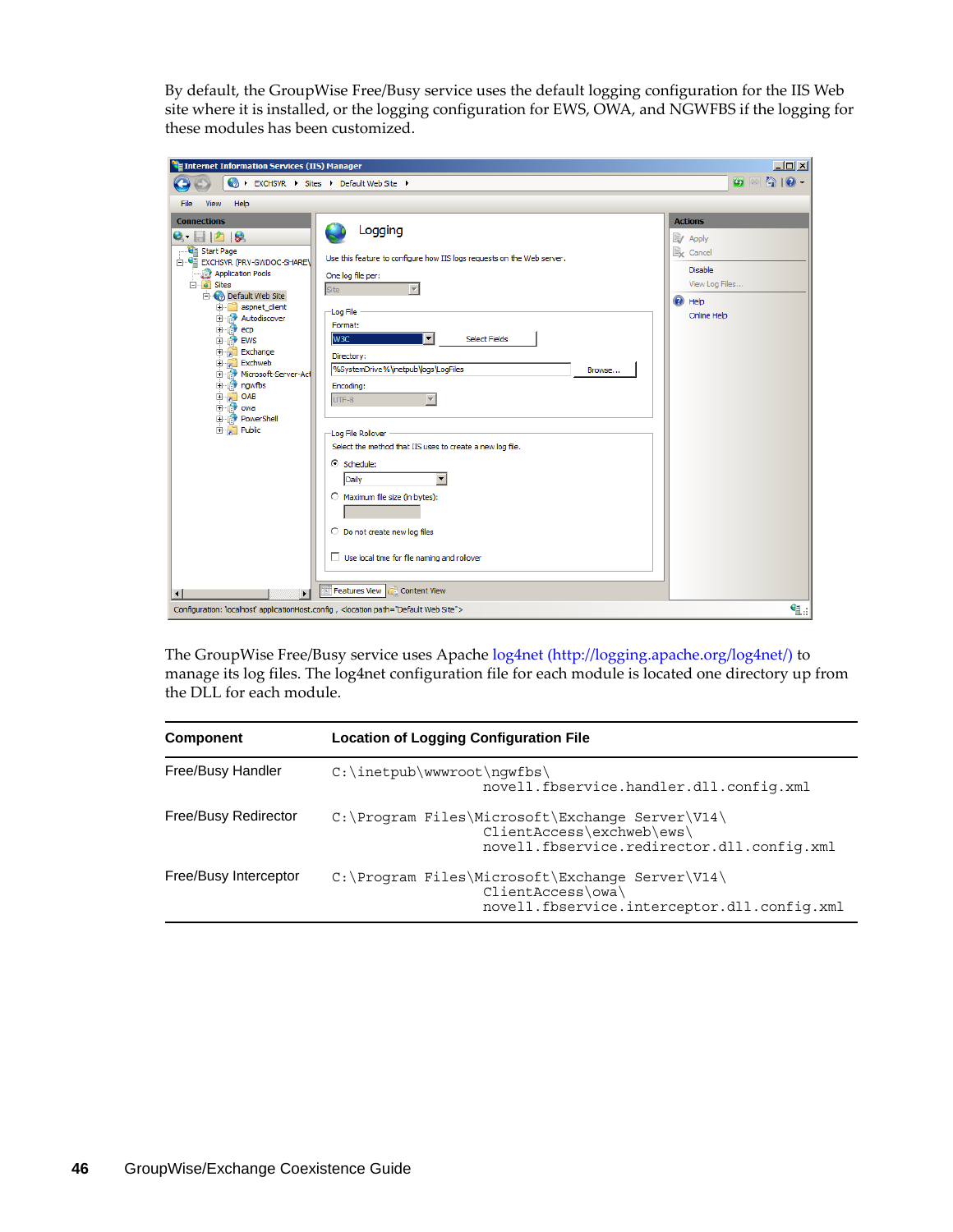Various aspects of logging can be customized in the log4net configuration file for each component, including the log file name, maximum log file size, and log level.

```
- <log4net>
- <appender name="RollingFile" type="log4net.Appender.RollingFileAppender">
    <file value="${NGWFBSLOGS}\\Handler.log" />
    <appendToFile value="true" />
    <rollingStyle value="Composite" />
    <datePattern value="yyyyMMdd" />
    <maximumFileSize value="100KB" />
    <maxSizeRollBackups value="10" />
  - < layout type="log4net.Layout.PatternLayout">
      <conversionPattern value="%date [%thread] %-5level - %message%newline" />
    </layout>
  </appender>
 - <root>
    <level value="DEBUG" />
    <appender-ref ref="RollingFile" />
  </root></log4net>
```
Use any ASCII text editor to modify the log4net configuration file for each component as needed.

### <span id="page-46-0"></span>**3.9.3 Working with Raw Free/Busy Data**

You can view the raw free/busy calendar data that the GroupWise Free/Busy service works with by viewing the following URLs:

https://*exchange\_server*/ngwfbs/exchange/*exchange\_userid*@*exchange\_domain*.vfb https://*exchange\_server*/ngwfbs/groupwise/*gw\_userid*@*gw\_internet\_domain*.vfb

When the GroupWise Free/Busy service is running normally, the output for a user should look similar to the following example:

BEGIN:VCALENDAR VERSION:2.0 PRODID:Microsoft Exchange METHOD:PUBLISH BEGIN:VFREEBUSY ORGANIZER:MAILTO:kolsen@prv-gwdoc-share.provo.novell.com DTSTART:20120614T164819Z DTEND:20120714T164819Z DTSTAMP:20120614T224820Z FREEBUSY:20120614T193000Z/20120614T200000Z FREEBUSY:20120614T213000Z/20120614T220000Z FREEBUSY:20120615T213000Z/20120615T220000Z FREEBUSY:20120616T213000Z/20120616T220000Z FREEBUSY:20120617T213000Z/20120617T220000Z FREEBUSY:20120618T213000Z/20120618T220000Z FREEBUSY:20120619T213000Z/20120619T220000Z FREEBUSY:20120620T213000Z/20120620T220000Z FREEBUSY:20120621T193000Z/20120621T200000Z FREEBUSY:20120621T213000Z/20120621T220000Z FREEBUSY:20120622T213000Z/20120622T220000Z FREEBUSY:20120623T213000Z/20120623T220000Z FREEBUSY:20120624T213000Z/20120624T220000Z FREEBUSY:20120625T213000Z/20120625T220000Z FREEBUSY:20120626T213000Z/20120626T220000Z FREEBUSY:20120627T213000Z/20120627T220000Z FREEBUSY:20120628T193000Z/20120628T200000Z FREEBUSY:20120628T213000Z/20120628T220000Z FREEBUSY:20120629T213000Z/20120629T220000Z FREEBUSY:20120630T213000Z/20120630T220000Z FREEBUSY:20120701T213000Z/20120701T220000Z FREEBUSY:20120702T213000Z/20120702T2220000Z FREEBUSY:20120703T213000Z/20120703T220000Z FREEBUSY:20120704T213000Z/20120704T220000Z FREEBUSY:20120705T193000Z/20120705T200000Z FREEBUSY:20120705T213000Z/20120705T220000Z FREEBUSY:20120706T213000Z/20120706T220000Z FREEBUSY:20120707T213000Z/20120707T2220000Z FREEBUSY:20120708T213000Z/20120708T220000Z FREEBUSY:20120709T213000Z/20120709T220000Z FREEBUSY:20120710T213000Z/20120710T220000Z FREEBUSY:20120711T213000Z/20120711T220000Z FREEBUSY:20120712T193000Z/20120712T200000Z FREEBUSY:20120712T213000Z/20120712T220000Z FREEBUSY:20120713T213000Z/20120713T220000Z END:VFREEBUSY END:VCALENDAR

# <span id="page-46-1"></span>**3.10 Uninstalling the Free/Busy Service**

- **1** Change to the freebusy subdirectory in the downloaded *GroupWise 2012* software image.
- **2** Run the GroupWise Free/Busy Service Installation program:

novell groupwise freebusy service en x64.exe

- **3** Click *Next* to begin.
- **4** Click *Remove* to uninstall the Free/Busy service from the server.
- **5** Click *Remove* again to begin the uninstallation.
- **6** Click *Finish* when the uninstallation is complete.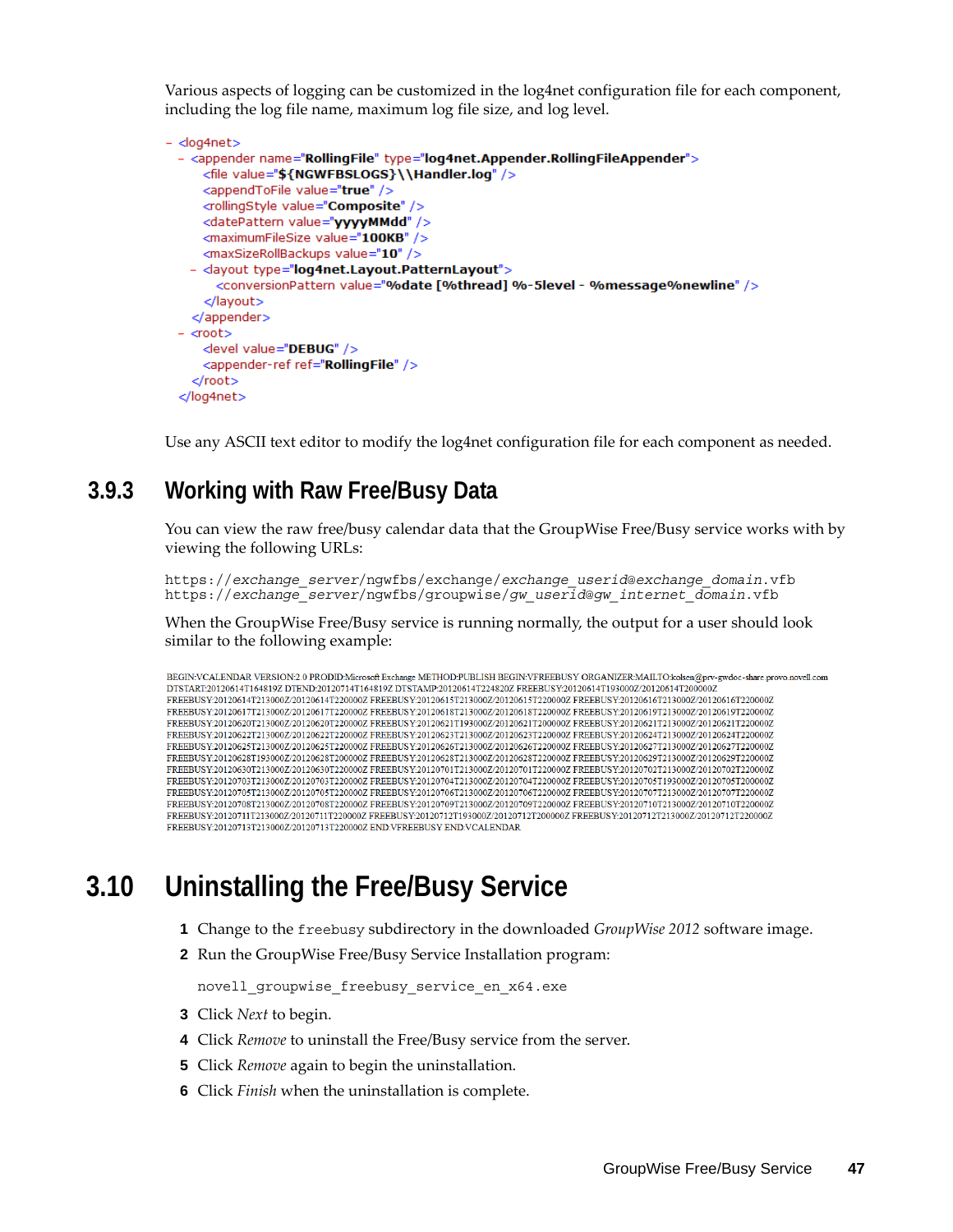# <span id="page-47-0"></span>**3.11 Configurator Error Codes**

The Free/Busy Configurator returns one of the following error codes if you provide invalid information in a field:

- Error Code 1
- Error Code 2
- Error Code 3
- Error Code 4
- Error Code 5
- Error Code 6
- Error Code 7
- Error Code 8
- Error Code 9
- Error Code 10
- Error Code 11
- Error Code 12
- Error Code 13
- Error Code 14
- Error Code 15
- Error Code 16
- Error Code 17
- Error Code 18
- Error Code 19
- Error Code 20
- Error Code 21
- Error Code 22

#### **Error Code 1: Missing GroupWise Server**

Possible Cause: The *GroupWise POA Server* field is empty.

Action: Specify the IP address or DNS hostname of a GroupWise POA that has SOAP enabled.

#### **Error Code 2: Missing GroupWise User**

Possible Cause: The *GroupWise Account for Busy Searches* field is empty.

Action: Specify the user name for the GroupWise Free/Busy service to use to authenticate to the GroupWise POA for performing Busy Searches.

### **Error Code 3: Missing GroupWise Password**

Possible Cause: The *GroupWise Password* field is empty.

Action: Specify the password for the GroupWise Free/Busy service user.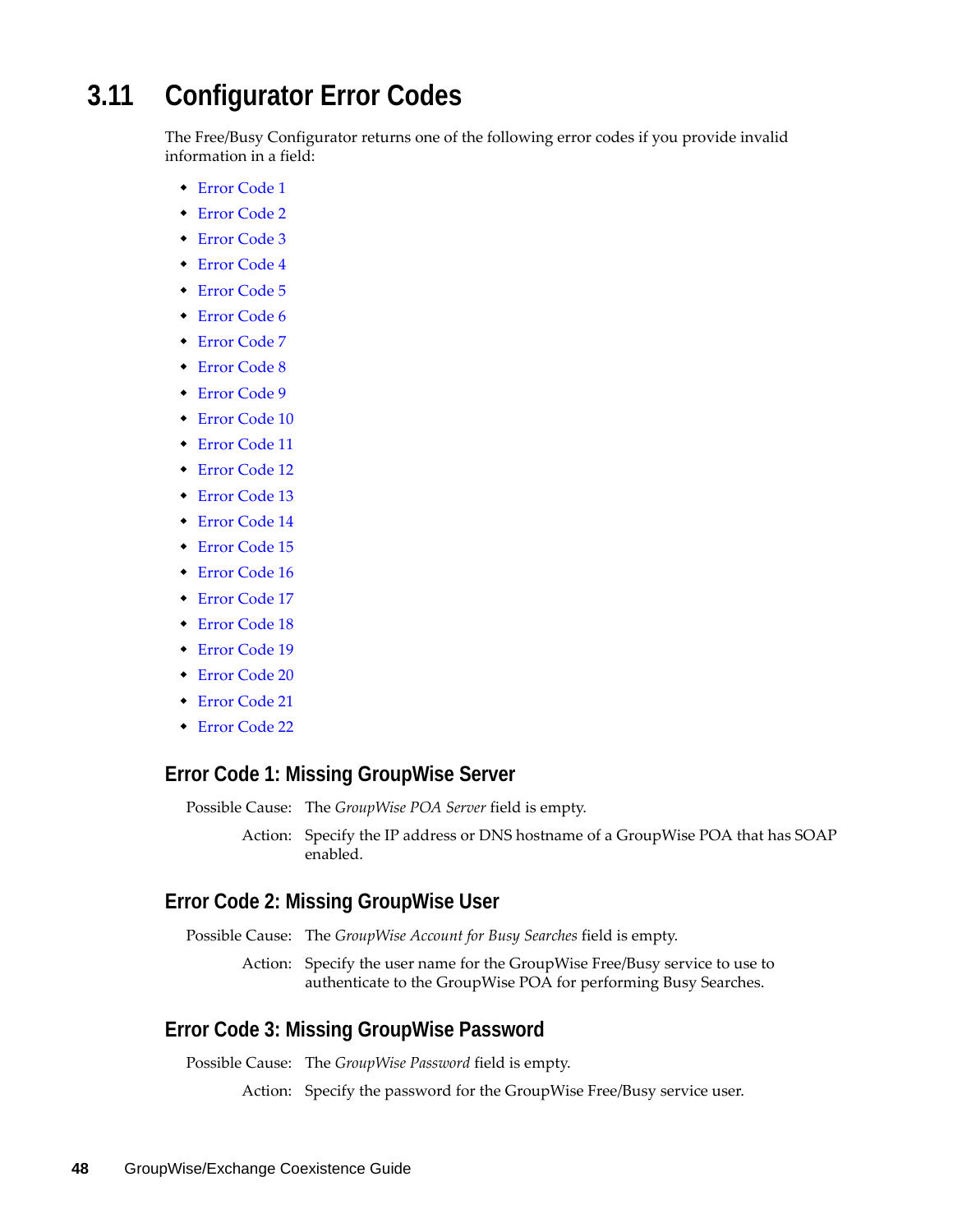#### **Error Code 4: Missing GroupWise Internet Domain**

Possible Cause: The *GroupWise Internet Domain Names* field is empty.

Action: Specify all of the Internet domain names that might appear in email addresses of GroupWise users. Use a comma-delimited list.

#### **Error Code 5: Missing Exchange Server**

Possible Cause: The *Exchange Server* field is empty.

Action: Specify the IP address or DNS hostname of your Exchange server.

#### **Error Code 6: Missing Exchange User**

Possible Cause: The *Exchange User* field is empty.

Action: Specify the user name for the GroupWise Free/Busy service to use to authenticate to Exchange Web Services (EWS).

#### **Error Code 7: Missing Exchange Password**

Possible Cause: The *Exchange Password* field is empty.

Action: Specify the password for the Exchange user.

#### **Error Code 8: Missing Exchange Domain**

Possible Cause: The *Exchange Domain* field is empty.

Action: Specify the name of the domain that the Exchange user authenticates to.

#### **Error Code 9: Cannot Connect to GroupWise Server: Unexpected Error**

Explanation: The GroupWise Free/Busy service cannot communicate with the POA for an unknown reason.

Possible Cause: Unknown.

- Action: Verify the information that you have provided for the GroupWise server and POA.
- Action: Verify that the GroupWise server is up and that the POA is running.

### **Error Code 10: Cannot Connect to GroupWise Server: GroupWise Engine Error**  *error\_code*

- Explanation: The GroupWise Free/Busy service cannot communicate with the POA for a reason that is identified as a GroupWise engine error.
- Possible Cause: Varied, depending on the ending error code.

Action: Look up the engine error code in "[GroupWise Engine Error Codes](http://www.novell.com/documentation/groupwise2012/pdfdoc/gw2012_guide_tsh1/gw2012_guide_tsh1.pdf#A3wxgq9)" in *[GroupWise](http://www.novell.com/documentation/groupwise2012/pdfdoc/gw2012_guide_tsh1/gw2012_guide_tsh1.pdf#A4ehiyt)  [2012 Troubleshooting 1: Error Messages](http://www.novell.com/documentation/groupwise2012/pdfdoc/gw2012_guide_tsh1/gw2012_guide_tsh1.pdf#A4ehiyt)*, then resolve the issue.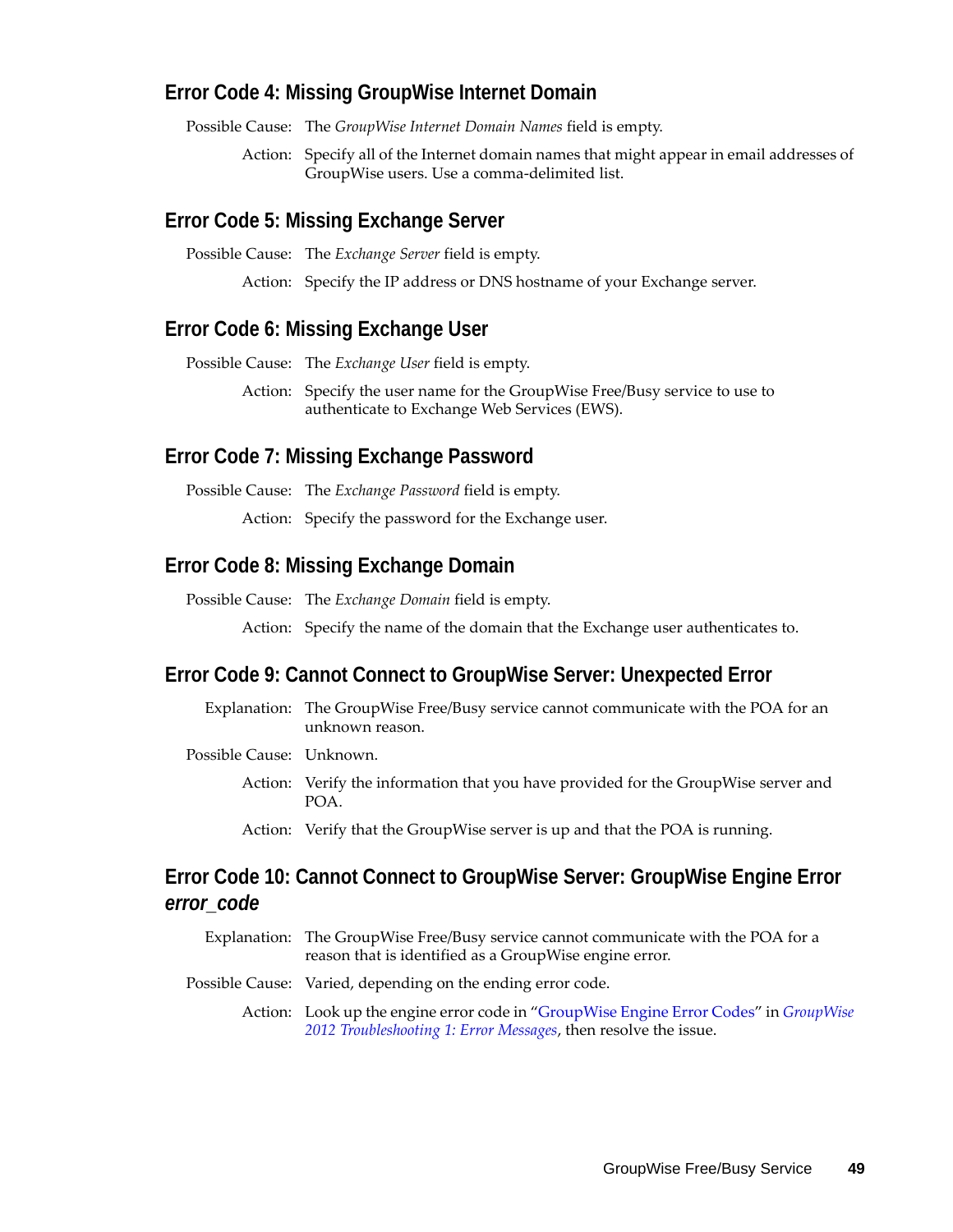#### **Error Code 11: Cannot Connect to GroupWise Server: SSL Denied**

- Explanation: The GroupWise Free/Busy service cannot communicate with the POA because the POA is not configured to use SSL, but the GroupWise Free/Busy service is trying to use SSL to communicate with the POA.
- Possible Cause: The default setting for the *Use HTTPS for GroupWise Server Access* conflicts with the current configuration of the POA.
	- Action: Deselect *Use HTTPS for GroupWise Server Access*, so that the Free/Busy service does not use SSL.

or

Reconfigure the POA to use SSL.

For more information, see ["Securing the Post Office with SSL Connections to the](http://www.novell.com/documentation/groupwise2012/pdfdoc/gw2012_guide_admin/gw2012_guide_admin.pdf#Adpdnme)  [POA"](http://www.novell.com/documentation/groupwise2012/pdfdoc/gw2012_guide_admin/gw2012_guide_admin.pdf#Adpdnme) in ["Post Office Agent"](http://www.novell.com/documentation/groupwise2012/pdfdoc/gw2012_guide_admin/gw2012_guide_admin.pdf#A84jmbe) in the *[GroupWise 2012 Administration Guide](http://www.novell.com/documentation/groupwise2012/pdfdoc/gw2012_guide_admin/gw2012_guide_admin.pdf#A2zvyc4)*.

#### **Error Code 12: Cannot Connect to GroupWise Server: SSL Required**

- Explanation: The GroupWise Free/Busy service cannot communicate with the POA because the POA is configured to require SSL, but the GroupWise Free/Busy service is trying to communicate without using SSL.
- Possible Cause: You deselected *Use HTTPS for GroupWise Server Access*.
	- Action: Select *Use HTTPS for GroupWise Server Access* so that both the GroupWise Free/ Busy service and the POA require SSL.

or

Reconfigure the POA so that it does not require SSL, so that neither the GroupWise Free/Busy service nor the POA requires SSL.

For more information, see ["Securing the Post Office with SSL Connections to the](http://www.novell.com/documentation/groupwise2012/pdfdoc/gw2012_guide_admin/gw2012_guide_admin.pdf#Adpdnme)  [POA"](http://www.novell.com/documentation/groupwise2012/pdfdoc/gw2012_guide_admin/gw2012_guide_admin.pdf#Adpdnme) in ["Post Office Agent"](http://www.novell.com/documentation/groupwise2012/pdfdoc/gw2012_guide_admin/gw2012_guide_admin.pdf#A84jmbe) in the *[GroupWise 2012 Administration Guide](http://www.novell.com/documentation/groupwise2012/pdfdoc/gw2012_guide_admin/gw2012_guide_admin.pdf#A2zvyc4)*.

#### **Error Code 13: Cannot Connect to GroupWise Server: Invalid Certificate**

- Explanation: The GroupWise Free/Busy service cannot communicate with the POA because the POA server does not have a valid SSL certificate.
- Possible Cause: The certificate has expired.
	- Action: Obtain a valid SSL certificate for the POA server.

For more information, see "[Server Certificates and SSL Encryption"](http://www.novell.com/documentation/groupwise2012/pdfdoc/gw2012_guide_admin/gw2012_guide_admin.pdf#Ak9e3ju) in ["Security](http://www.novell.com/documentation/groupwise2012/pdfdoc/gw2012_guide_admin/gw2012_guide_admin.pdf#Altf8xr)  [Administration](http://www.novell.com/documentation/groupwise2012/pdfdoc/gw2012_guide_admin/gw2012_guide_admin.pdf#Altf8xr)" in the *[GroupWise 2012 Administration Guide](http://www.novell.com/documentation/groupwise2012/pdfdoc/gw2012_guide_admin/gw2012_guide_admin.pdf#A2zvyc4)*.

#### **Error Code 14: Cannot Connect to GroupWise Server: Invalid User**

Possible Cause: The *GroupWise Account for Busy Searches* field contains an invalid user name.

- Action: Specify the user name for the GroupWise Free/Busy service to use to authenticate to the GroupWise POA for performing Busy Searches.
- Action: Use the Free/Busy service user to manually log in to GroupWise to ensure that it is a valid GroupWise user.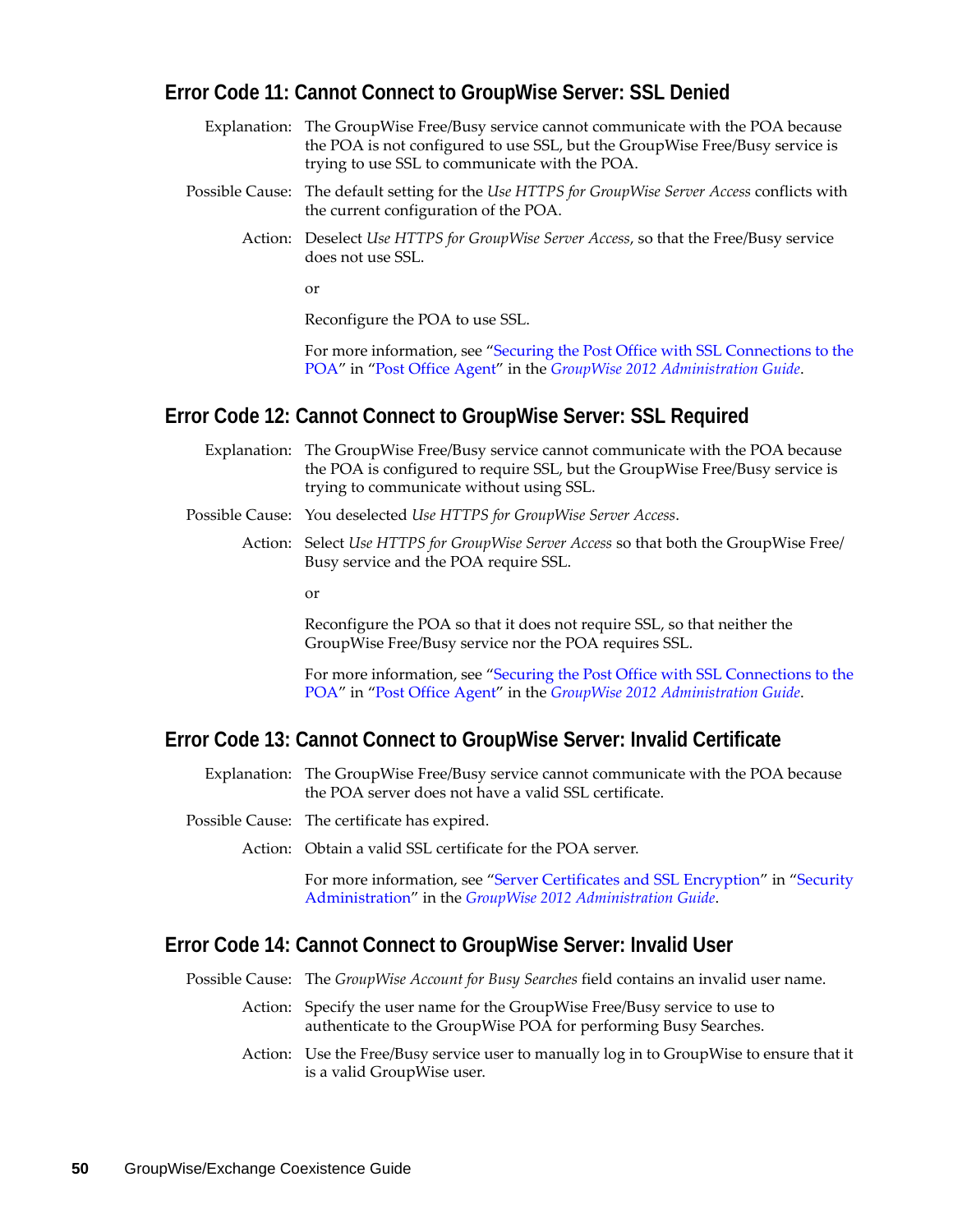### **Error Code 15: Cannot Connect to GroupWise Server: Invalid Password**

Possible Cause: The *GroupWise Password* field contains an invalid password.

- Action: Specify the password for the GroupWise Free/Busy service user.
- Action: Use the Free/Busy service user and password to manually log in to GroupWise to ensure that the password is valid.

#### **Error Code 16: Cannot Connect to GroupWise Server: Wrong POA**

| Explanation: The GroupWise Free/Busy service successfully contacted the POA. However, the<br>GroupWise user is not a user on the POA's local post office. The Free/Busy<br>service does not currently handle redirection. It must authenticate to the POA<br>for the post office where the user resides. |
|----------------------------------------------------------------------------------------------------------------------------------------------------------------------------------------------------------------------------------------------------------------------------------------------------------|
| Possible Cause: The POA specified in the <i>GroupWise POA Server</i> field is not the POA for the post<br>office where you created the Free/Busy service user.                                                                                                                                           |
| Action: Specify the IP address or DNS hostname of the POA for the post office where the<br>Free/Busy service user resides.                                                                                                                                                                               |
| Possible Cause: You created the Free/Busy service user in a different post office from the one that<br>you now want the Free/Busy service to communicate with.                                                                                                                                           |
| Action: Move the Free/Busy service user to the post office serviced by the POA specified<br>in the GroupWise POA Server field.                                                                                                                                                                           |
|                                                                                                                                                                                                                                                                                                          |

#### **Error Code 17: Cannot Connect to GroupWise Server: Invalid IP Address**

- Explanation: The GroupWise Free/Busy service cannot contact the POA at the IP address specified in the *GroupWise POA Server* field.
- Possible Cause: You specified an incorrect IP address or mistyped it.

Action: Specify the correct IP address for the POA server.

#### **Error Code 18: Cannot Connect to GroupWise Server: Invalid DNS Hostname**

- Explanation: The GroupWise Free/Busy service cannot contact the POA at the DNS hostname specified in the *GroupWise POA Server* field because the DNS hostname does not resolve to a valid IP address.
- Possible Cause: You specified an incorrect DNS hostname or mistyped it.

Action: Specify the correct DNS hostname for the POA server.

#### **Error Code 19: Cannot Connect to Exchange Server: Unexpected Error**

- Explanation: The GroupWise Free/Busy service cannot communicate with the Exchange server for an unknown reason.
- Possible Cause: Unknown.
	- Action: Verify the information that you have provided for the Exchange server.
	- Action: Verify that the Exchange server is currently running.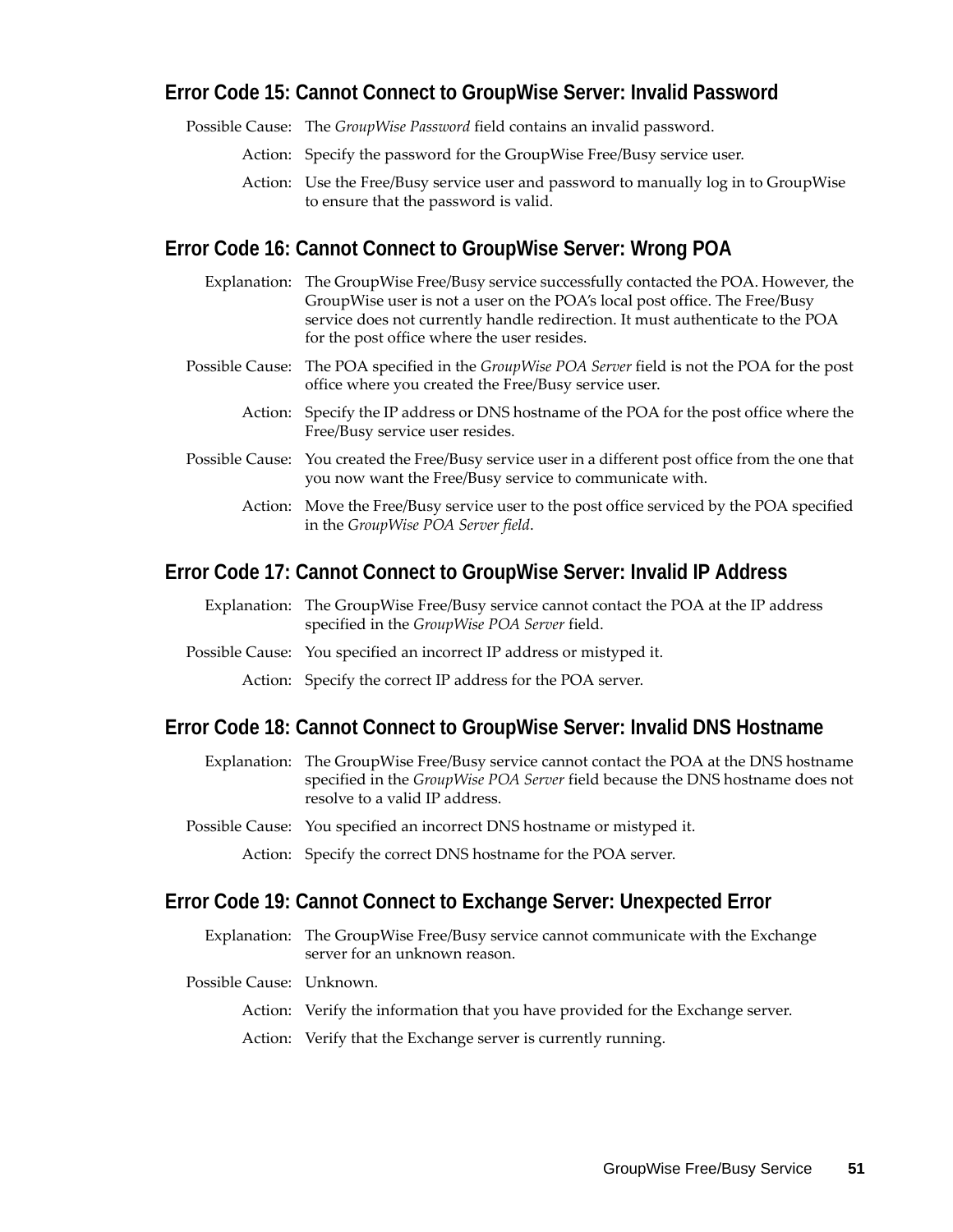### **Error Code 20: Cannot Connect to Exchange Server: Invalid User or Password**

Possible Cause: The *Exchange User* field does not contain a valid Exchange user name.

- Possible Cause: The *Exchange Password* field does not contain the password for the Exchange user.
	- Action: Provide valid credentials for the Exchange user.

#### **Error Code 21: Cannot Connect to Exchange Server: SSL Required**

- Explanation: The GroupWise Free/Busy service cannot communicate with the Exchange server because of a problem with SSL. Both the Free/Busy service and Exchange require SSL.
- Possible Cause: Unknown.

Action: Unknown.

#### **Error Code 22: Cannot Connect to Exchange Server: Invalid DNS Hostname**

- Explanation: The GroupWise Free/Busy service cannot contact the Exchange server at the DNS hostname specified in the *Exchange Server* field because the DNS hostname does not resolve to a valid IP address.
- Possible Cause: You specified an incorrect DNS hostname or mistyped it.

Action: Specify the correct DNS hostname for the Exchange server.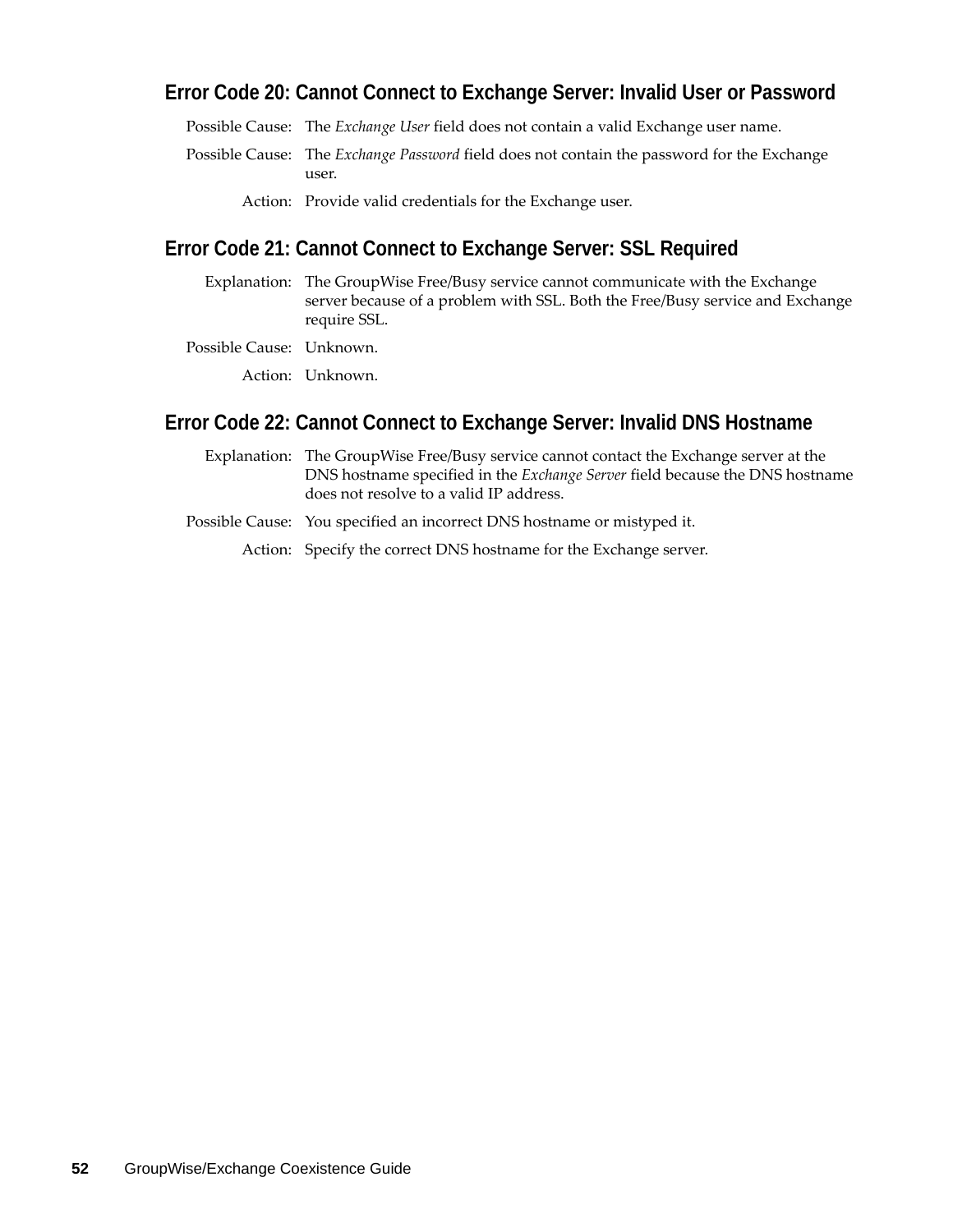# <span id="page-52-0"></span>A <sup>A</sup>**Preexisting GroupWise/Exchange Synchronization**

<span id="page-52-2"></span>If you are already synchronizing data between your GroupWise and Exchange systems, it is vital to consider how to handle the existing data in each system. Sync solutions transfer users and attributes in various ways and to various locations in the GroupWise and Exchange systems. If you need to retain previously synced users and any modifications made to those users, some customization of the process of setting up the GroupWise/Exchange coexistence solution might be required.

You might be able to implement the GroupWise/Exchange coexistence solution yourself, or you might be benefitted by the participation of Novell Consulting as you prepare to implement the GroupWise/Exchange coexistence solution.

- [Section A.1, "You Can Handle the Implementation Yourself If...," on page 53](#page-52-1)
- [Section A.2, "You Would Benefit from Novell Consulting If...," on page 54](#page-53-0)

# <span id="page-52-1"></span>**A.1 You Can Handle the Implementation Yourself If...**

Installing, configuring, and running the GroupWise/Exchange coexistence solution yourself works best in a scenario where you do not need to retain previously synced information. This includes the following situations:

 You are currently syncing users between the two systems, but you are not satisfied with the solution you are using.

In this case, you are not concerned with retaining previously synced information. You are willing to delete the previously synced users and begin anew.

If you choose this approach, you lose the following:

- Previously synced users
- System and personal group memberships for previously synced users
- The ability for users to reply to existing messages that originated outside their respective systems

This means that Exchange users will not be able to reply to existing messages from GroupWise users, and GroupWise users will not be able to reply to existing messages from Exchange users.

Correct email addresses for Exchange users in GroupWise personal address books

GroupWise users might encounter missing entries or duplicate entries for Exchange users in their personal address books, including the Frequent Contacts address book. When they select Exchange users from the GroupWise Address Book, email addresses are correct.

 You are currently syncing users between the two systems, and you are satisfied with the sync solution you are using.